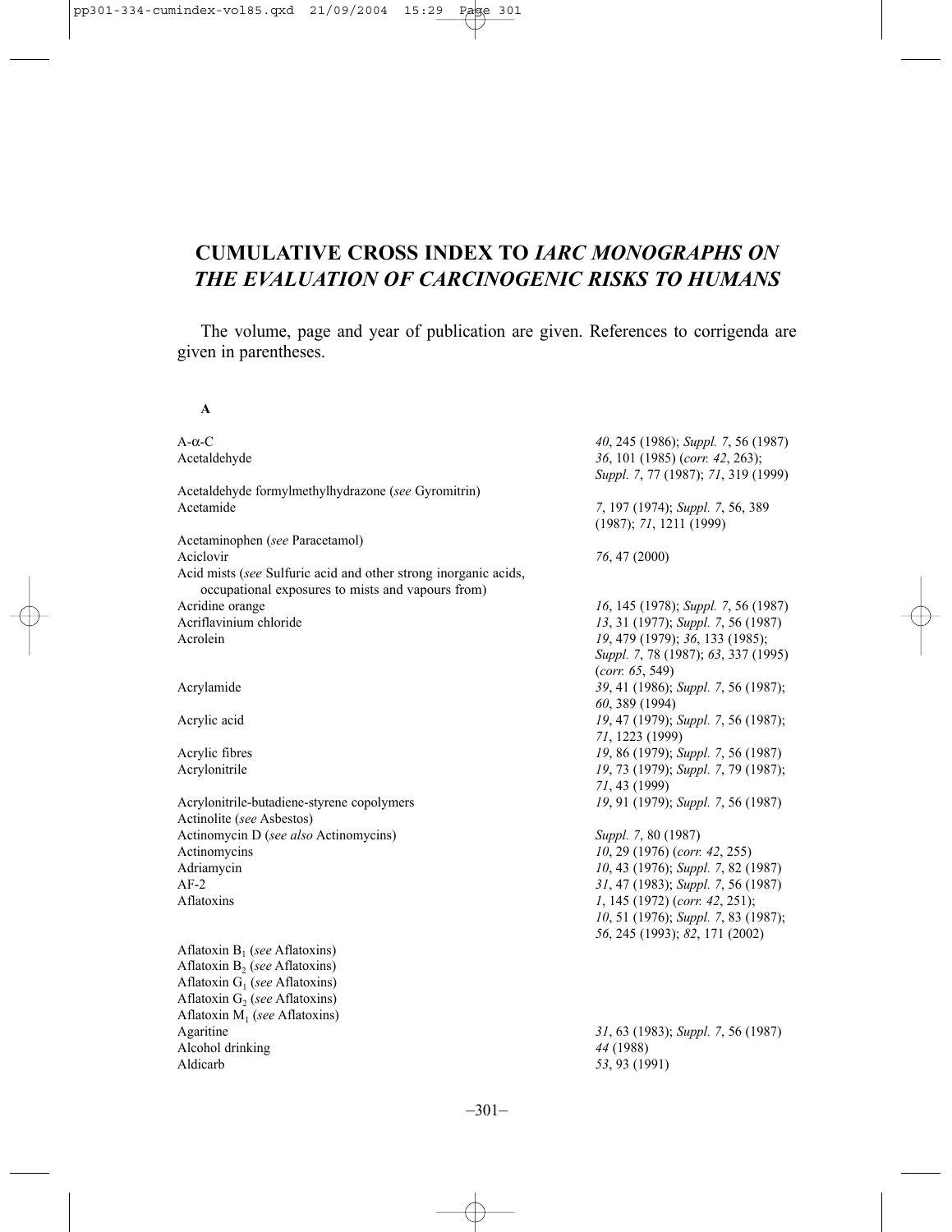| Aldrin                                                                                                                 | 5, 25 (1974); Suppl. 7, 88 (1987)                                       |
|------------------------------------------------------------------------------------------------------------------------|-------------------------------------------------------------------------|
| Allyl chloride                                                                                                         | 36, 39 (1985); Suppl. 7, 56 (1987);                                     |
|                                                                                                                        | 71, 1231 (1999)                                                         |
| Allyl isothiocyanate                                                                                                   | 36, 55 (1985); Suppl. 7, 56 (1987);                                     |
|                                                                                                                        | 73, 37 (1999)                                                           |
| Allyl isovalerate                                                                                                      | 36, 69 (1985); Suppl. 7, 56 (1987);                                     |
|                                                                                                                        | 71, 1241 (1999)                                                         |
| Aluminium production<br>Amaranth                                                                                       | 34, 37 (1984); Suppl. 7, 89 (1987)<br>8, 41 (1975); Suppl. 7, 56 (1987) |
| 5-Aminoacenaphthene                                                                                                    | 16, 243 (1978); Suppl. 7, 56 (1987)                                     |
| 2-Aminoanthraquinone                                                                                                   | 27, 191 (1982); Suppl. 7, 56 (1987)                                     |
| para-Aminoazobenzene                                                                                                   | 8, 53 (1975); Suppl. 7, 56, 390                                         |
|                                                                                                                        | (1987)                                                                  |
| <i>ortho</i> -Aminoazotoluene                                                                                          | 8, 61 (1975) (corr. 42, 254);                                           |
|                                                                                                                        | Suppl. 7, 56 (1987)                                                     |
| para-Aminobenzoic acid                                                                                                 | 16, 249 (1978); Suppl. 7, 56 (1987)                                     |
| 4-Aminobiphenyl                                                                                                        | 1, 74 (1972) (corr. 42, 251);                                           |
|                                                                                                                        | Suppl. 7, 91 (1987)                                                     |
| 2-Amino-3,4-dimethylimidazo[4,5- <i>f</i> ]quinoline (see MeIQ)                                                        |                                                                         |
| 2-Amino-3,8-dimethylimidazo[4,5-f]quinoxaline (see MeIQx)<br>3-Amino-1,4-dimethyl-5H-pyrido[4,3-b]indole (see Trp-P-1) |                                                                         |
| 2-Aminodipyrido[1,2-a.3',2'-d]imidazole (see Glu-P-2)                                                                  |                                                                         |
| 1-Amino-2-methylanthraquinone                                                                                          | 27, 199 (1982); Suppl. 7, 57 (1987)                                     |
| 2-Amino-3-methylimidazo[4,5-f]quinoline (see IQ)                                                                       |                                                                         |
| 2-Amino-6-methyldipyrido[1,2-a:3',2'-d]imidazole (see Glu-P-1)                                                         |                                                                         |
| 2-Amino-1-methyl-6-phenylimidazo[4,5-b]pyridine (see PhIP)                                                             |                                                                         |
| 2-Amino-3-methyl-9H-pyrido[2,3-b]indole (see MeA-α-C)                                                                  |                                                                         |
| 3-Amino-1-methyl-5H-pyrido[4,3-b]indole (see Trp-P-2)                                                                  |                                                                         |
| 2-Amino-5-(5-nitro-2-furyl)-1,3,4-thiadiazole                                                                          | 7, 143 (1974); Suppl. 7, 57 (1987)                                      |
| 2-Amino-4-nitrophenol                                                                                                  | 57, 167 (1993)                                                          |
| 2-Amino-5-nitrophenol                                                                                                  | 57, 177 (1993)                                                          |
| 4-Amino-2-nitrophenol                                                                                                  | 16, 43 (1978); Suppl. 7, 57 (1987)                                      |
| 2-Amino-5-nitrothiazole<br>2-Amino-9H-pyrido[2,3-b]indole (see A- $\alpha$ -C)                                         | 31, 71 (1983); Suppl. 7, 57 (1987)                                      |
| 11-Aminoundecanoic acid                                                                                                | 39, 239 (1986); Suppl. 7, 57 (1987)                                     |
| Amitrole                                                                                                               | 7, 31 (1974); 41, 293 (1986) (corr.                                     |
|                                                                                                                        | 52, 513; Suppl. 7, 92 (1987);                                           |
|                                                                                                                        | 79, 381 (2001)                                                          |
| Ammonium potassium selenide (see Selenium and selenium compounds)                                                      |                                                                         |
| Amorphous silica (see also Silica)                                                                                     | 42, 39 (1987); Suppl. 7, 341 (1987);                                    |
|                                                                                                                        | 68, 41 (1997) (corr. 81, 383)                                           |
| Amosite (see Asbestos)                                                                                                 |                                                                         |
| Ampicillin                                                                                                             | 50, 153 (1990)                                                          |
| Amsacrine                                                                                                              | 76, 317 (2000)                                                          |
| Anabolic steroids (see Androgenic (anabolic) steroids)                                                                 |                                                                         |
| Anaesthetics, volatile<br>Analgesic mixtures containing phenacetin (see also Phenacetin)                               | 11, 285 (1976); Suppl. 7, 93 (1987)                                     |
| Androgenic (anabolic) steroids                                                                                         | Suppl. 7, 310 (1987)<br>Suppl. 7, 96 (1987)                             |
| Angelicin and some synthetic derivatives (see also Angelicins)                                                         | 40, 291 (1986)                                                          |
| Angelicin plus ultraviolet radiation (see also Angelicin and some                                                      | Suppl. 7, 57 (1987)                                                     |
| synthetic derivatives)                                                                                                 |                                                                         |
| Angelicins                                                                                                             | Suppl. 7, 57 (1987)                                                     |
| Aniline                                                                                                                | 4, 27 (1974) (corr. 42, 252);                                           |
|                                                                                                                        | 27, 39 (1982); Suppl. 7, 99 (1987)                                      |
|                                                                                                                        |                                                                         |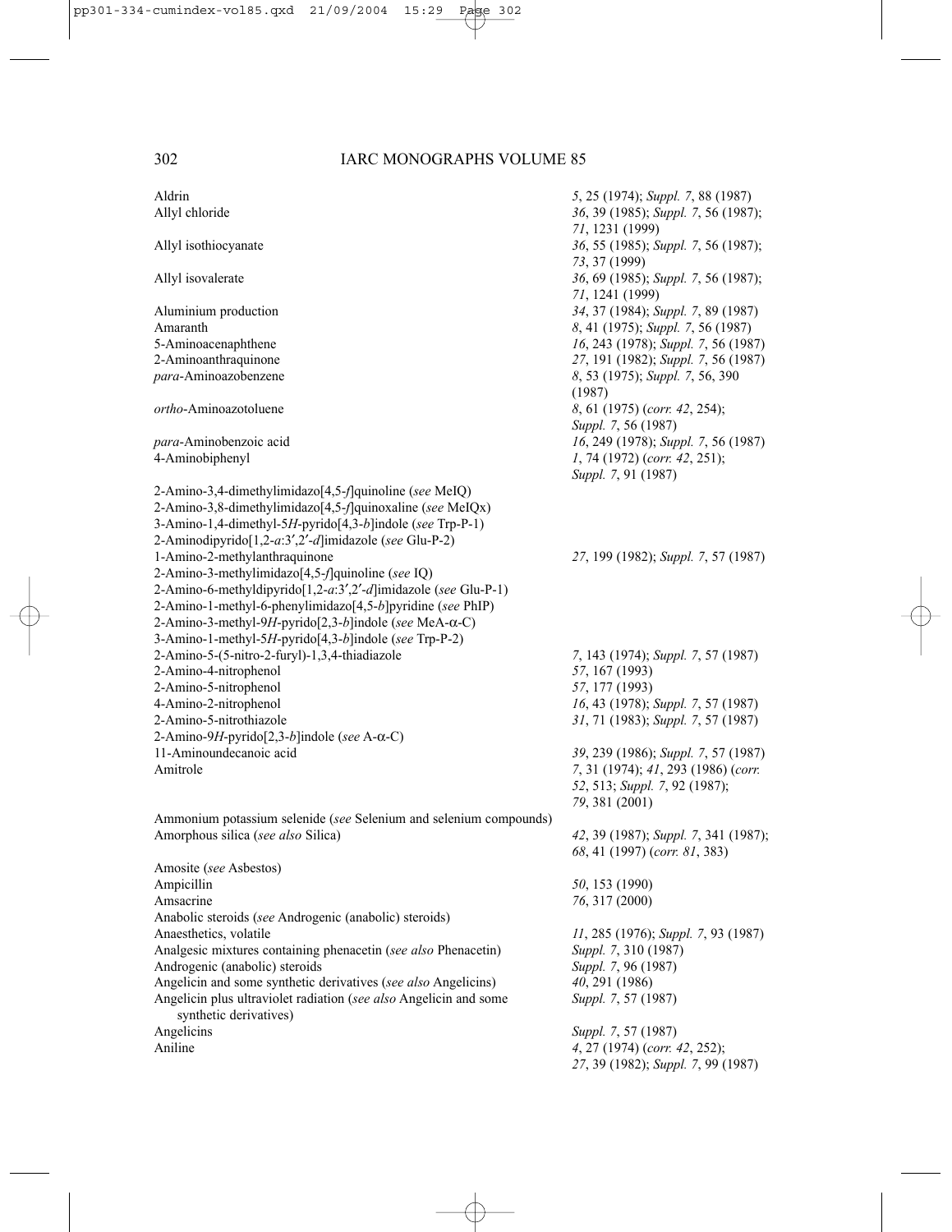| ortho-Anisidine                                               | 27, 63 (1982); Suppl. 7, 57 (1987);                                |
|---------------------------------------------------------------|--------------------------------------------------------------------|
|                                                               | 73, 49 (1999)                                                      |
| para-Anisidine                                                | 27, 65 (1982); Suppl. 7, 57 (1987)                                 |
| Anthanthrene                                                  | 32, 95 (1983); Suppl. 7, 57 (1987)                                 |
| Anthophyllite (see Asbestos)                                  |                                                                    |
| Anthracene                                                    | 32, 105 (1983); Suppl. 7, 57 (1987)                                |
| Anthranilic acid                                              | 16, 265 (1978); Suppl. 7, 57 (1987)                                |
| Anthraquinones                                                | 82, 129 (2002)                                                     |
| Antimony trioxide                                             | 47, 291 (1989)                                                     |
| Antimony trisulfide                                           | 47, 291 (1989)                                                     |
| ANTU (see 1-Naphthylthiourea)                                 |                                                                    |
| Apholate                                                      | 9, 31 (1975); Suppl. 7, 57 (1987)                                  |
| para-Aramid fibrils                                           | 68, 409 (1997)                                                     |
| Aramite®                                                      | 5, 39 (1974); Suppl. 7, 57 (1987)                                  |
| Areca nut (see also Betel quid)                               | 85, 39 (2004)                                                      |
| Aristolochia species (see also Traditional herbal medicines)  | 82, 69 (2002)                                                      |
| Aristolochic acids                                            | 82, 69 (2002)                                                      |
| Arsanilic acid (see Arsenic and arsenic compounds)            |                                                                    |
| Arsenic and arsenic compounds                                 | 1, 41 (1972); 2, 48 (1973);                                        |
|                                                               | 23, 39 (1980); Suppl. 7, 100 (1987)                                |
| Arsenic in drinking-water                                     | 84 (2004)                                                          |
| Arsenic pentoxide (see Arsenic and arsenic compounds)         |                                                                    |
| Arsenic trioxide (see Arsenic in drinking-water)              |                                                                    |
| Arsenic trisulfide (see Arsenic in drinking-water)            |                                                                    |
| Arsine (see Arsenic and arsenic compounds)                    |                                                                    |
| Ashestos                                                      | 2, 17 (1973) (corr. 42, 252);                                      |
|                                                               |                                                                    |
|                                                               | 14 (1977) (corr. 42, 256); Suppl. 7,<br>106 (1987) (corr. 45, 283) |
| Atrazine                                                      | 53, 441 (1991); 73, 59 (1999)                                      |
|                                                               |                                                                    |
| Attapulgite (see Palygorskite)                                |                                                                    |
| Auramine (technical-grade)                                    | $1, 69$ (1972) (corr. 42, 251);                                    |
|                                                               | Suppl. 7, 118 (1987)                                               |
| Auramine, manufacture of (see also Auramine, technical-grade) | Suppl. 7, 118 (1987)                                               |
| Aurothioglucose                                               | 13, 39 (1977); Suppl. 7, 57 (1987)                                 |
| Azacitidine                                                   | 26, 37 (1981); Suppl. 7, 57 (1987);                                |
|                                                               | 50, 47 (1990)                                                      |
| 5-Azacytidine (see Azacitidine)                               |                                                                    |
| Azaserine                                                     | 10, 73 (1976) (corr. 42, 255);                                     |
|                                                               | Suppl. 7, 57 (1987)                                                |
| Azathioprine                                                  | 26, 47 (1981); Suppl. 7, 119 (1987)                                |
| Aziridine                                                     | 9, 37 (1975); Suppl. 7, 58 (1987);                                 |
|                                                               | 71, 337 (1999)                                                     |
| 2-(1-Aziridinyl) ethanol                                      | 9, 47 (1975); Suppl. 7, 58 (1987)                                  |
| Aziridyl benzoquinone                                         | 9, 51 (1975); Suppl. 7, 58 (1987)                                  |
| Azobenzene                                                    | 8, 75 (1975); Suppl. 7, 58 (1987)                                  |
| AZT (see Zidovudine)                                          |                                                                    |

## **B**

Barium chromate (*see* Chromium and chromium compounds) Basic chromic sulfate (*see* Chromium and chromium compounds) BCNU (*see* Bischloroethyl nitrosourea)

Benz[*a*]acridine *32*, 123 (1983); *Suppl. 7*, 58 (1987)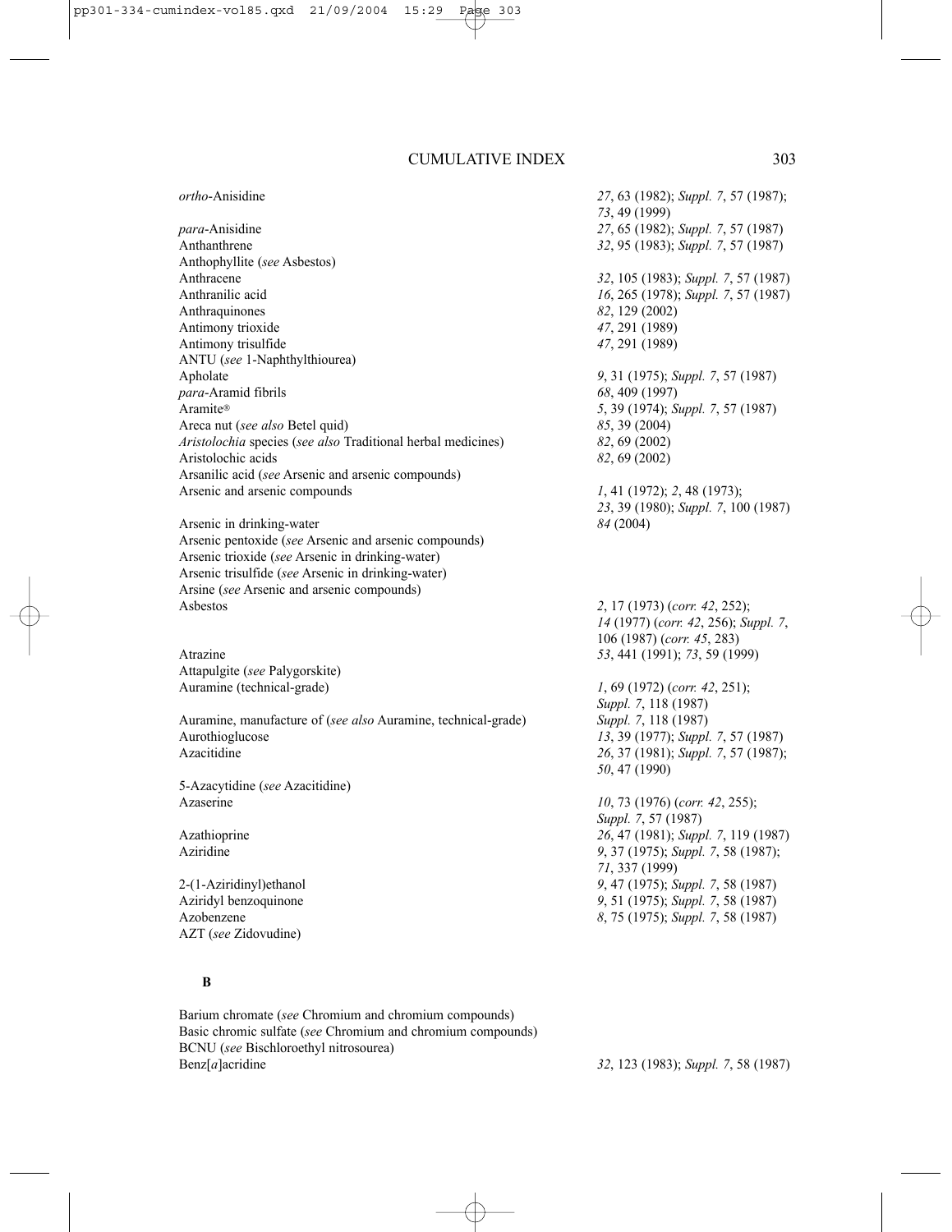| $\text{Benz}[c]$ acridine                                                       | 3, 241 (1973); 32, 129 (1983);<br>Suppl. 7, 58 (1987)                  |
|---------------------------------------------------------------------------------|------------------------------------------------------------------------|
| Benzal chloride (see also $\alpha$ -Chlorinated toluenes and benzoyl chloride)  | 29, 65 (1982); Suppl. 7, 148 (1987);<br>71, 453 (1999)                 |
| $\text{Benz}[a]$ anthracene                                                     | 3, 45 (1973); 32, 135 (1983);<br>Suppl. 7, 58 (1987)                   |
| Benzene                                                                         | 7, 203 (1974) (corr. 42, 254); 29,                                     |
|                                                                                 | 93, 391 (1982); Suppl. 7, 120<br>(1987)                                |
| Benzidine                                                                       | 1, 80 (1972); 29, 149, 391 (1982);<br>Suppl. 7, 123 (1987)             |
| Benzidine-based dyes                                                            | Suppl. 7, 125 (1987)                                                   |
| $\text{Benzo}[b]$ fluoranthene                                                  | 3, 69 (1973); 32, 147 (1983);                                          |
|                                                                                 | Suppl. 7, 58 (1987)                                                    |
| $\text{Benzo}[j]$ fluoranthene                                                  | 3, 82 (1973); 32, 155 (1983);                                          |
|                                                                                 | Suppl. 7, 58 (1987)                                                    |
| $\text{Benzo}[k]$ fluoranthene                                                  | 32, 163 (1983); Suppl. 7, 58 (1987)                                    |
| Benzo[ghi]fluoranthene                                                          | 32, 171 (1983); Suppl. 7, 58 (1987)                                    |
| $Benzo[a]$ fluorene                                                             | 32, 177 (1983); Suppl. 7, 58 (1987)                                    |
| $\text{Benzo}[b]$ fluorene                                                      | 32, 183 (1983); Suppl. 7, 58 (1987)                                    |
| Benzo $[c]$ fluorene                                                            | 32, 189 (1983); Suppl. 7, 58 (1987)                                    |
| Benzofuran                                                                      | 63, 431 (1995)                                                         |
| Benzo[ghi]perylene                                                              | 32, 195 (1983); Suppl. 7, 58 (1987)                                    |
| $\text{Benzo}[c]$ phenanthrene                                                  | 32, 205 (1983); Suppl. 7, 58 (1987)                                    |
| Benzo[a]pyrene                                                                  | 3, 91 (1973); 32, 211 (1983)                                           |
|                                                                                 | (corr. 68, 477); Suppl. 7, 58 (1987)                                   |
| Benzo[e]pyrene                                                                  | 3, 137 (1973); 32, 225 (1983);                                         |
|                                                                                 | Suppl. 7, 58 (1987)                                                    |
| 1,4-Benzoquinone (see para-Quinone)                                             |                                                                        |
| 1,4-Benzoquinone dioxime                                                        | 29, 185 (1982); Suppl. 7, 58 (1987);<br>71, 1251 (1999)                |
| Benzotrichloride (see also $\alpha$ -Chlorinated toluenes and benzoyl chloride) | 29, 73 (1982); Suppl. 7, 148 (1987);                                   |
|                                                                                 | 71, 453 (1999)                                                         |
| Benzoyl chloride (see also $\alpha$ -Chlorinated toluenes and benzoyl chloride) | 29, 83 (1982) (corr. 42, 261);<br>Suppl. 7, 126 (1987); 71, 453 (1999) |
| Benzoyl peroxide                                                                | 36, 267 (1985); Suppl. 7, 58 (1987);                                   |
|                                                                                 | 71, 345 (1999)                                                         |
| Benzyl acetate                                                                  | 40, 109 (1986); Suppl. 7, 58 (1987);                                   |
|                                                                                 | 71, 1255 (1999)                                                        |
| Benzyl chloride (see also $\alpha$ -Chlorinated toluenes and benzoyl chloride)  | 11, 217 (1976) (corr. 42, 256); 29,                                    |
|                                                                                 | 49 (1982); Suppl. 7, 148 (1987);                                       |
|                                                                                 | 71, 453 (1999)                                                         |
| Benzyl violet 4B                                                                | 16, 153 (1978); Suppl. 7, 58 (1987)                                    |
| Bertrandite (see Beryllium and beryllium compounds)                             |                                                                        |
| Beryllium and beryllium compounds                                               | 1, 17 (1972); 23, 143 (1980)                                           |
|                                                                                 | (corr. 42, 260); Suppl. 7, 127                                         |
|                                                                                 | (1987); 58, 41 (1993)                                                  |
| Beryllium acetate (see Beryllium and beryllium compounds)                       |                                                                        |
| Beryllium acetate, basic (see Beryllium and beryllium compounds)                |                                                                        |
| Beryllium-aluminium alloy (see Beryllium and beryllium compounds)               |                                                                        |
| Beryllium carbonate (see Beryllium and beryllium compounds)                     |                                                                        |
| Beryllium chloride (see Beryllium and beryllium compounds)                      |                                                                        |
| Beryllium-copper alloy (see Beryllium and beryllium compounds)                  |                                                                        |
| Beryllium-copper-cobalt alloy (see Beryllium and beryllium compounds)           |                                                                        |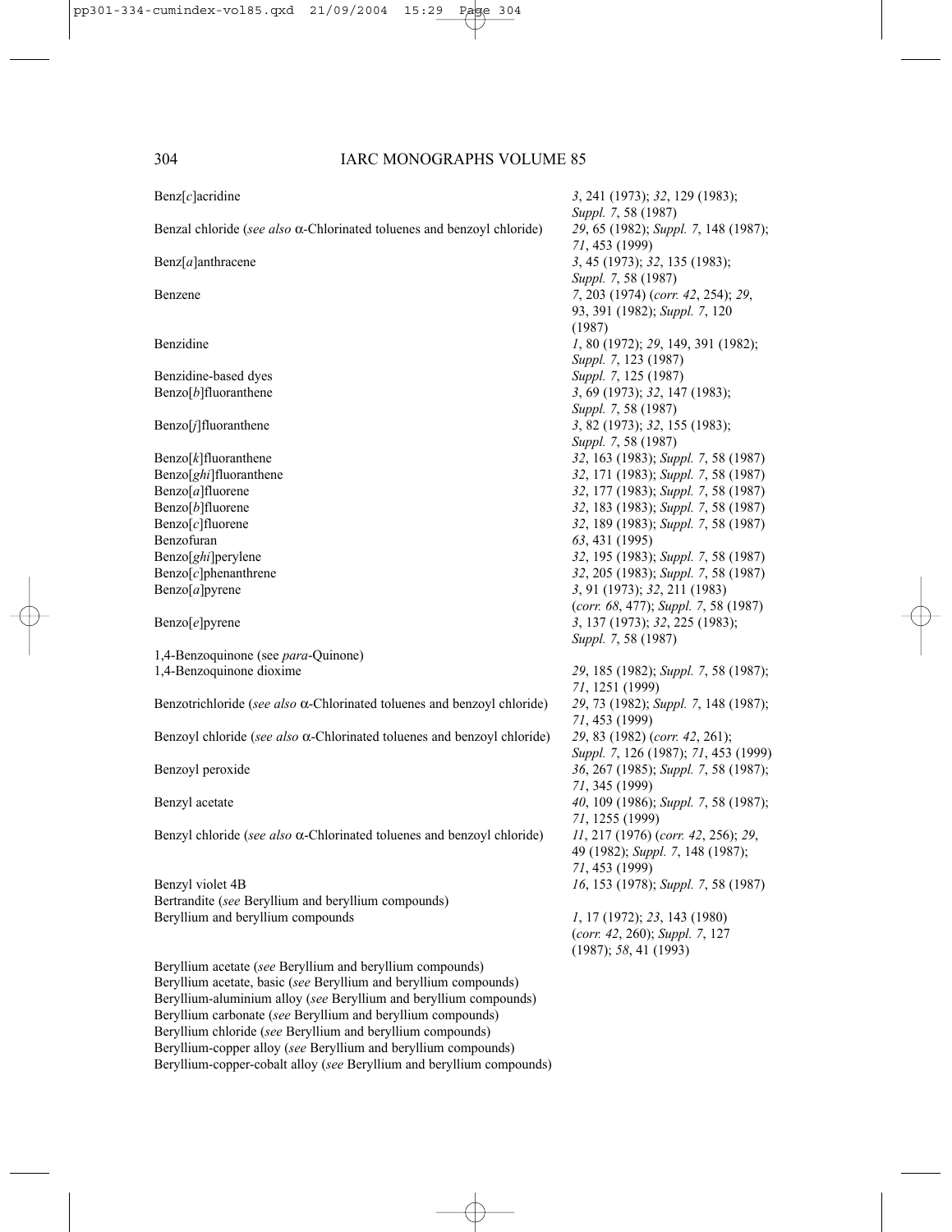Beryllium fluoride (*see* Beryllium and beryllium compounds) Beryllium hydroxide (*see* Beryllium and beryllium compounds) Beryllium-nickel alloy (*see* Beryllium and beryllium compounds) Beryllium oxide (*see* Beryllium and beryllium compounds) Beryllium phosphate (*see* Beryllium and beryllium compounds) Beryllium silicate (*see* Beryllium and beryllium compounds) Beryllium sulfate (*see* Beryllium and beryllium compounds) Beryl ore (*see* Beryllium and beryllium compounds) Betel quid with tobacco *37*, 141 (1985); *Suppl. 7*, 128

BHA (*see* Butylated hydroxyanisole) BHT (*see* Butylated hydroxytoluene) Bis(1-aziridinyl)morpholinophosphine sulfide *9*, 55 (1975); *Suppl. 7*, 58 (1987) 2,2-Bis(bromomethyl)propane-1,3-diol *77*, 455 (2000) Bis(2-chloroethyl)ether *9*, 117 (1975); *Suppl. 7*, 58 (1987);

*N,N*-Bis(2-chloroethyl)-2-naphthylamine *4*, 119 (1974) (*corr. 42*, 253);

Bischloroethyl nitrosourea (*see also* Chloroethyl nitrosoureas) *26*, 79 (1981); *Suppl. 7*, 150 (1987) 1,2-Bis(chloromethoxy)ethane *15*, 31 (1977); *Suppl. 7*, 58 (1987);

Bis(2,3-epoxycyclopentyl)ether *47*, 231 (1989); *71*, 1281 (1999) Bisphenol A diglycidyl ether (*see also* Glycidyl ethers) *71*, 1285 (1999) Bisulfites (see Sulfur dioxide and some sulfites, bisulfites and metabisulfites)

Bitumens *35*, 39 (1985); *Suppl. 7*, 133 (1987) Bleomycins (*see also* Etoposide) *26*, 97 (1981); *Suppl. 7*, 134 (1987) Blue VRS *16*, 163 (1978); *Suppl. 7*, 59 (1987) Boot and shoe manufacture and repair *25*, 249 (1981); *Suppl. 7*, 232

Brilliant Blue FCF, disodium salt *16*, 171 (1978) (*corr. 42*, 257);

Bromochloroacetonitrile (*see also* Halogenated acetonitriles) *71*, 1291 (1999) Bromodichloromethane *52*, 179 (1991); *71*, 1295 (1999) Bromoethane *52*, 299 (1991); *71*, 1305 (1999) Bromoform *52*, 213 (1991); *71*, 1309 (1999) 1,3-Butadiene *39*, 155 (1986) (*corr. 42*, 264

(1987); *85*, 39 (2004) Betel quid without tobacco *37*, 141 (1985); *Suppl. 7*, 128 (1987); *85*, 39 (2004)

*71*, 1265 (1999) *Suppl. 7*, 130 (1987) *71*, 1271 (1999) 1,4-Bis(chloromethoxymethyl)benzene *15*, 37 (1977); *Suppl. 7*, 58 (1987); *71*, 1273 (1999) Bis(chloromethyl)ether *4*, 231 (1974) (*corr. 42*, 253); *Suppl. 7*, 131 (1987) Bis(2-chloro-1-methylethyl)ether *41*, 149 (1986); *Suppl. 7*, 59 (1987); *71*, 1275 (1999)

(1987) Bracken fern *40*, 47 (1986); *Suppl. 7*, 135 (1987) *Suppl. 7*, 59 (1987) *Suppl. 7*, 136 (1987); *54*, 237 (1992); *71*, 109 (1999) 1,4-Butanediol dimethanesulfonate *4*, 247 (1974); *Suppl. 7*, 137 (1987) *n*-Butyl acrylate *39*, 67 (1986); *Suppl. 7*, 59 (1987); *71*, 359 (1999) Butylated hydroxyanisole *40*, 123 (1986); *Suppl. 7*, 59 (1987) Butylated hydroxytoluene *40*, 161 (1986); *Suppl. 7*, 59 (1987)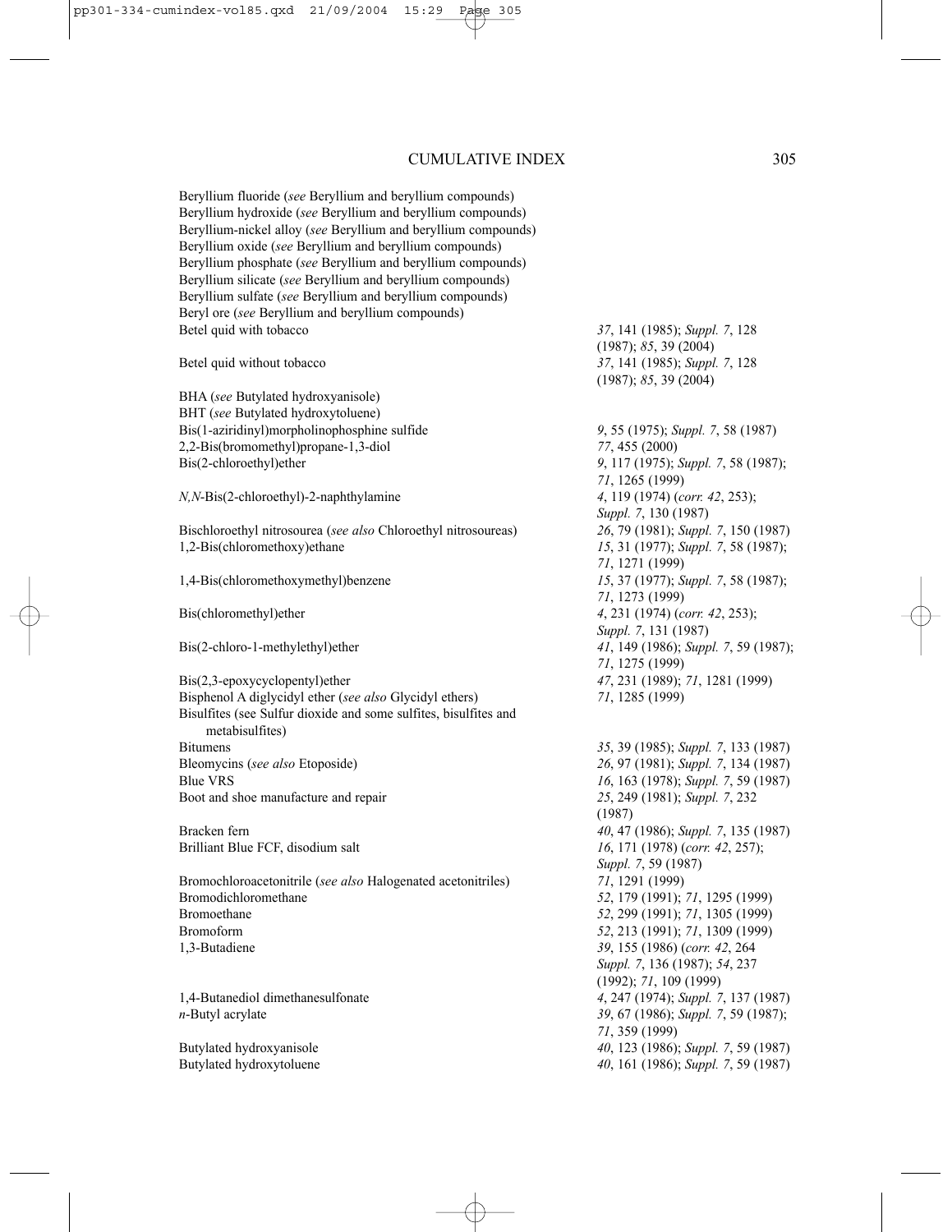Butyl benzyl phthalate *29*, 193 (1982) (*corr. 42*, 261); *Suppl. 7*, 59 (1987); *73*, 115 (1999) β-Butyrolactone *11*, 225 (1976); *Suppl. 7*, 59 (1987); *71*, 1317 (1999) γ-Butyrolactone *11*, 231 (1976); *Suppl. 7*, 59 (1987); *71*, 367 (1999)

# **C**

| Cabinet-making (see Furniture and cabinet-making)<br>Cadmium acetate (see Cadmium and cadmium compounds)<br>Cadmium and cadmium compounds | 2, 74 (1973); 11, 39 (1976)                               |
|-------------------------------------------------------------------------------------------------------------------------------------------|-----------------------------------------------------------|
|                                                                                                                                           | (corr. 42, 255); Suppl. 7, 139<br>(1987); 58, 119(1993)   |
| Cadmium chloride (see Cadmium and cadmium compounds)<br>Cadmium oxide (see Cadmium and cadmium compounds)                                 |                                                           |
| Cadmium sulfate (see Cadmium and cadmium compounds)                                                                                       |                                                           |
| Cadmium sulfide (see Cadmium and cadmium compounds)                                                                                       |                                                           |
| Caffeic acid<br>Caffeine                                                                                                                  | 56, 115 (1993)                                            |
| Calcium arsenate (see Arsenic in drinking-water)                                                                                          | 51, 291 (1991)                                            |
| Calcium chromate (see Chromium and chromium compounds)                                                                                    |                                                           |
| Calcium cyclamate (see Cyclamates)                                                                                                        |                                                           |
| Calcium saccharin (see Saccharin)                                                                                                         |                                                           |
| Cantharidin                                                                                                                               | 10, 79 (1976); Suppl. 7, 59 (1987)                        |
| Caprolactam                                                                                                                               | 19, 115 (1979) (corr. 42, 258);                           |
|                                                                                                                                           | 39, 247 (1986) (corr. 42, 264);                           |
|                                                                                                                                           | Suppl. 7, 59, 390 (1987); 71, 383                         |
|                                                                                                                                           | (1999)                                                    |
| Captafol                                                                                                                                  | 53, 353 (1991)                                            |
| Captan                                                                                                                                    | 30, 295 (1983); Suppl. 7, 59 (1987)                       |
| Carbaryl                                                                                                                                  | 12, 37 (1976); Suppl. 7, 59 (1987)                        |
| Carbazole                                                                                                                                 | 32, 239 (1983); Suppl. 7, 59                              |
|                                                                                                                                           | (1987); 71, 1319(1999)                                    |
| 3-Carbethoxypsoralen                                                                                                                      | 40, 317 (1986); Suppl. 7, 59 (1987)                       |
| Carbon black                                                                                                                              | 3, 22 (1973); 33, 35 (1984);                              |
|                                                                                                                                           | Suppl. 7, 142 (1987); 65, 149                             |
|                                                                                                                                           | (1996)                                                    |
| Carbon tetrachloride                                                                                                                      | $1, 53$ (1972); 20, 371 (1979);                           |
|                                                                                                                                           | Suppl. 7, 143 (1987); 71, 401                             |
|                                                                                                                                           | (1999)                                                    |
| Carmoisine                                                                                                                                | 8, 83 (1975); Suppl. 7, 59 (1987)                         |
| Carpentry and joinery                                                                                                                     | 25, 139 (1981); Suppl. 7, 378                             |
|                                                                                                                                           | (1987)                                                    |
| Carrageenan                                                                                                                               | 10, 181 (1976) (corr. 42, 255); 31,                       |
|                                                                                                                                           | 79 (1983); Suppl. 7, 59 (1987)                            |
| Cassia occidentalis (see Traditional herbal medicines)<br>Catechol                                                                        |                                                           |
|                                                                                                                                           | 15, 155 (1977); Suppl. 7, 59<br>$(1987)$ ; 71, 433 (1999) |
| CCNU (see 1-(2-Chloroethyl)-3-cyclohexyl-1-nitrosourea)                                                                                   |                                                           |
|                                                                                                                                           |                                                           |

Ceramic fibres (*see* Man-made vitreous fibres)

Chemotherapy, combined, including alkylating agents (*see* MOPP and other combined chemotherapy including alkylating agents)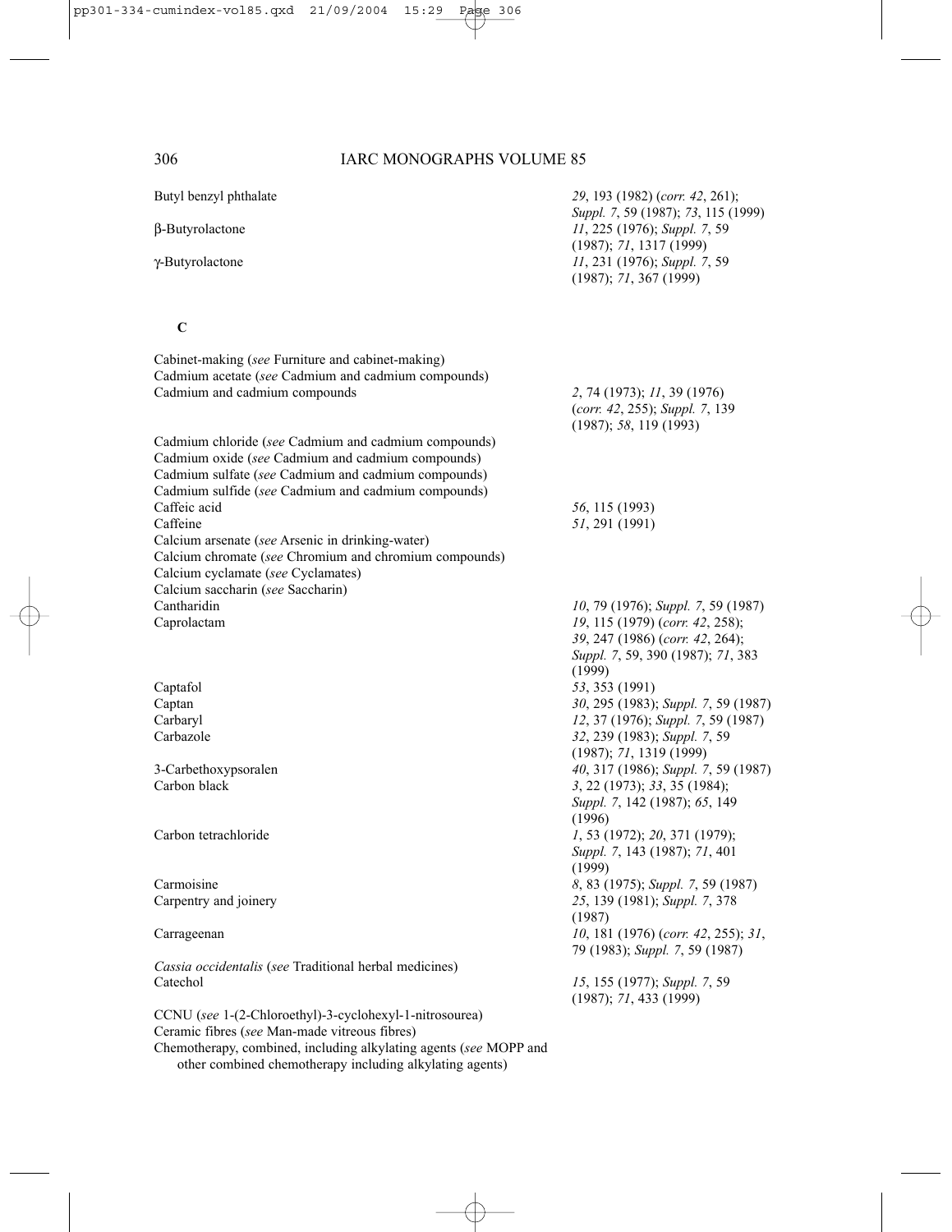| Chloral (see also Chloral hydrate)                                                            | 63, 245 (1995)                           |
|-----------------------------------------------------------------------------------------------|------------------------------------------|
| Chloral hydrate                                                                               | 63, 245 (1995); 84 (2004)                |
| Chlorambucil                                                                                  | 9, 125 (1975); 26, 115 (1981);           |
|                                                                                               | Suppl. 7, 144 (1987)                     |
| Chloramine                                                                                    | 84 (2004)                                |
| Chloramphenicol                                                                               | 10, 85 (1976); Suppl. 7, 145             |
|                                                                                               | (1987); 50, 169 (1990)                   |
| Chlordane (see also Chlordane/Heptachlor)                                                     | 20, 45 (1979) (corr. 42, 258)            |
| Chlordane and Heptachlor                                                                      | Suppl. 7, 146 (1987); 53, 115            |
|                                                                                               | (1991); 79, 411 (2001)                   |
| Chlordecone                                                                                   | 20, 67 (1979); Suppl. 7, 59 (1987)       |
| Chlordimeform                                                                                 | 30, 61 (1983); Suppl. 7, 59 (1987)       |
| Chlorendic acid                                                                               | 48, 45 (1990)                            |
| Chlorinated dibenzodioxins (other than TCDD) (see also                                        | 15, 41 (1977); Suppl. 7, 59 (1987)       |
| Polychlorinated dibenzo-para-dioxins)                                                         |                                          |
| Chlorinated drinking-water                                                                    | 52, 45 (1991)                            |
| Chlorinated paraffins                                                                         | 48, 55 (1990)                            |
| $\alpha$ -Chlorinated toluenes and benzoyl chloride                                           | Suppl. 7, 148 (1987); 71, 453            |
|                                                                                               | (1999)                                   |
| Chlormadinone acetate                                                                         | 6, 149 (1974); 21, 365 (1979);           |
|                                                                                               | Suppl. 7, 291, 301 (1987);               |
|                                                                                               | 72, 49 (1999)                            |
| Chlornaphazine (see N,N-Bis(2-chloroethyl)-2-naphthylamine)                                   |                                          |
| Chloroacetonitrile (see also Halogenated acetonitriles)                                       | 71, 1325 (1999)                          |
| para-Chloroaniline                                                                            | 57, 305 (1993)                           |
| Chlorobenzilate                                                                               | 5, 75 (1974); 30, 73 (1983);             |
|                                                                                               | Suppl. 7, 60 (1987)                      |
| Chlorodibromomethane                                                                          | 52, 243 (1991); 71, 1331 (1999)          |
| Chlorodifluoromethane                                                                         | 41, 237 (1986) (corr. 51, 483);          |
|                                                                                               | Suppl. 7, 149 (1987); 71, 1339<br>(1999) |
| Chloroethane                                                                                  | 52, 315 (1991); 71, 1345 (1999)          |
| 1-(2-Chloroethyl)-3-cyclohexyl-1-nitrosourea (see also Chloroethyl                            | 26, 137 (1981) (corr. 42, 260);          |
| nitrosoureas)                                                                                 | Suppl. 7, 150 (1987)                     |
| 1-(2-Chloroethyl)-3-(4-methylcyclohexyl)-1-nitrosourea (see also<br>Chloroethyl nitrosoureas) | Suppl. 7, 150 (1987)                     |
| Chloroethyl nitrosoureas                                                                      | Suppl. 7, 150 (1987)                     |
| Chlorofluoromethane                                                                           | 41, 229 (1986); Suppl. 7, 60             |
|                                                                                               | (1987); 71, 1351 (1999)                  |
| Chloroform                                                                                    | 1, 61 (1972); 20, 401 (1979);            |
|                                                                                               | Suppl. 7, 152 (1987); 73, 131            |
|                                                                                               | (1999)                                   |
| 3-Chloro-4-(dichloromethyl)-5-hydroxy-2(5H)-furanone                                          | 84 (2004)                                |
| Chloromethyl methyl ether (technical-grade) (see also                                         | 4, 239 (1974); Suppl. 7, 131 (1987)      |
| Bis(chloromethyl)ether)                                                                       |                                          |
| (4-Chloro-2-methylphenoxy) acetic acid (see MCPA)                                             |                                          |
| 1-Chloro-2-methylpropene                                                                      | 63, 315 (1995)                           |
| 3-Chloro-2-methylpropene                                                                      | 63, 325 (1995)                           |
| 2-Chloronitrobenzene                                                                          | 65, 263 (1996)                           |
| 3-Chloronitrobenzene                                                                          | 65, 263 (1996)                           |
| 4-Chloronitrobenzene                                                                          | 65, 263 (1996)                           |
| Chlorophenols (see also Polychlorophenols and their sodium salts)                             | Suppl. 7, 154 (1987)                     |
| Chlorophenols (occupational exposures to)                                                     | 41, 319 (1986)                           |
| Chlorophenoxy herbicides                                                                      | Suppl. 7, 156 (1987)                     |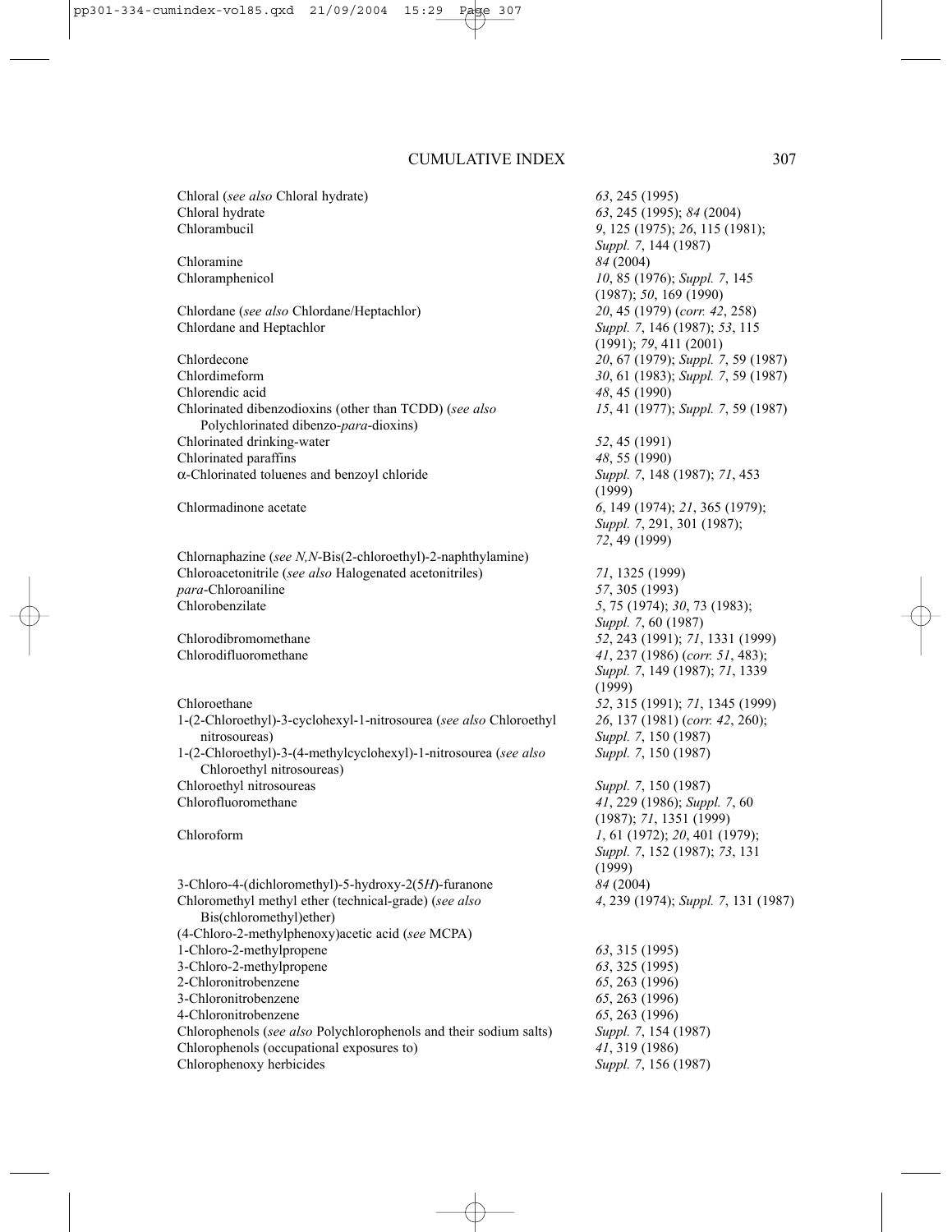| Chlorophenoxy herbicides (occupational exposures to)<br>4-Chloro-ortho-phenylenediamine<br>4-Chloro-meta-phenylenediamine<br>Chloroprene | 41, 357 (1986)<br>27, 81 (1982); Suppl. 7, 60 (1987)<br>27, 82 (1982); Suppl. 7, 60 (1987)<br>19, 131 (1979); Suppl. 7, 160<br>(1987); 71, 227 (1999) |
|------------------------------------------------------------------------------------------------------------------------------------------|-------------------------------------------------------------------------------------------------------------------------------------------------------|
| Chloropropham                                                                                                                            | 12, 55 (1976); Suppl. 7, 60 (1987)                                                                                                                    |
| Chloroquine                                                                                                                              | 13, 47 (1977); Suppl. 7, 60 (1987)                                                                                                                    |
| Chlorothalonil                                                                                                                           | 30, 319 (1983); Suppl. 7, 60 (1987);<br>73, 183 (1999)                                                                                                |
| para-Chloro-ortho-toluidine and its strong acid salts<br>(see also Chlordimeform)                                                        | 16, 277 (1978); 30, 65 (1983);<br>Suppl. 7, 60 (1987); 48, 123<br>(1990); 77, 323 (2000)                                                              |
| 4-Chloro- <i>ortho</i> -toluidine (see <i>para</i> -chloro- <i>ortho</i> -toluidine)                                                     |                                                                                                                                                       |
| 5-Chloro-ortho-toluidine                                                                                                                 | 77, 341 (2000)                                                                                                                                        |
| Chlorotrianisene (see also Nonsteroidal oestrogens)                                                                                      | 21, 139 (1979); Suppl. 7, 280<br>(1987)                                                                                                               |
| 2-Chloro-1,1,1-trifluoroethane                                                                                                           | 41, 253 (1986); Suppl. 7, 60<br>(1987); 71, 1355 (1999)                                                                                               |
| Chlorozotocin                                                                                                                            | 50, 65 (1990)                                                                                                                                         |
| Cholesterol                                                                                                                              | 10, 99 (1976); 31, 95 (1983);<br>Suppl. 7, 161 (1987)                                                                                                 |
| Chromic acetate (see Chromium and chromium compounds)                                                                                    |                                                                                                                                                       |
| Chromic chloride (see Chromium and chromium compounds)                                                                                   |                                                                                                                                                       |
| Chromic oxide (see Chromium and chromium compounds)                                                                                      |                                                                                                                                                       |
| Chromic phosphate (see Chromium and chromium compounds)                                                                                  |                                                                                                                                                       |
| Chromite ore (see Chromium and chromium compounds)                                                                                       |                                                                                                                                                       |
| Chromium and chromium compounds (see also Implants, surgical)                                                                            | 2, 100 (1973); 23, 205 (1980);<br>Suppl. 7, 165 (1987); 49, 49 (1990)<br>(corr. 51, 483)                                                              |
| Chromium carbonyl (see Chromium and chromium compounds)                                                                                  |                                                                                                                                                       |
| Chromium potassium sulfate (see Chromium and chromium compounds)                                                                         |                                                                                                                                                       |
| Chromium sulfate (see Chromium and chromium compounds)                                                                                   |                                                                                                                                                       |
| Chromium trioxide (see Chromium and chromium compounds)                                                                                  |                                                                                                                                                       |
| Chrysazin (see Dantron)                                                                                                                  |                                                                                                                                                       |
| Chrysene                                                                                                                                 | 3, 159 (1973); 32, 247 (1983);                                                                                                                        |
|                                                                                                                                          | Suppl. 7, 60 (1987)                                                                                                                                   |
| Chrysoidine                                                                                                                              | 8, 91 (1975); Suppl. 7, 169 (1987)                                                                                                                    |
| Chrysotile (see Asbestos)                                                                                                                |                                                                                                                                                       |
| CI Acid Orange 3                                                                                                                         | 57, 121 (1993)                                                                                                                                        |
| CI Acid Red 114                                                                                                                          | 57, 247 (1993)                                                                                                                                        |
| CI Basic Red 9 (see also Magenta)                                                                                                        | 57, 215 (1993)                                                                                                                                        |
| Ciclosporin                                                                                                                              | 50, 77 (1990)                                                                                                                                         |
| CI Direct Blue 15                                                                                                                        | 57, 235 (1993)                                                                                                                                        |
| CI Disperse Yellow 3 (see Disperse Yellow 3)                                                                                             | 50, 235 (1990)                                                                                                                                        |
| Cimetidine<br>Cinnamyl anthranilate                                                                                                      | 16, 287 (1978); 31, 133 (1983);                                                                                                                       |
|                                                                                                                                          | Suppl. 7, 60 (1987); 77, 177 (2000)                                                                                                                   |
| CI Pigment Red 3                                                                                                                         | 57, 259 (1993)                                                                                                                                        |
| CI Pigment Red 53:1 (see D&C Red No. 9)                                                                                                  |                                                                                                                                                       |
| Cisplatin (see also Etoposide)                                                                                                           | 26, 151 (1981); Suppl. 7, 170                                                                                                                         |
| Citrinin                                                                                                                                 | (1987)<br>40, 67 (1986); Suppl. 7, 60 (1987)                                                                                                          |
| Citrus Red No. 2                                                                                                                         | 8, 101 (1975) (corr. 42, 254);<br>Suppl. 7, 60 (1987)                                                                                                 |
|                                                                                                                                          |                                                                                                                                                       |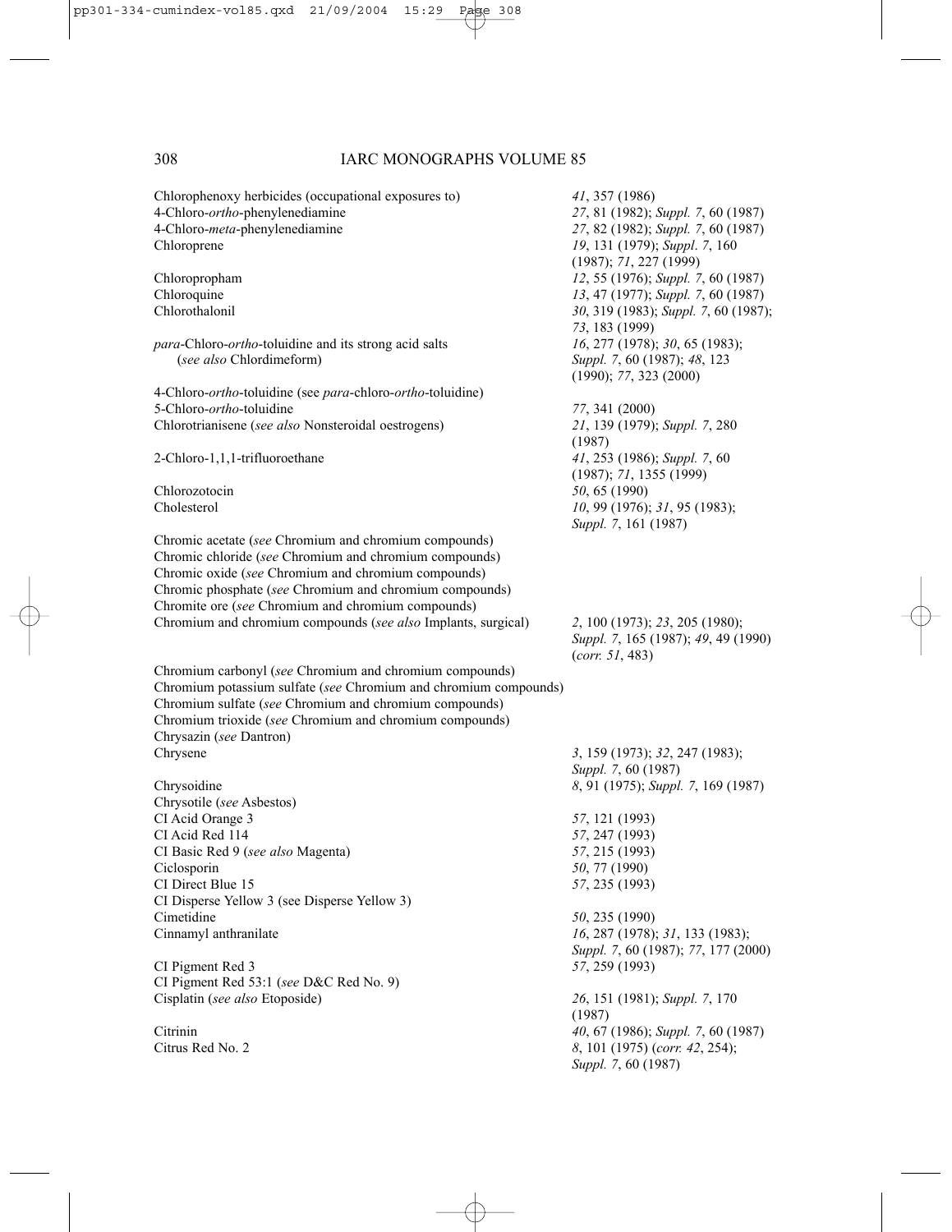Clinoptilolite (*see* Zeolites) Clofibrate *24*, 39 (1980); *Suppl. 7*, 171

(1987); *66*, 391 (1996) Clomiphene citrate *21*, 551 (1979); *Suppl. 7*, 172 (1987) *Clonorchis sinensis* (infection with) *61*, 121 (1994) Coal dust *68*, 337 (1997) Coal gasification *34*, 65 (1984); *Suppl. 7*, 173 (1987) Coal-tar pitches (*see also* Coal-tars) *35*, 83 (1985); *Suppl. 7*, 174 (1987) Coal-tars *35*, 83 (1985); *Suppl. 7*, 175 (1987) Cobalt[III] acetate (*see* Cobalt and cobalt compounds) Cobalt-aluminium-chromium spinel (*see* Cobalt and cobalt compounds) Cobalt and cobalt compounds (*see also* Implants, surgical) *52*, 363 (1991) Cobalt[II] chloride (*se*e Cobalt and cobalt compounds) Cobalt-chromium alloy (*see* Chromium and chromium compounds) Cobalt-chromium-molybdenum alloys (*see* Cobalt and cobalt compounds) Cobalt metal powder (*see* Cobalt and cobalt compounds) Cobalt naphthenate (*see* Cobalt and cobalt compounds) Cobalt[II] oxide (*see* Cobalt and cobalt compounds) Cobalt[II,III] oxide (*see* Cobalt and cobalt compounds) Cobalt[II] sulfide (*see* Cobalt and cobalt compounds) Coffee *51*, 41 (1991) (*corr. 52*, 513) Coke production *34*, 101 (1984); *Suppl. 7*, 176 (1987) Combined oral contraceptives (*see* Oral contraceptives, combined) Conjugated equine oestrogens *72*, 399 (1999)<br>
Conjugated oestrogens (*see also* Steroidal oestrogens) *72*, 147 (1979); *Suppl.* 7, 283 Conjugated oestrogens (*see also* Steroidal oestrogens) (1987) Continuous glass filament (*see* Man-made vitreous fibres) Contraceptives, oral (*see* Oral contraceptives, combined; Sequential oral contraceptives) Copper 8-hydroxyquinoline *15*, 103 (1977); *Suppl. 7*, 61 (1987) Coronene *32*, 263 (1983); *Suppl. 7*, 61 (1987) Coumarin *10*, 113 (1976); *Suppl. 7*, 61 (1987); 77, 193 (2000) Creosotes (*see also* Coal-tars) *35*, 83 (1985); *Suppl. 7*, 177 (1987) *meta*-Cresidine *27*, 91 (1982); *Suppl. 7*, 61 (1987) *para*-Cresidine *27*, 92 (1982); *Suppl. 7*, 61 (1987) Cristobalite (*see* Crystalline silica) Crocidolite (*see* Asbestos) Crotonaldehyde *63*, 373 (1995) (*corr. 65*, 549) Crude oil *45*, 119 (1989) Crystalline silica (*see* also Silica) *42*, 39 (1987); *Suppl. 7*, 341 (1987); *68*, 41 (1997) (*corr. 81*, 383) Cycasin (*see also* Methylazoxymethanol) *1*, 157 (1972) (*corr. 42*, 251); 10, *121* (1976); *Suppl. 7*, 61 (1987) Cyclamates *22*, 55 (1980); *Suppl. 7*, 178 (1987); *73*, 195 (1999) Cyclamic acid (*see* Cyclamates) Cyclochlorotine *10*, 139 (1976); *Suppl. 7*, 61 (1987) Cyclohexanone *47*, 157 (1989); *71*, 1359 (1999) Cyclohexylamine (*see* Cyclamates) Cyclopenta[*cd*]pyrene *32*, 269 (1983); *Suppl. 7*, 61 (1987)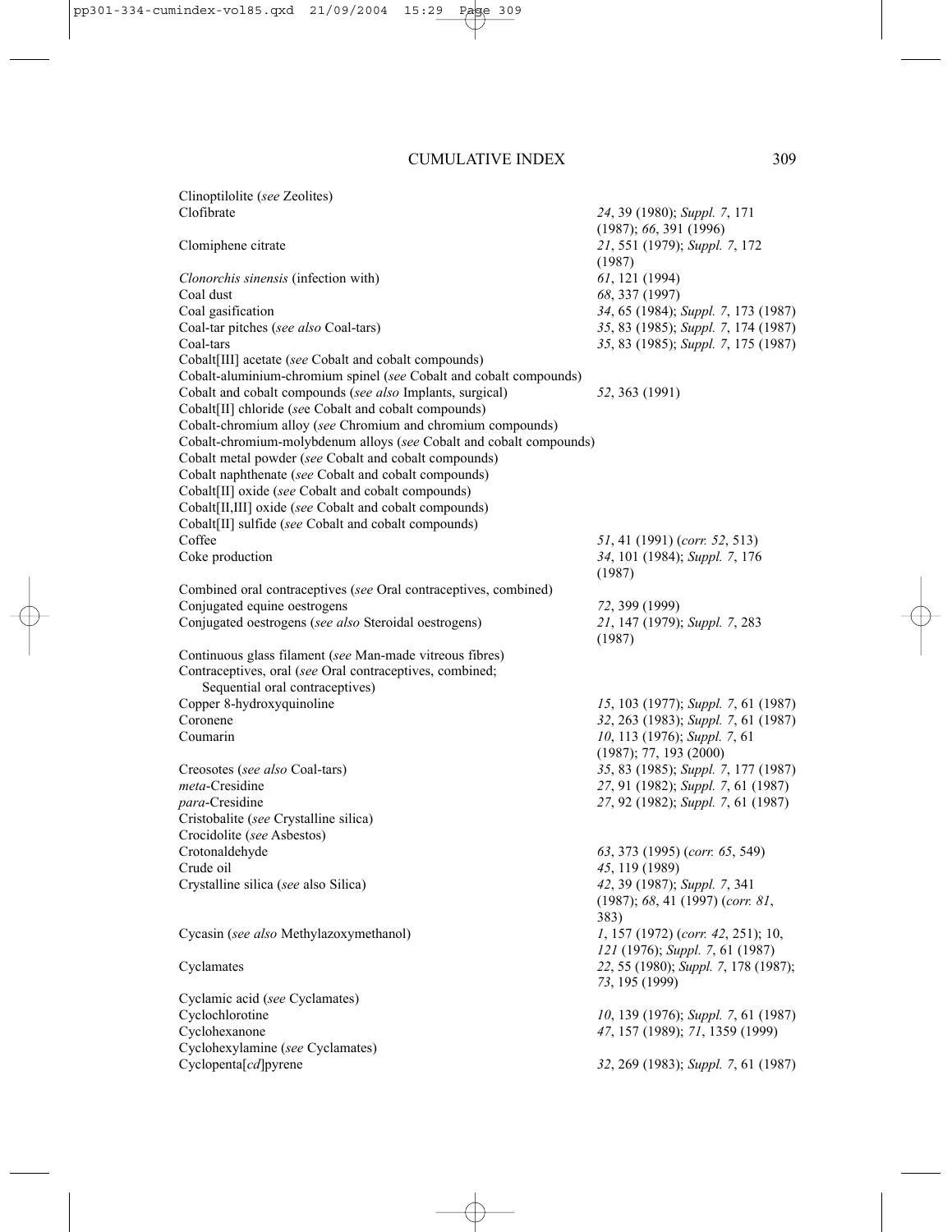*Suppl. 7*, 182 (1987)

Cyclopropane (*see* Anaesthetics, volatile) Cyclophosphamide *9*, 135 (1975); *26*, 165 (1981);

Cyproterone acetate *72*, 49 (1999)

### **D**

2,4-D (*see also* Chlorophenoxy herbicides; Chlorophenoxy *15*, 111 (1977) herbicides, occupational exposures to) Dacarbazine *26*, 203 (1981); *Suppl. 7*, 184 (1987) Dantron *50*, 265 (1990) (*corr. 59*, 257) D&C Red No. 9 *8*, 107 (1975); *Suppl. 7*, 61 (1987); *57*, 203 (1993) Dapsone *24*, 59 (1980); *Suppl. 7*, 185 (1987) Daunomycin *10*, 145 (1976); *Suppl. 7*, 61 (1987) DDD (*see* DDT) DDE (*see* DDT) DDT *5*, 83 (1974) (*corr. 42*, 253); *Suppl. 7*, 186 (1987); *53*, 179 (1991) Decabromodiphenyl oxide *48*, 73 (1990); *71*, 1365 (1999) Deltamethrin *53*, 251 (1991) Deoxynivalenol (*see* Toxins derived from *Fusarium graminearum*, *F. culmorum* and *F. crookwellense*) Diacetylaminoazotoluene *8*, 113 (1975); *Suppl. 7*, 61 (1987) *N*,*N*′-Diacetylbenzidine *16*, 293 (1978); *Suppl. 7*, 61 (1987) Diallate *12*, 69 (1976); *30*, 235 (1983); *Suppl. 7*, 61 (1987) 2,4-Diaminoanisole and its salts *16*, 51 (1978); *27*, 103 (1982); *Suppl. 7*, 61 (1987); *79*, 619 (2001) 4,4′-Diaminodiphenyl ether *16*, 301 (1978); *29*, 203 (1982); *Suppl. 7*, 61 (1987) 1,2-Diamino-4-nitrobenzene *16*, 63 (1978); *Suppl. 7*, 61 (1987) 16, 73 (1978); *Suppl.* 7, 61 (1987); *57*, 185 (1993) 2,6-Diamino-3-(phenylazo)pyridine (*see* Phenazopyridine hydrochloride) 2,4-Diaminotoluene (*see also* Toluene diisocyanates) *16*, 83 (1978); *Suppl. 7*, 61 (1987) 2,5-Diaminotoluene (*see also* Toluene diisocyanates) *16*, 97 (1978); *Suppl. 7*, 61 (1987) *ortho*-Dianisidine (*see* 3,3′-Dimethoxybenzidine) Diatomaceous earth, uncalcined (*see* Amorphous silica) Diazepam *13*, 57 (1977*); Suppl. 7*, 189 (1987); *66*, 37 (1996) Diazomethane *7*, 223 (1974); *Suppl. 7*, 61 (1987) Dibenz[*a,h*]acridine *3*, 247 (1973); *32*, 277 (1983); *Suppl. 7*, 61 (1987) Dibenz[*a,j*]acridine *3*, 254 (1973); *32*, 283 (1983); *Suppl. 7*, 61 (1987) Dibenz[*a,c*]anthracene *32*, 289 (1983) (*corr. 42*, 262); *Suppl. 7*, 61 (1987) Dibenz[*a,h*]anthracene *3*, 178 (1973) (*corr. 43*, 261); *32*, 299 (1983); *Suppl. 7*, 61 (1987) Dibenz[*a,j*]anthracene *32*, 309 (1983); *Suppl. 7*, 61 (1987)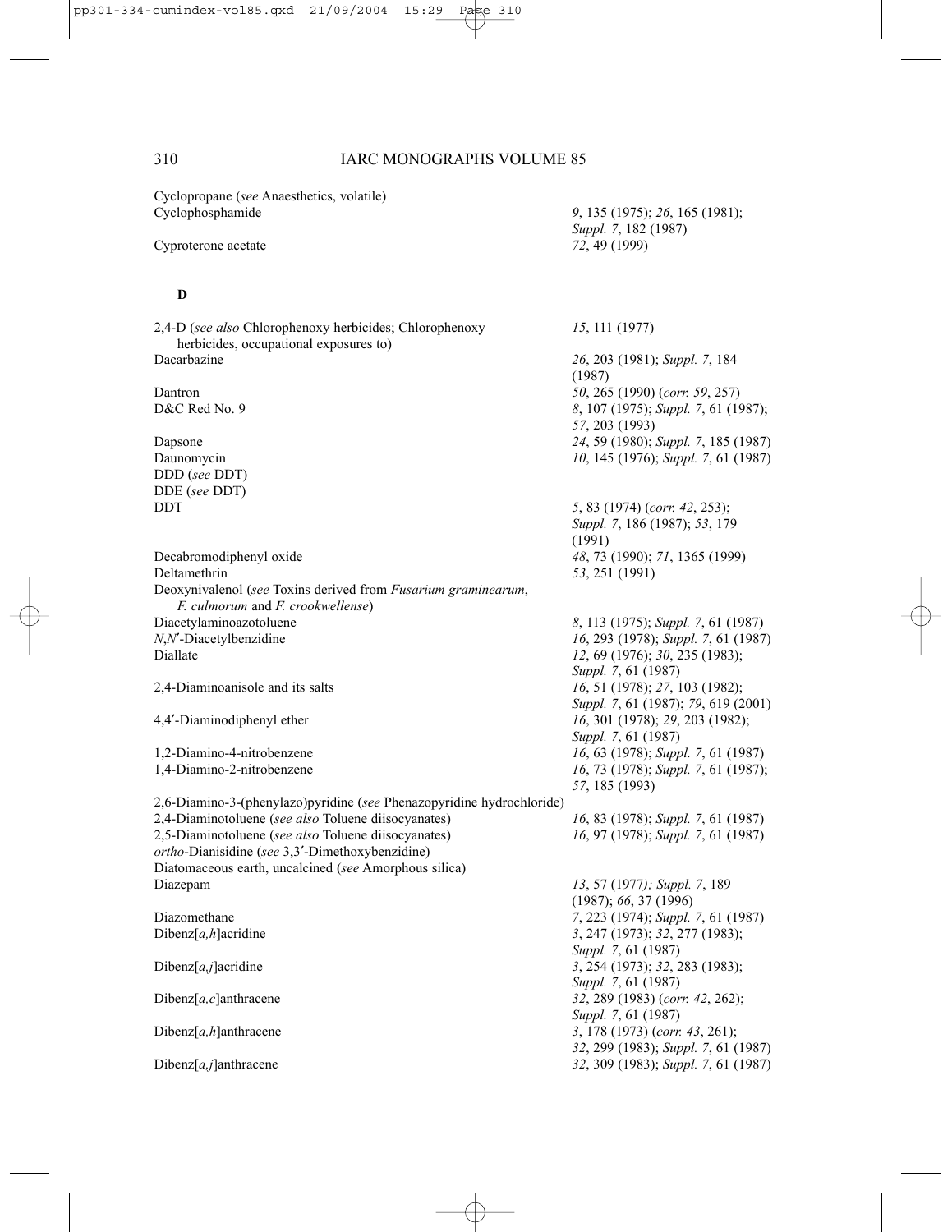7*H*-Dibenzo[*c,g*]carbazole *3*, 260 (1973); *32*, 315 (1983); *Suppl. 7*, 61 (1987) Dibenzodioxins, chlorinated (other than TCDD) (*see* Chlorinated dibenzodioxins (other than TCDD)) Dibenzo[*a,e*]fluoranthene *32*, 321 (1983); *Suppl. 7*, 61 (1987) Dibenzo[*h*,*rst*]pentaphene *3*, 197 (1973); *Suppl.* 7, 62 (1987)<br>Dibenzo[*a*,*e*]pyrene *3*, 201 (1973); 32, 327 (1983); Dibenzo[*a,e*]pyrene *3*, 201 (1973); *32*, 327 (1983); *Suppl. 7*, 62 (1987) Dibenzo[*a,h*]pyrene *3*, 207 (1973); *32*, 331 (1983); *Suppl. 7*, 62 (1987) Dibenzo[*a,i*]pyrene *3*, 215 (1973); *32*, 337 (1983); *Suppl. 7*, 62 (1987) Dibenzo[*a,l*]pyrene *3*, 224 (1973); *32*, 343 (1983); *Suppl. 7*, 62 (1987) Dibenzo-*para*-dioxin *69*, 33 (1997) Dibromoacetonitrile (*see also* Halogenated acetonitriles) *71*, 1369 (1999) 1,2-Dibromo-3-chloropropane *15*, 139 (1977); *20*, 83 (1979); *Suppl. 7*, 191 (1987); *71*, 479 (1999) 1,2-Dibromoethane (*see* Ethylene dibromide) 2,3-Dibromopropan-1-ol *77*, 439 (2000) Dichloroacetic acid *63*, 271 (1995); *84* (2004) Dichloroacetonitrile (*see also* Halogenated acetonitriles) *71*, 1375 (1999) Dichloroacetylene *39*, 369 (1986); *Suppl. 7*, 62 (1987); *71*, 1381 (1999) *ortho*-Dichlorobenzene *7*, 231 (1974); *29*, 213 (1982); *Suppl. 7*, 192 (1987); *73*, 223 (1999) *meta*-Dichlorobenzene *73*, 223 (1999) *para*-Dichlorobenzene *7*, 231 (1974); *29*, 215 (1982); *Suppl. 7*, 192 (1987); *73*, 223 (1999) 3,3′-Dichlorobenzidine *4*, 49 (1974); *29*, 239 (1982); *Suppl. 7*, 193 (1987) *trans*-1,4-Dichlorobutene *15*, 149 (1977); *Suppl. 7*, 62 (1987); *71*, 1389 (1999) 3,3′-Dichloro-4,4′-diaminodiphenyl ether *16*, 309 (1978); *Suppl. 7*, 62 (1987) 1,2-Dichloroethane *20*, 429 (1979); *Suppl. 7*, 62 (1987); *71*, 501 (1999) Dichloromethane *20*, 449 (1979); *41*, 43 (1986); *Suppl. 7*, 194 (1987); *71*, 251 (1999) 2,4-Dichlorophenol (*see* Chlorophenols; Chlorophenols, occupational exposures to; Polychlorophenols and their sodium salts) (2,4-Dichlorophenoxy)acetic acid (*see* 2,4-D) 2,6-Dichloro-*para*-phenylenediamine *39*, 325 (1986); *Suppl. 7*, 62 (1987) 1,2-Dichloropropane *41*, 131 (1986); *Suppl. 7*, 62 (1987); *71*, 1393 (1999) 1,3-Dichloropropene (technical-grade) *41*, 113 (1986); *Suppl. 7*, 195 (1987); *71*, 933 (1999) Dichlorvos *20*, 97 (1979); *Suppl. 7*, 62 (1987); *53*, 267 (1991) Dicofol *30*, 87 (1983); *Suppl. 7*, 62 (1987) Dicyclohexylamine (*see* Cyclamates) Didanosine *76*, 153 (2000) Dieldrin *5*, 125 (1974); *Suppl. 7*, 196 (1987)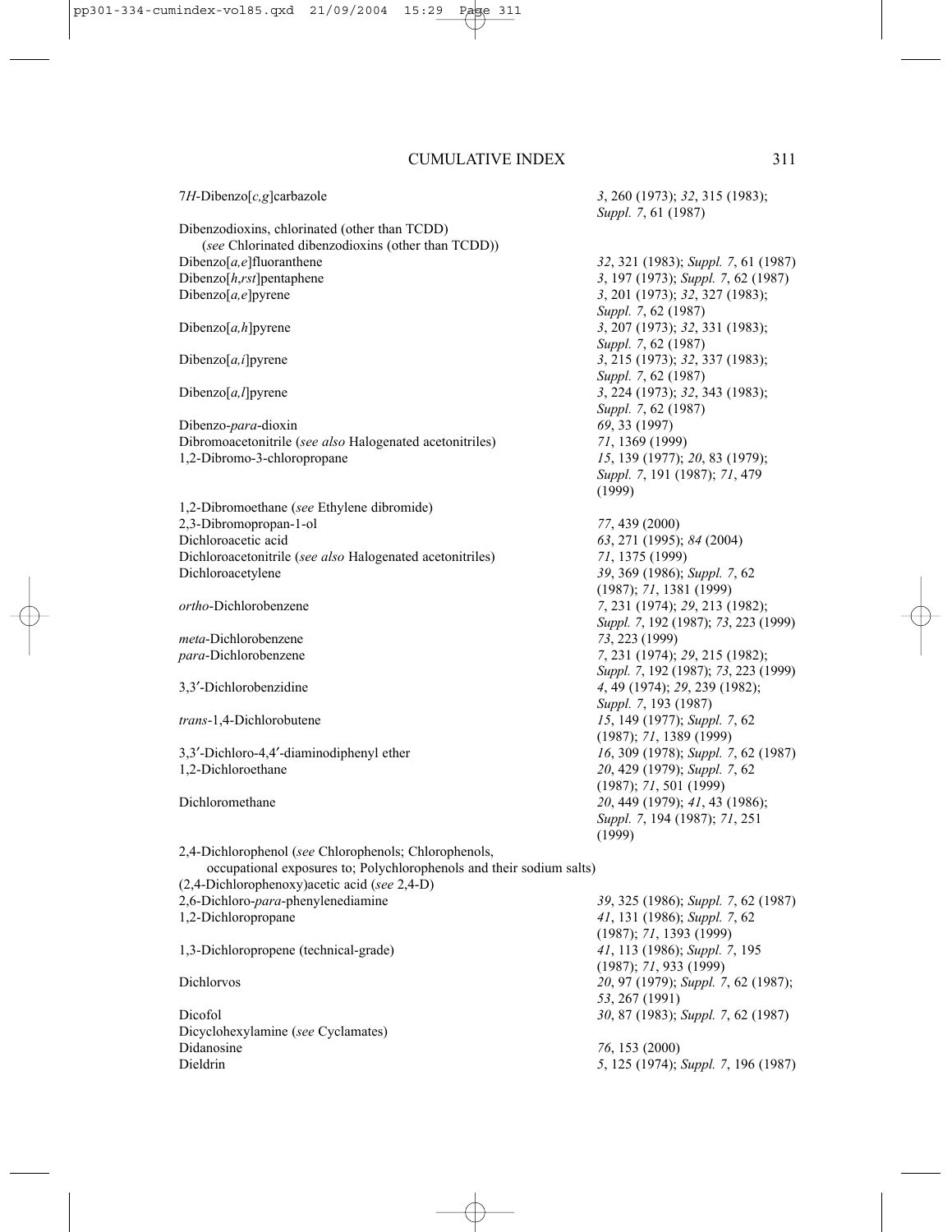Dienoestrol (*see also* Nonsteroidal oestrogens) *21*, 161 (1979); *Suppl. 7*, 278 Diepoxybutane (*see also* 1,3-Butadiene) *11*, 115 (1976) (*corr. 42*, 255); Diesel and gasoline engine exhausts *46*, 41 (1989)<br>Diesel fuels *45*, 219 (1989) Diethanolamine *77*, 349 (2000) Diethyl ether (*see* Anaesthetics, volatile) Di(2-ethylhexyl) adipate *29*, 257 (1982); *Suppl. 7*, 62 Di(2-ethylhexyl) phthalate *29*, 269 (1982) (*corr. 42*, 261); 1,2-Diethylhydrazine *4*, 153 (1974); *Suppl. 7*, 62 (1987); Diethylstilboestrol *6*, 55 (1974); *21*, 173 (1979) Diethylstilboestrol dipropionate (*see* Diethylstilboestrol) Diethyl sulfate *4*, 277 (1974); *Suppl. 7*, 198 *N*,*N*′-Diethylthiourea *79*, 649 (2001) Diglycidyl resorcinol ether *11*, 125 (1976); *36*, 181 (1985); Dihydrosafrole *1*, 170 (1972); *10*, 233 (1976) 1,8-Dihydroxyanthraquinone (*see* Dantron) Dihydroxybenzenes (*see* Catechol; Hydroquinone; Resorcinol) 1,3-Dihydroxy-2-hydroxymethylanthraquinone *82*, 129 (2002) Dihydroxymethylfuratrizine *24*, 77 (1980); *Suppl. 7*, 62 (1987) Diisopropyl sulfate *54*, 229 (1992); *71*, 1421 (1999) Dimethisterone (*see also* Progestins; Sequential oral contraceptives) *6*, 167 (1974); *21*, 377 (1979)) Dimethoxane *15*, 177 (1977); *Suppl. 7*, 62 (1987) 3,3′-Dimethoxybenzidine *4*, 41 (1974); *Suppl. 7*, 198 (1987) 3,3′-Dimethoxybenzidine-4,4′-diisocyanate *39*, 279 (1986); *Suppl. 7*, 62 (1987) *para*-Dimethylaminoazobenzene *8*, 125 (1975); *Suppl. 7*, 62 (1987) *para*-Dimethylaminoazobenzenediazo sodium sulfonate *8*, 147 (1975); *Suppl. 7*, 62 (1987) *trans*-2-[(Dimethylamino)methylimino]-5-[2-(5-nitro-2-furyl)- *7*, 147 (1974) (*corr. 42*, 253); vinyl]-1,3,4-oxadiazole *Suppl. 7*, 62 (1987) 4,4′-Dimethylangelicin plus ultraviolet radiation (*see also Suppl. 7*, 57 (1987) Angelicin and some synthetic derivatives) 4,5′-Dimethylangelicin plus ultraviolet radiation (*see also Suppl. 7*, 57 (1987) Angelicin and some synthetic derivatives) 2,6-Dimethylaniline *57*, 323 (1993) *N,N*-Dimethylaniline *57*, 337 (1993) Dimethylarsinic acid (*see* Arsenic and arsenic compounds) 3,3′-Dimethylbenzidine *1*, 87 (1972); *Suppl. 7*, 62 (1987) Dimethylcarbamoyl chloride *12*, 77 (1976); *Suppl. 7*, 199 Dimethylformamide *47*, 171 (1989); *71*, 545 (1999)

(1987) *Suppl. 7*, 62 (1987); *71*, 109 (1999) Diesel fuels *45*, 219 (1989) (*corr. 47*, 505) (1987); *77*, 149 (2000) *Suppl. 7*, 62 (1987); *77*, 41 (2000) *71*, 1401 (1999) (*corr. 42*, 259); *Suppl. 7*, 273 (1987) (1987); *54*, 213 (1992); *71*, 1405 (1999) *Suppl. 7*, 62 (1987); *71*, 1417 (1999) *Suppl. 7*, 62 (1987) (1987); *71*, 531 (1999) 1,1-Dimethylhydrazine *4*, 137 (1974); *Suppl. 7*, 62 (1987); *71*, 1425 (1999)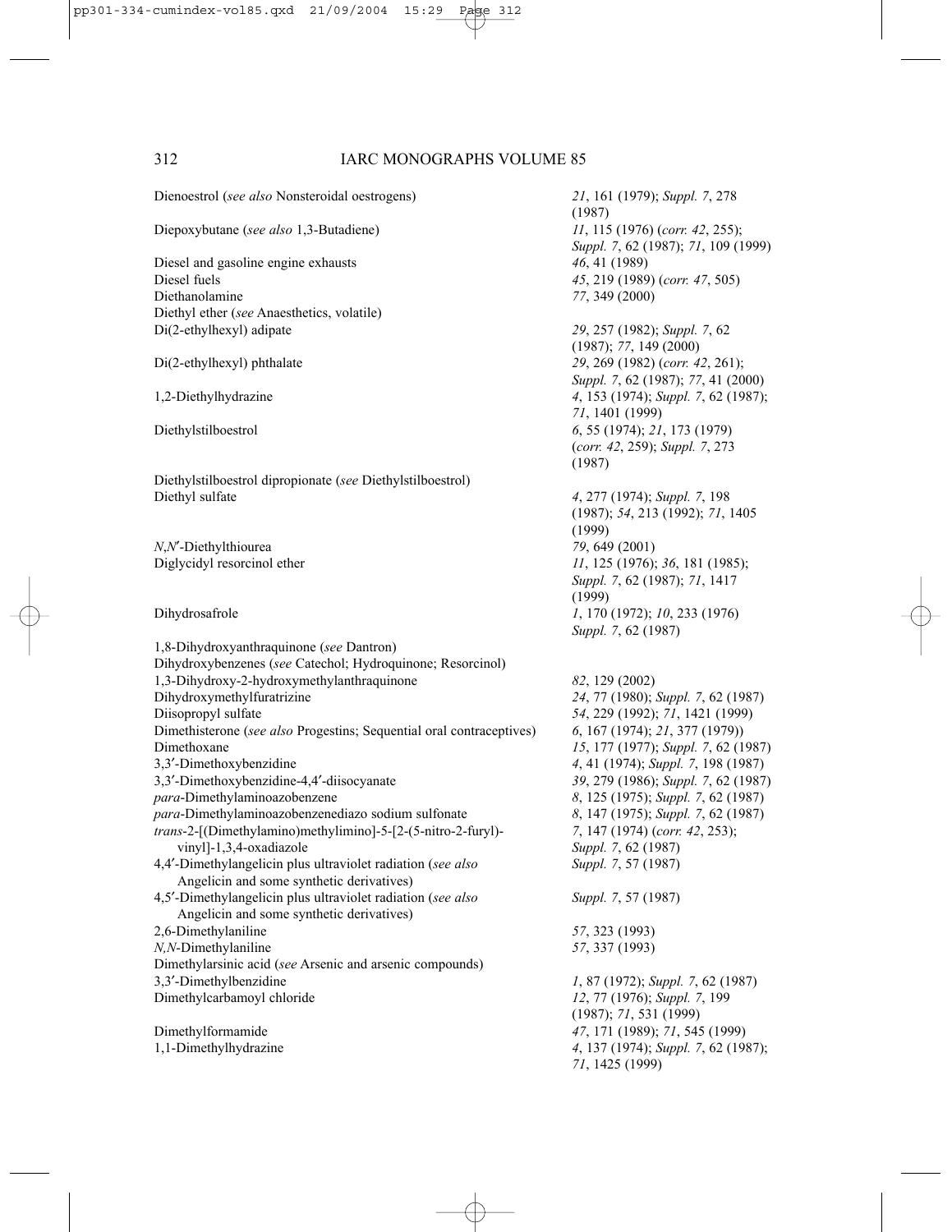1,2-Dimethylhydrazine *4*, 145 (1974) (*corr. 42*, 253); Dimethyl hydrogen phosphite *48*, 85 (1990); *71*, 1437 (1999) Dimethyl sulfate *4*, 271 (1974); *Suppl. 7*, 200 3,7-Dinitrofluoranthene *46*, 189 (1989); *65*, 297 (1996) 3,9-Dinitrofluoranthene *46*, 195 (1989); *65*, 297 (1996) 1,3-Dinitropyrene *46*, 201 (1989) 1,6-Dinitropyrene *46*, 215 (1989) 1,8-Dinitropyrene *33*, 171 (1984); *Suppl. 7*, 63 Dinitrosopentamethylenetetramine *11*, 241 (1976); *Suppl. 7*, 63 (1987) 2,4-Dinitrotoluene *65*, 309 (1996) (*corr. 66*, 485) 3,5-Dinitrotoluene *65*, 309 (1996) 1,4-Dioxane *11*, 247 (1976); *Suppl. 7*, 201 2,4′-Diphenyldiamine *16*, 313 (1978); *Suppl. 7*, 63 (1987) Direct Black 38 (*see also* Benzidine-based dyes) *29*, 295 (1982) (*corr. 42*, 261) Direct Blue 6 (*see also* Benzidine-based dyes) *29*, 311 (1982) Direct Brown 95 (*see also* Benzidine-based dyes) *29*, 321 (1982) Disperse Blue 1 *48*, 139 (1990)<br>Disperse Yellow 3 *8*, 97 (1975): *S* Disulfiram *12*, 85 (1976); *Suppl. 7*, 63 (1987) Divinyl ether (*see* Anaesthetics, volatile) Doxefazepam *66*, 97 (1996) Doxylamine succinate *79*, 145 (2001) Droloxifene *66*, 241 (1996) Dry cleaning *63*, 33 (1995) Dulcin *12*, 97 (1976); *Suppl. 7*, 63 (1987) **E**

Endrin *5*, 157 (1974); *Suppl. 7*, 63 (1987) Enflurane (*see* Anaesthetics, volatile) Eosin *15*, 183 (1977); *Suppl. 7*, 63 (1987) Epichlorohydrin *11*, 131 (1976) (*corr. 42*, 256); *Suppl. 7*, 202 (1987); *71*, 603 (1999) 1,2-Epoxybutane *47*, 217 (1989); *71*, 629 (1999) 1-Epoxyethyl-3,4-epoxycyclohexane (*see* 4-Vinylcyclohexene diepoxide) 3,4-Epoxy-6-methylcyclohexylmethyl 3,4-epoxy-6-methyl- *11*, 147 (1976); *Suppl. 7*, 63 cyclohexane carboxylate (1987); *71*, 1441 (1999) *cis*-9,10-Epoxystearic acid *11*, 153 (1976); *Suppl. 7*, 63 (1987); *71*, 1443 (1999) Epstein-Barr virus *70*, 47 (1997) *d*-Equilenin *72*, 399 (1999) Equilin *72*, 399 (1999) Erionite *42*, 225 (1987); *Suppl. 7*, 203 (1987)

*Suppl. 7*, 62 (1987); *71*, 947 (1999) 1,4-Dimethylphenanthrene *32*, 349 (1983); *Suppl. 7*, 62 (1987) (1987); *71*, 575 (1999) (1987); *46*, 231 (1989) 2,6-Dinitrotoluene *65*, 309 (1996) (*corr. 66*, 485) (1987); *71*, 589 (1999) Disperse Yellow 3 *8*, 97 (1975); *Suppl. 7*, 60 (1987); *48*, 149 (1990) Dithranol *13*, 75 (1977); *Suppl. 7*, 63 (1987)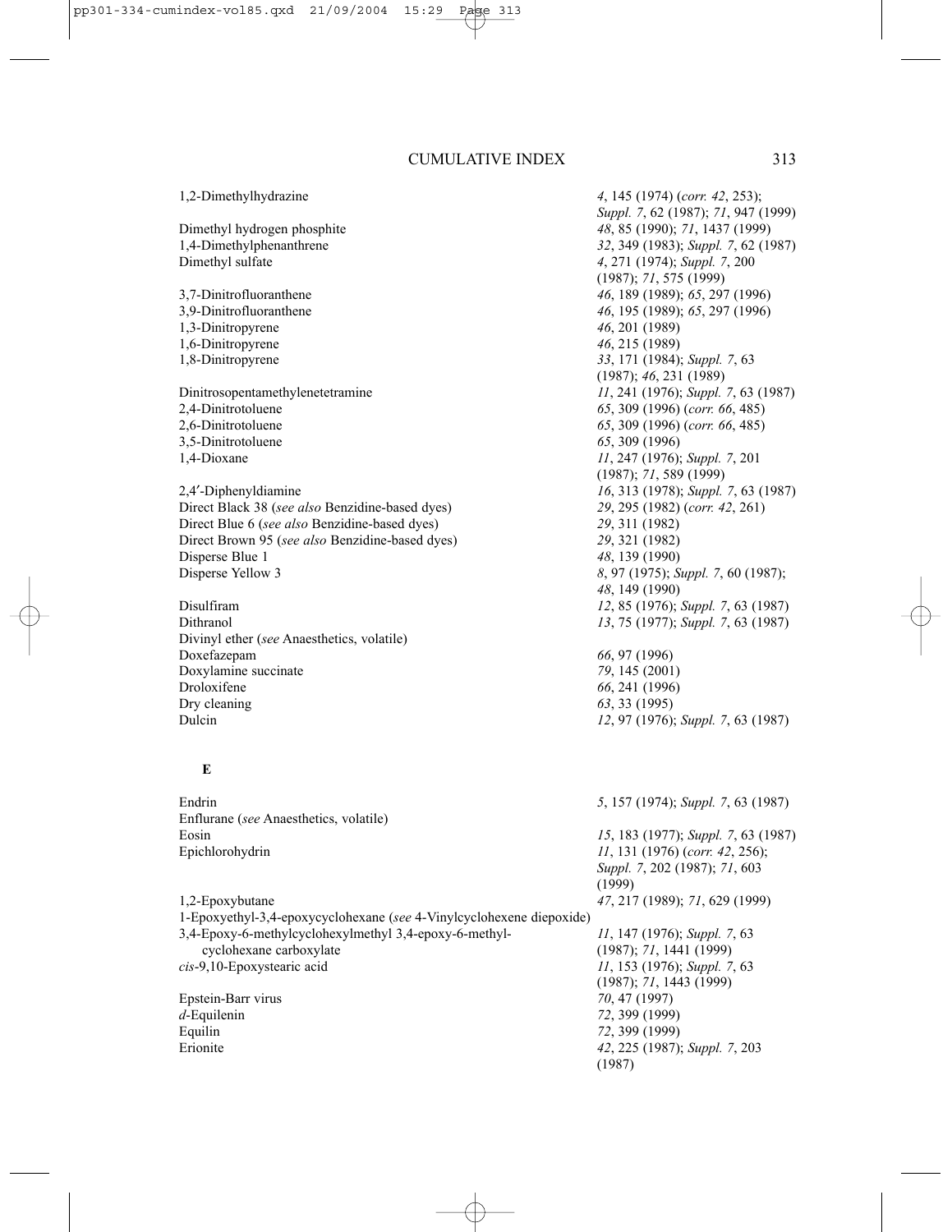Estazolam *66*, 105 (1996)

2-Ethylhexyl acrylate *60*, 475 (1994)

Ethyl selenac (*see also* Selenium and selenium compounds) *12*, 107 (1976); *Suppl. 7*, 63 (1987) Ethyl tellurac *12*, 115 (1976); *Suppl. 7*, 63 (1987) Ethynodiol diacetate *6*, 173 (1974); *21*, 387 (1979);

Etoposide *76*, 177 (2000) Eugenol *36*, 75 (1985); *Suppl. 7*, 63 (1987) Evans blue *8*, 151 (1975); *Suppl. 7*, 63 (1987) Extremely low-frequency electric fields *80* (2002) Extremely low-frequency magnetic fields *80* (2002)

#### **F**

Fast Green FCF *16*, 187 (1978); *Suppl. 7*, 63 (1987) Ferbam *12*, 121 (1976) (*corr. 42*, 256); Ferric oxide *1*, 29 (1972); *Suppl. 7*, 216 (1987) Ferrochromium (*see* Chromium and chromium compounds) Fluometuron *30*, 245 (1983); *Suppl. 7*, 63 (1987) Fluoranthene *32*, 355 (1983); *Suppl. 7*, 63 (1987) Fluorene *32*, 365 (1983); *Suppl. 7*, 63 (1987) Fluorescent lighting (exposure to) (*see* Ultraviolet radiation) Fluorides (inorganic, used in drinking-water) *27*, 237 (1982); *Suppl. 7*, 208

Fluorspar (*see* Fluorides) Fluosilicic acid (*see* Fluorides) Fluroxene (*see* Anaesthetics, volatile)

Ethinyloestradiol *6*, 77 (1974); *21*, 233 (1979); *Suppl. 7*, 286 (1987); *72*, 49 (1999) Ethionamide *13*, 83 (1977); *Suppl. 7*, 63 (1987) Ethyl acrylate *19*, 57 (1979); *39*, 81 (1986); *Suppl. 7*, 63 (1987); *71*, 1447  $(1999)$ Ethylbenzene *77*, 227 (2000) Ethylene *19*, 157 (1979); *Suppl. 7*, 63 (1987); *60*, 45 (1994); *71*, 1447 (1999) Ethylene dibromide *15*, 195 (1977); *Suppl. 7*, 204 (1987); *71*, 641 (1999) Ethylene oxide *11*, 157 (1976); *36*, 189 (1985) (*corr. 42*, 263); *Suppl. 7*, 205 (1987); *60*, 73 (1994) Ethylene sulfide *11*, 257 (1976); *Suppl. 7*, 63 (1987) Ethylenethiourea *7*, 45 (1974); *Suppl. 7*, 207 (1987); *79*, 659 (2001) Ethyl methanesulfonate *7*, 245 (1974); *Suppl. 7*, 63 (1987) *N*-Ethyl-*N*-nitrosourea *1*, 135 (1972); *17*, 191 (1978); *Suppl. 7*, 63 (1987) *Suppl. 7*, 292 (1987); *72*, 49 (1999)

Fenvalerate *53*, 309 (1991) *Suppl. 7*, 63 (1987) (1987) 5-Fluorouracil *26*, 217 (1981); *Suppl. 7*, 210 (1987)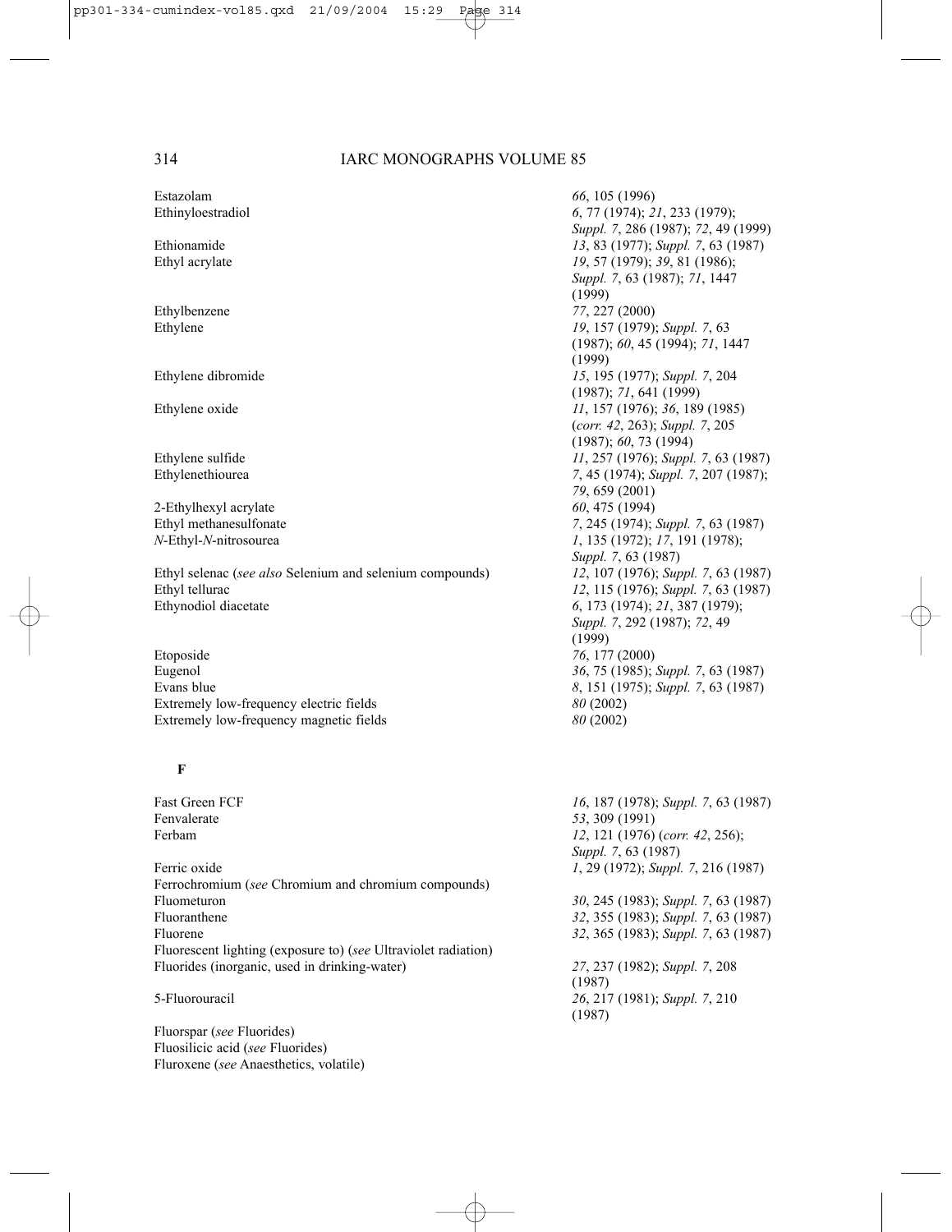Foreign bodies *74* (1999)

### 2-(2-Formylhydrazino)-4-(5-nitro-2-furyl)thiazole *7*, 151 (1974) (*corr. 42*, 253);

Frusemide (*see* Furosemide) Fuel oils (heating oils) *45*, 239 (1989) (*corr. 47*, 505) Fumonisin B1 (*see* also Toxins derived from *Fusarium moniliforme*) *82*, 301 (2002) Fumonisin B<sub>2</sub> (*see* Toxins derived from *Fusarium moniliforme*)<br>Furan Furan *63*, 393 (1995) Furfural *63*, 409 (1995) Furniture and cabinet-making *25*, 99 (1981); *Suppl. 7*, 380 (1987) Furosemide *50*, 277 (1990) 2-(2-Furyl)-3-(5-nitro-2-furyl)acrylamide (*see* AF-2) Fusarenon-X (*see* Toxins derived from *Fusarium graminearum*, *F. culmorum* and *F. crookwellense*) Fusarenone-X (*see* Toxins derived from *Fusarium graminearum*, *F. culmorum* and *F. crookwellense*) Fusarin C (*see* Toxins derived from *Fusarium moniliforme*)

# Formaldehyde *29*, 345 (1982); *Suppl. 7*, 211 (1987); *62*, 217 (1995) (*corr. 65*, 549; *corr. 66*, 485) *Suppl. 7*, 63 (1987)

Furazolidone *31*, 141 (1983); *Suppl. 7*, 63 (1987)

### **G**

| 75, 121 (2000)                              |
|---------------------------------------------|
| 45, 159 (1989) (corr. 47, 505)              |
|                                             |
| 66, 427 (1996)                              |
|                                             |
| 58, 347 (1993)                              |
|                                             |
|                                             |
| $40, 223$ (1986); Suppl. 7, 64 (1987)       |
| 40, 235 (1986); Suppl. 7, 64 (1987)         |
|                                             |
| 11, 175 (1976); Suppl. 7, 64                |
| $(1987)$ ; 71, 1459 (1999)                  |
| 77, 469 (2000)                              |
| 47, 237 (1989); 71, 1285, 1417,             |
| 1525, 1539 (1999)                           |
| <i>II</i> , 183 (1976); Suppl. 7, 64 (1987) |
| 11, 187 (1976); Suppl. 7, 64 (1987)         |
| 10, 153 (1976); Suppl. 7, 64, 391           |
| $(1987)$ ; 79, 289 (2001)                   |
| 16, 199 (1978); Suppl. 7, 64 (1987)         |
| 31, 163 (1983); Suppl. 7, 64, 391           |
| (1987)                                      |
|                                             |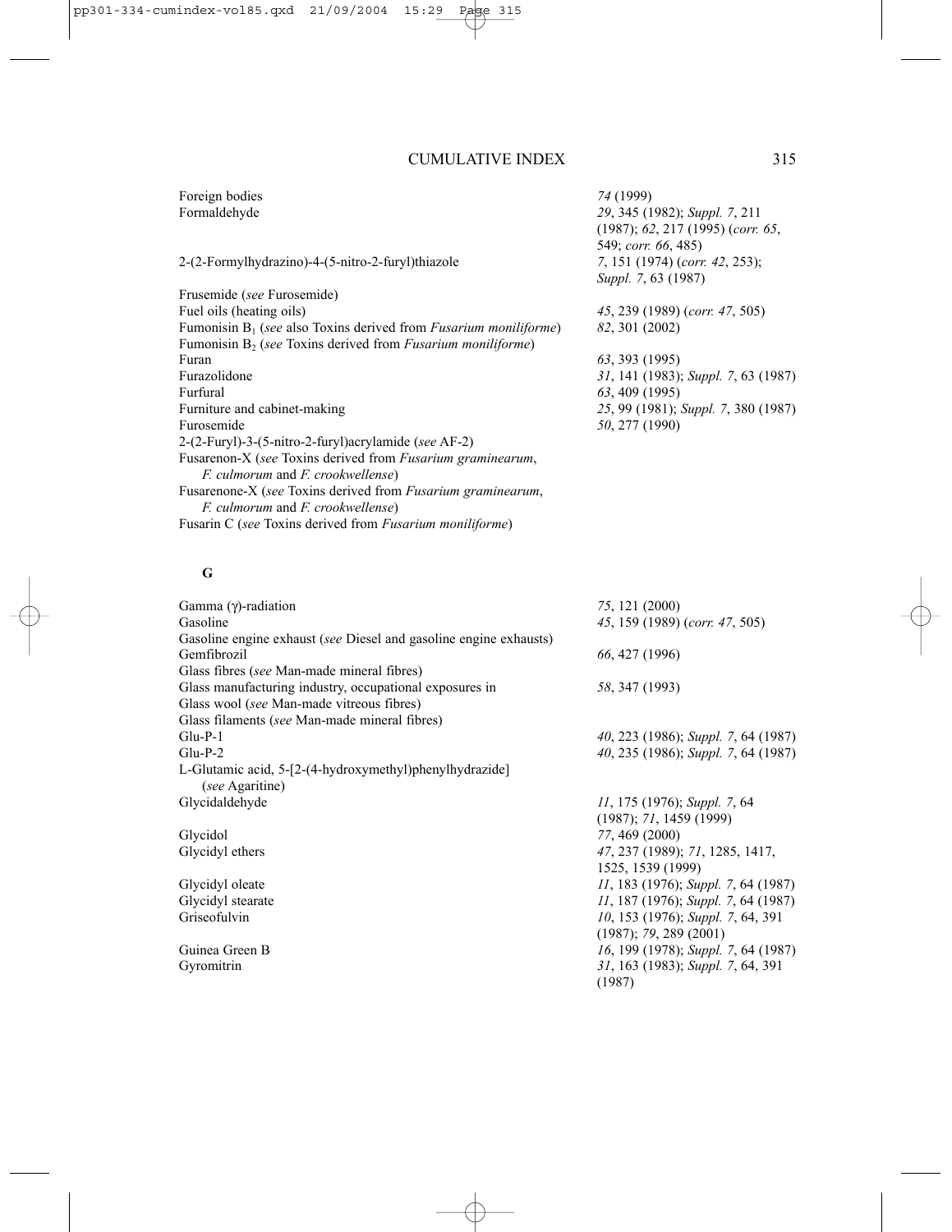## **H**

| Haematite                                                           | 1, 29 (1972); Suppl. 7, 216 (1987)   |
|---------------------------------------------------------------------|--------------------------------------|
| Haematite and ferric oxide                                          | Suppl. 7, 216 (1987)                 |
| Haematite mining, underground, with exposure to radon               | 1, 29 (1972); Suppl. 7, 216 (1987)   |
| Hairdressers and barbers (occupational exposure as)                 | 57, 43 (1993)                        |
| Hair dyes, epidemiology of                                          | 16, 29 (1978); 27, 307 (1982);       |
| Halogenated acetonitriles                                           | 52, 269 (1991); 71, 1325, 1369,      |
|                                                                     | 1375, 1533 (1999)                    |
| Halothane (see Anaesthetics, volatile)                              |                                      |
| HC Blue No. 1                                                       | 57, 129 (1993)                       |
| HC Blue No. 2                                                       | 57, 143 (1993)                       |
| $\alpha$ -HCH (see Hexachlorocyclohexanes)                          |                                      |
| β-HCH (see Hexachlorocyclohexanes)                                  |                                      |
| γ-HCH (see Hexachlorocyclohexanes)                                  |                                      |
| HC Red No. 3                                                        | 57, 153 (1993)                       |
| HC Yellow No. 4                                                     | 57, 159 (1993)                       |
| Heating oils (see Fuel oils)                                        |                                      |
| Helicobacter pylori (infection with)                                | $61, 177$ (1994)                     |
| Hepatitis B virus                                                   | 59, 45 (1994)                        |
| Hepatitis C virus                                                   | 59, 165 (1994)                       |
| Hepatitis D virus                                                   | 59, 223 (1994)                       |
| Heptachlor (see also Chlordane/Heptachlor)                          | 5, 173 (1974); 20, 129 (1979)        |
| Hexachlorobenzene                                                   | 20, 155 (1979); Suppl. 7, 219        |
|                                                                     | (1987); 79, 493 (2001)               |
| Hexachlorobutadiene                                                 | 20, 179 (1979); Suppl. 7, 64 (1987); |
|                                                                     | 73, 277 (1999)                       |
| Hexachlorocyclohexanes                                              | 5, 47 (1974); 20, 195 (1979)         |
|                                                                     | (corr. 42, 258); Suppl. 7, 220       |
|                                                                     | (1987)                               |
| Hexachlorocyclohexane, technical-grade (see Hexachlorocyclohexanes) |                                      |
| Hexachloroethane                                                    | 20, 467 (1979); Suppl. 7, 64 (1987); |
|                                                                     | 73, 295 (1999)                       |
| Hexachlorophene                                                     | 20, 241 (1979); Suppl. 7, 64 (1987)  |
| Hexamethylphosphoramide                                             | 15, 211 (1977); Suppl. 7, 64         |
|                                                                     | (1987); 71, 1465 (1999)              |
| Hexoestrol (see also Nonsteroidal oestrogens)                       | Suppl. 7, 279 (1987)                 |
| Hormonal contraceptives, progestogens only                          | 72, 339 (1999)                       |
| Human herpesvirus 8                                                 | 70, 375 (1997)                       |
| Human immunodeficiency viruses                                      | 67, 31 (1996)                        |
| Human papillomaviruses                                              | 64 (1995) (corr. 66, 485)            |
| Human T-cell lymphotropic viruses                                   | 67, 261 (1996)                       |
| Hycanthone mesylate                                                 | 13, 91 (1977); Suppl. 7, 64 (1987)   |
| Hydralazine                                                         | 24, 85 (1980); Suppl. 7, 222 (1987)  |
| Hydrazine                                                           | 4, 127 (1974); Suppl. 7, 223         |
|                                                                     |                                      |
|                                                                     | (1987); 71, 991 (1999)               |
| Hydrochloric acid                                                   | 54, 189 (1992)                       |
| Hydrochlorothiazide                                                 | 50, 293 (1990)                       |
| Hydrogen peroxide                                                   | 36, 285 (1985); Suppl. 7, 64         |
|                                                                     | (1987); 71, 671 (1999)               |
| Hydroquinone                                                        | 15, 155 (1977); Suppl. 7, 64         |
|                                                                     | (1987); 71, 691 (1999)               |
| 1-Hydroxyanthraquinone                                              | 82, 129 (2002)                       |
| 4-Hydroxyazobenzene                                                 | 8, 157 (1975); Suppl. 7, 64 (1987)   |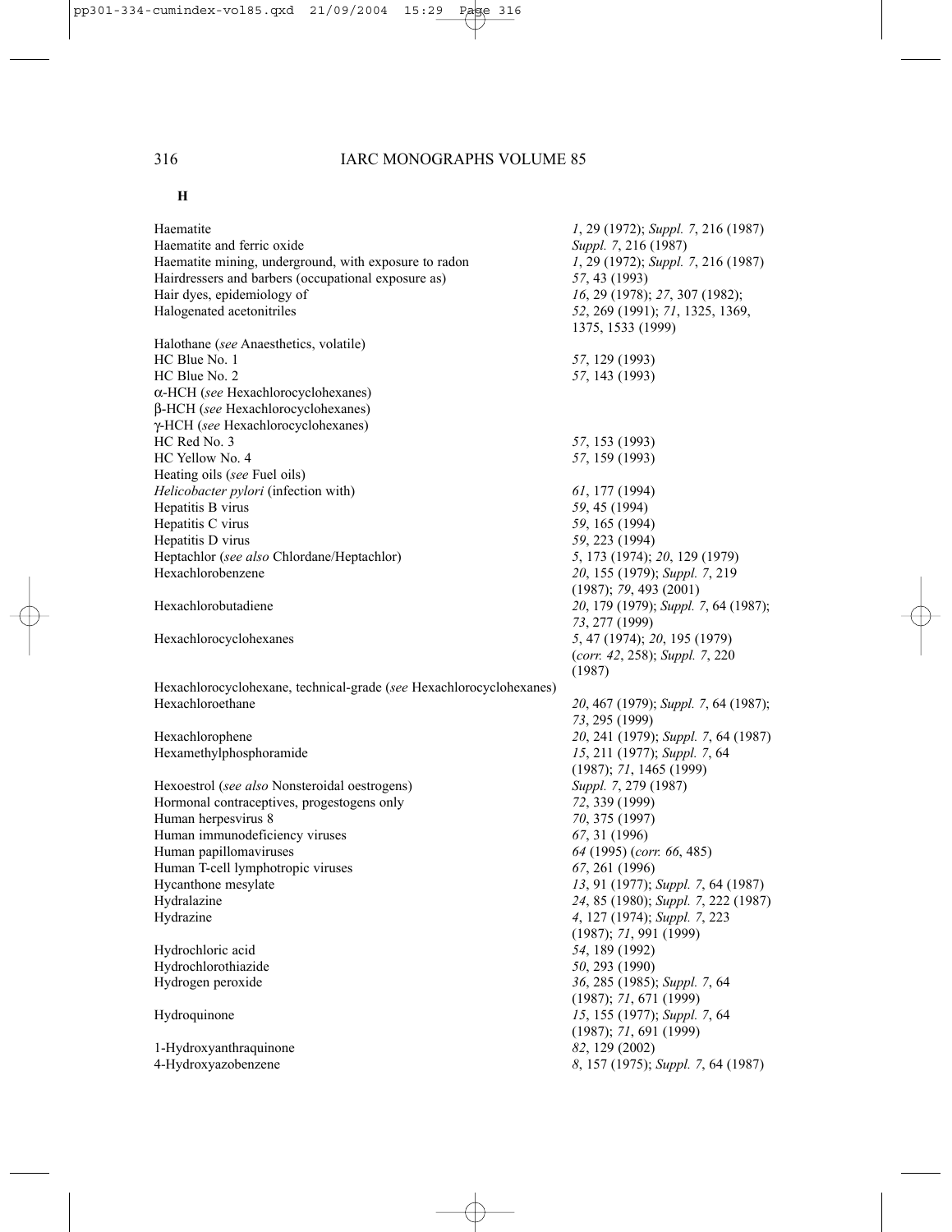17α-Hydroxyprogesterone caproate (*see also* Progestins) *21*, 399 (1979) (*corr. 42*, 259) 8-Hydroxyquinoline *13*, 101 (1977); *Suppl. 7*, 64 (1987) 8-Hydroxysenkirkine *10*, 265 (1976); *Suppl. 7*, 64 (1987) Hydroxyurea *76*, 347 (2000) Hypochlorite salts *52*, 159 (1991) **I** Implants, surgical *74*, 1999 Indeno[1,2,3-*cd*]pyrene *3*, 229 (1973); *32*, 373 (1983); *Suppl. 7*, 64 (1987) Inorganic acids (*see* Sulfuric acid and other strong inorganic acids, occupational exposures to mists and vapours from) Insecticides, occupational exposures in spraying and application of *53*, 45 (1991) Insulation glass wool (*see* Man-made vitreous fibres) Involuntary smoking *83*, 1189 (2004) Ionizing radiation (*see* Neutrons, γ- and X-radiation) IQ *40*, 261 (1986); *Suppl. 7*, 64 (1987); *56*, 165 (1993) Iron and steel founding *34*, 133 (1984); *Suppl. 7*, 224 (1987) Iron-dextran complex *2*, 161 (1973); *Suppl. 7*, 226 (1987) Iron-dextrin complex *2*, 161 (1973) (*corr. 42*, 252); *Suppl. 7*, 64 (1987) Iron oxide (*see* Ferric oxide) Iron oxide, saccharated (*see* Saccharated iron oxide) Iron sorbitol-citric acid complex *2*, 161 (1973); *Suppl. 7*, 64 (1987) Isatidine *10*, 269 (1976); *Suppl. 7*, 65 (1987) Isoflurane (*see* Anaesthetics, volatile) Isoniazid (*see* Isonicotinic acid hydrazide) Isonicotinic acid hydrazide *4*, 159 (1974); *Suppl. 7*, 227 (1987) Isophosphamide *26*, 237 (1981); *Suppl. 7*, 65 (1987) Isoprene *60*, 215 (1994); *71*, 1015 (1999) Isopropanol *15*, 223 (1977); *Suppl. 7*, 229 (1987); *71*, 1027 (1999) Isopropanol manufacture (strong-acid process) *Suppl. 7*, 229 (1987) (*see also* Isopropanol; Sulfuric acid and other strong inorganic acids, occupational exposures to mists and vapours from) Isopropyl oils *15*, 223 (1977); *Suppl. 7*, 229 (1987); *71*, 1483 (1999) Isosafrole *1*, 169 (1972); *10*, 232 (1976); *Suppl. 7*, 65 (1987) **J** Jacobine *10*, 275 (1976); *Suppl. 7*, 65 (1987) Jet fuel *45*, 203 (1989) Joinery (*see* Carpentry and joinery)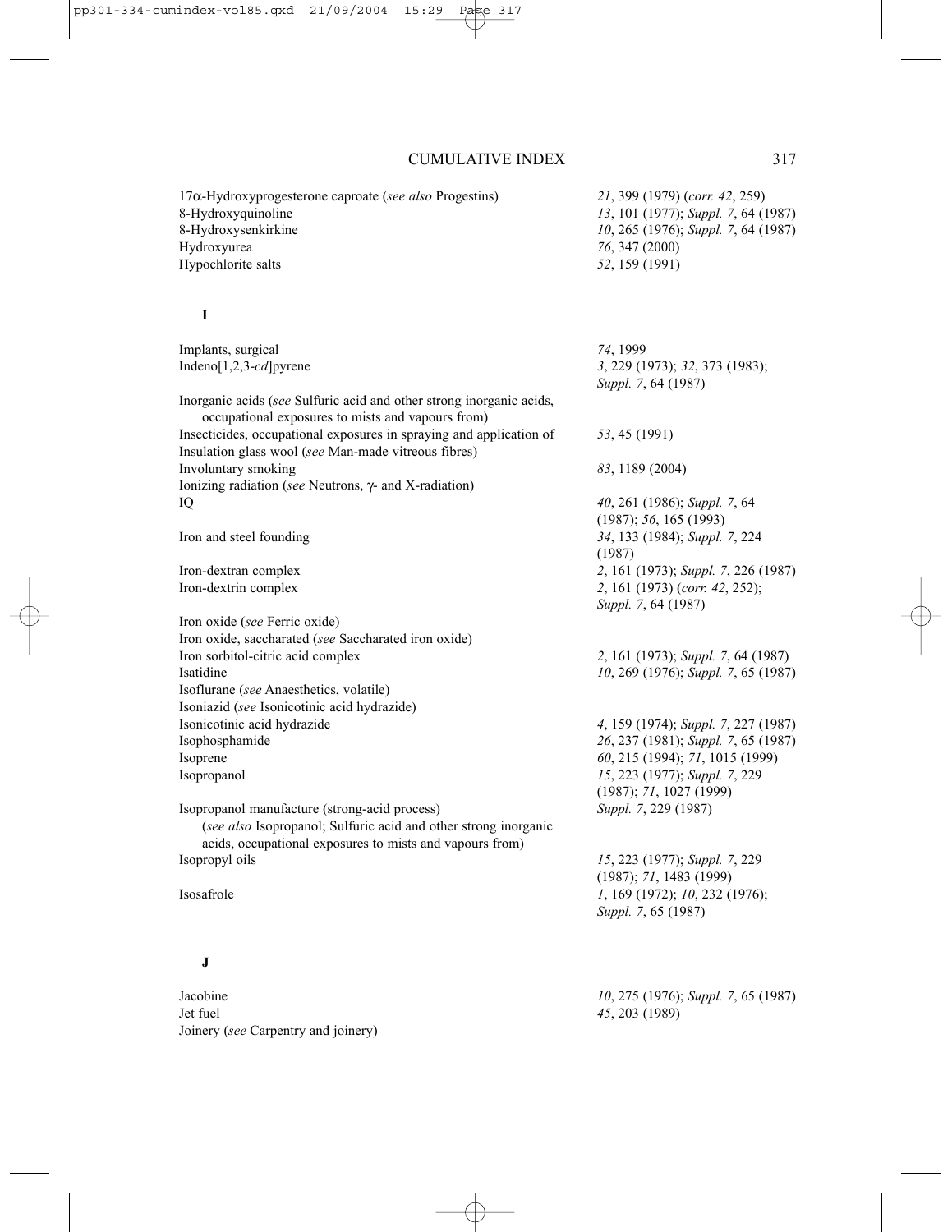#### **K**

Kaempferol *31*, 171 (1983); *Suppl. 7*, 65 (1987) Kaposi's sarcoma herpesvirus *70*, 375 (1997) Kepone (*see* Chlordecone) Kojic acid *79*, 605 (2001)

#### **L**

Lead acetate (*see* Lead and lead compounds) Lead and lead compounds (*see also* Foreign bodies) *1*, 40 (1972) (*corr. 42*, 251); *2*, 52,

Lead arsenate (*see* Arsenic and arsenic compounds) Lead carbonate (*see* Lead and lead compounds) Lead chloride (*see* Lead and lead compounds) Lead chromate (*see* Chromium and chromium compounds) Lead chromate oxide (*see* Chromium and chromium compounds) Lead naphthenate (*see* Lead and lead compounds) Lead nitrate (*see* Lead and lead compounds) Lead oxide (*see* Lead and lead compounds) Lead phosphate (*see* Lead and lead compounds) Lead subacetate (*see* Lead and lead compounds) Lead tetroxide (*see* Lead and lead compounds) Leather goods manufacture *25*, 279 (1981); *Suppl. 7*, 235

Leather tanning and processing

Ledate (*see also* Lead and lead compounds) *12*, 131 (1976) Levonorgestrel *72*, 49 (1999) Light Green SF *16*, 209 (1978); *Suppl. 7*, 65 (1987) *d*-Limonene *56*, 135 (1993); *73*, 307 (1999) Lindane (*see* Hexachlorocyclohexanes) Liver flukes (*see Clonorchis sinensis*, *Opisthorchis felineus* and *Opisthorchis viverrini*) Lucidin (*see* 1,3-Dihydro-2-hydroxymethylanthraquinone) Lumber and sawmill industries (including logging) *25*, 49 (1981); *Suppl. 7*, 383 (1987) Luteoskyrin *10*, 163 (1976); *Suppl. 7*, 65 (1987) Lynoestrenol *21*, 407 (1979); *Suppl. 7*, 293

**M**

| Madder root (see also Rubia tinctorum) |  |  |  | 82, 129 (2002) |
|----------------------------------------|--|--|--|----------------|
|----------------------------------------|--|--|--|----------------|

Lasiocarpine *10*, 281 (1976); *Suppl. 7*, 65 (1987) Lauroyl peroxide *36*, 315 (1985); *Suppl. 7*, 65 (1987); *71*, 1485 (1999)

> 150 (1973); *12*, 131 (1976); *23*, 40, 208, 209, 325 (1980); *Suppl. 7*, 230 (1987)

(1987) Leather industries *25*, 199 (1981); *Suppl. 7*, 232  $(1987)$ <br>25, 201 (1981); Suppl. 7, 236 (1987)

(1987); *72*, 49 (1999)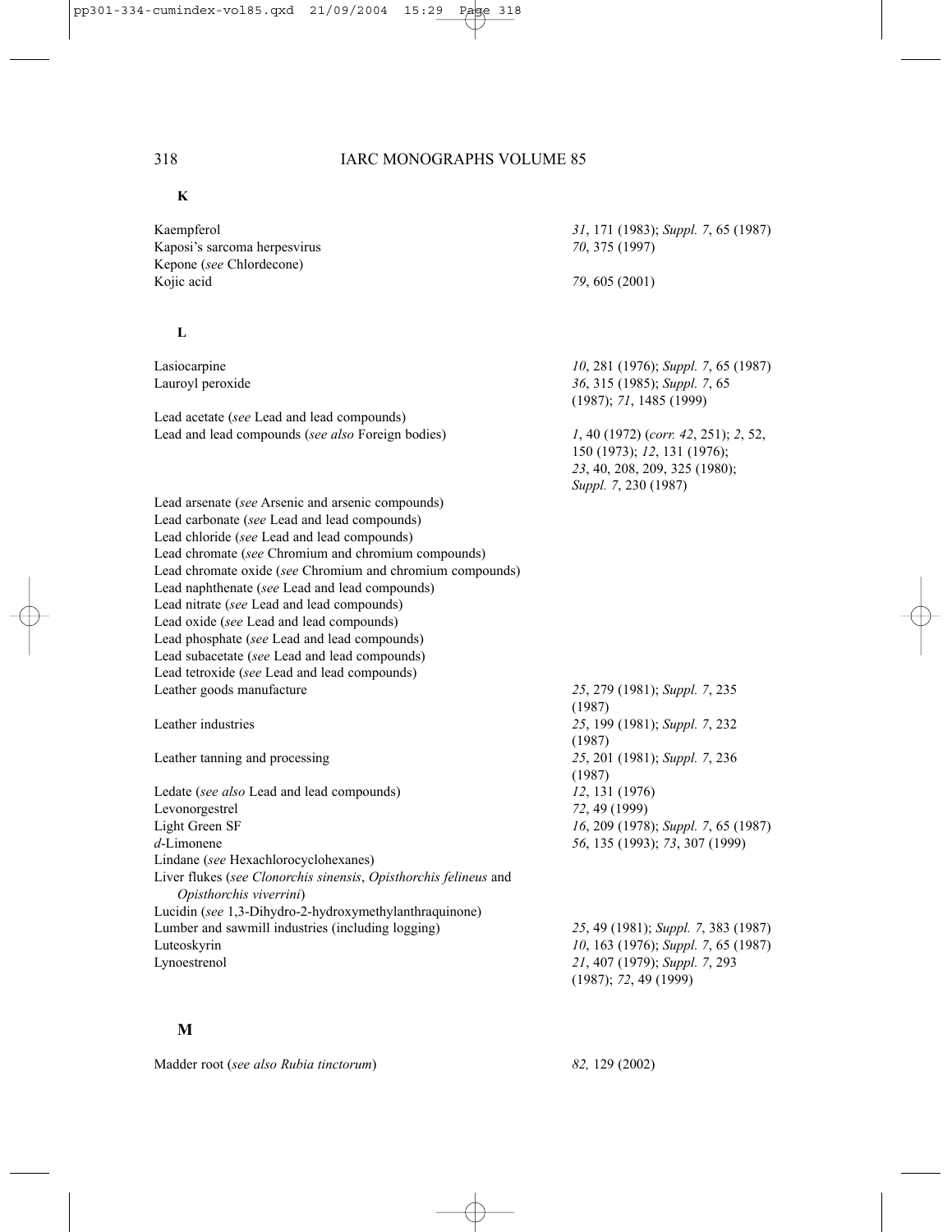Magenta *4*, 57 (1974) (*corr. 42*, 252); *Suppl. 7*, 238 (1987); *57*, 215 (1993)<br>Suppl. 7, 238 (1987); 57, 215 Magenta, manufacture of (*see also* Magenta) (1993) Malathion *30*, 103 (1983); *Suppl. 7*, 65 (1987) Maleic hydrazide *4*, 173 (1974) (*corr. 42*, 253); *Suppl. 7*, 65 (1987) Malonaldehyde *36*, 163 (1985); *Suppl. 7*, 65 (1987); *71*, 1037 (1999) Malondialdehyde (*see* Malonaldehyde) Maneb *12*, 137 (1976); *Suppl. 7*, 65 (1987) Man-made mineral fibres (*see* Man-made vitreous fibres) Man-made vitreous fibres *43*, 39 (1988); *81* (2002) Mannomustine *9*, 157 (1975); *Suppl. 7*, 65 (1987) Mate *51*, 273 (1991) MCPA (*see also* Chlorophenoxy herbicides; Chlorophenoxy *30*, 255 (1983) herbicides, occupational exposures to) MeA-α-C *40*, 253 (1986); *Suppl. 7*, 65 (1987) Medphalan *9*, 168 (1975); *Suppl. 7*, 65 (1987) Medroxyprogesterone acetate *6*, 157 (1974); *21*, 417 (1979) (*corr. 42*, 259); *Suppl. 7*, 289 (1987); *72*, 339 (1999) Megestrol acetate *Suppl. 7*, 293 (1987); *72*, 49 (1999) MeIQ *40*, 275 (1986); *Suppl. 7*, 65 (1987); *56*, 197 (1993) MeIQx *40*, 283 (1986); *Suppl. 7*, 65 (1987) *56*, 211 (1993) Melamine *39*, 333 (1986); *Suppl. 7*, 65 (1987); *73*, 329 (1999) Melphalan *9*, 167 (1975); *Suppl. 7*, 239 (1987) 6-Mercaptopurine *26*, 249 (1981); *Suppl. 7*, 240 (1987) Mercuric chloride (*see* Mercury and mercury compounds) Mercury and mercury compounds *58*, 239 (1993)<br>Merphalan *9*, 169 (1975): Merphalan *9*, 169 (1975); *Suppl. 7*, 65 (1987) Mestranol *6*, 87 (1974); *21*, 257 (1979) (*corr. 42*, 259); *Suppl. 7*, 288 (1987); *72*, 49 (1999) Metabisulfites (*see* Sulfur dioxide and some sulfites, bisulfites and metabisulfites) Metallic mercury (*see* Mercury and mercury compounds) Methanearsonic acid, disodium salt (*see* Arsenic and arsenic compounds) Methanearsonic acid, monosodium salt (*see* Arsenic and arsenic compounds Methimazole *79*, 53 (2001) Methotrexate *26*, 267 (1981); *Suppl. 7*, 241 (1987) Methoxsalen (*see* 8-Methoxypsoralen) Methoxychlor *5*, 193 (1974); *20*, 259 (1979); *Suppl. 7*, 66 (1987) Methoxyflurane (*see* Anaesthetics, volatile) 5-Methoxypsoralen *40*, 327 (1986); *Suppl. 7*, 242 (1987)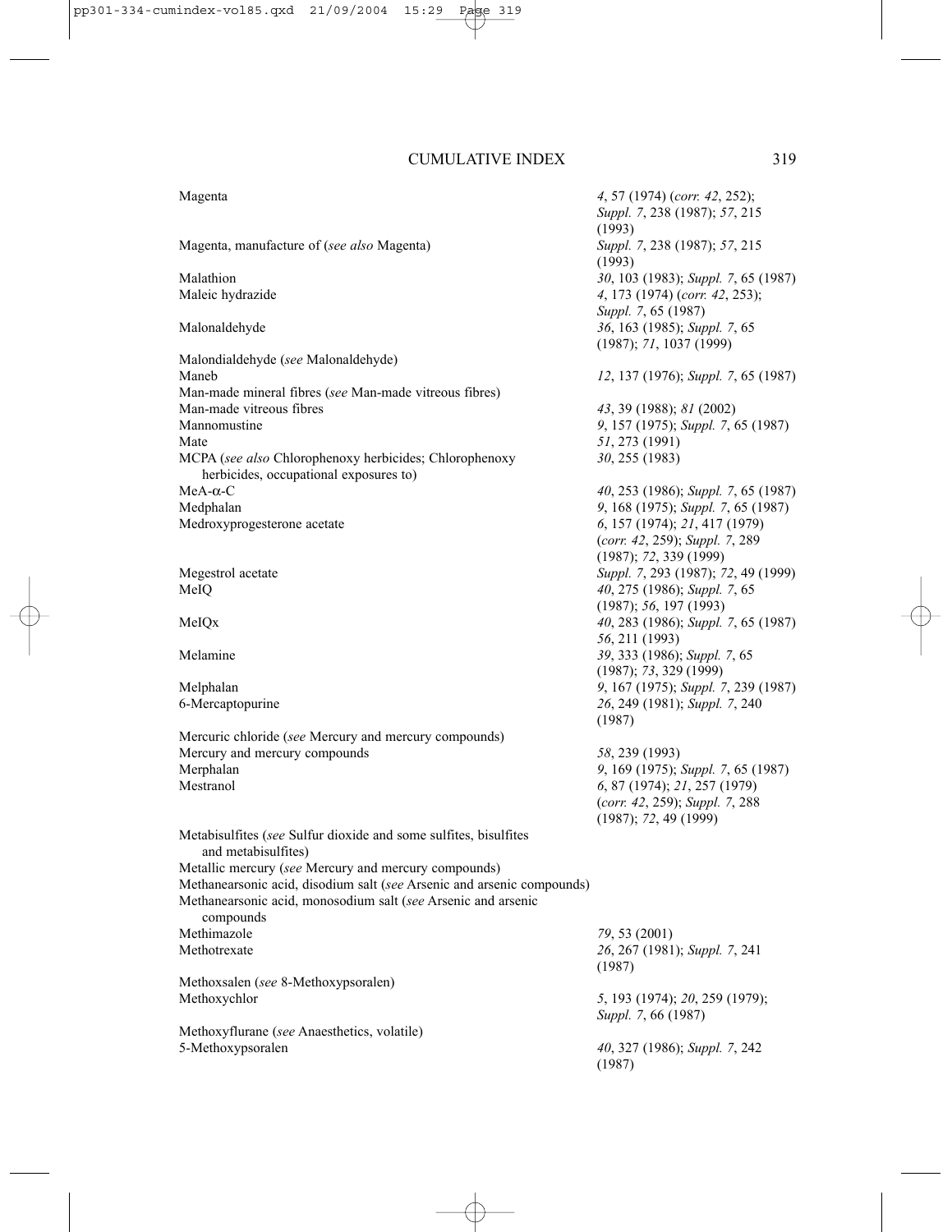| 8-Methoxypsoralen (see also 8-Methoxypsoralen plus ultraviolet<br>radiation)                               | 24, 101 (1980)                                                                                   |
|------------------------------------------------------------------------------------------------------------|--------------------------------------------------------------------------------------------------|
| 8-Methoxypsoralen plus ultraviolet radiation<br>Methyl acrylate                                            | Suppl. 7, 243 (1987)<br>19, 52 (1979); 39, 99 (1986);<br>Suppl. 7, 66 (1987); 71, 1489<br>(1999) |
| 5-Methylangelicin plus ultraviolet radiation (see also Angelicin                                           | Suppl. 7, 57 (1987)                                                                              |
| and some synthetic derivatives)<br>2-Methylaziridine                                                       | 9, 61 (1975); Suppl. 7, 66 (1987);<br>71, 1497 (1999)                                            |
| Methylazoxymethanol acetate (see also Cycasin)                                                             | 1, 164 (1972); 10, 131 (1976);<br>Suppl. 7, 66 (1987)                                            |
| Methyl bromide                                                                                             | 41, 187 (1986) (corr. 45, 283);<br>Suppl. 7, 245 (1987); 71, 721<br>(1999)                       |
| Methyl tert-butyl ether                                                                                    | 73, 339 (1999)                                                                                   |
| Methyl carbamate                                                                                           | 12, 151 (1976); Suppl. 7, 66 (1987)                                                              |
| Methyl-CCNU (see 1-(2-Chloroethyl)-3-(4-methylcyclohexyl)-<br>1-nitrosourea)                               |                                                                                                  |
| Methyl chloride                                                                                            | 41, 161 (1986); Suppl. 7, 246                                                                    |
|                                                                                                            | (1987); 71, 737 (1999)                                                                           |
| $1-$ , $2-$ , $3-$ , $4-$ , $5-$ and $6$ -Methylchrysenes                                                  | 32, 379 (1983); Suppl. 7, 66 (1987)                                                              |
| N-Methyl-N,4-dinitrosoaniline                                                                              | 1, 141 (1972); Suppl. 7, 66 (1987)                                                               |
| 4,4'-Methylene bis(2-chloroaniline)                                                                        | 4, 65 (1974) (corr. 42, 252);                                                                    |
|                                                                                                            | Suppl. 7, 246 (1987); 57, 271<br>(1993)                                                          |
| 4,4'-Methylene bis(N,N-dimethyl)benzenamine                                                                | 27, 119 (1982); Suppl. 7, 66 (1987)                                                              |
| 4,4'-Methylene bis(2-methylaniline)                                                                        | 4, 73 (1974); Suppl. 7, 248 (1987)                                                               |
| 4,4'-Methylenedianiline                                                                                    | 4, 79 (1974) (corr. 42, 252);                                                                    |
|                                                                                                            | 39, 347 (1986); Suppl. 7, 66 (1987)                                                              |
| 4,4'-Methylenediphenyl diisocyanate                                                                        | 19, 314 (1979); Suppl. 7, 66<br>(1987); 71, 1049 (1999)                                          |
| 2-Methylfluoranthene                                                                                       | 32, 399 (1983); Suppl. 7, 66 (1987)                                                              |
| 3-Methylfluoranthene                                                                                       | 32, 399 (1983); Suppl. 7, 66 (1987)                                                              |
| Methylglyoxal                                                                                              | 51, 443 (1991)                                                                                   |
| Methyl iodide                                                                                              | 15, 245 (1977); 41, 213 (1986);                                                                  |
|                                                                                                            | Suppl. 7, 66 (1987); 71, 1503<br>(1999)                                                          |
| Methylmercury chloride (see Mercury and mercury compounds)                                                 |                                                                                                  |
| Methylmercury compounds (see Mercury and mercury compounds)                                                |                                                                                                  |
| Methyl methacrylate                                                                                        | 19, 187 (1979); Suppl. 7, 66<br>(1987); 60, 445 (1994)                                           |
| Methyl methanesulfonate                                                                                    | 7, 253 (1974); Suppl. 7, 66 (1987);<br>71, 1059 (1999)                                           |
| 2-Methyl-1-nitroanthraquinone                                                                              | 27, 205 (1982); Suppl. 7, 66 (1987)                                                              |
| $N$ -Methyl- $N$ -nitro- $N$ -nitrosoguanidine                                                             | 4, 183 (1974); Suppl. 7, 248 (1987)                                                              |
| 3-Methylnitrosaminopropionaldehyde [see 3-(N-Nitrosomethylamino)-<br>propionaldehyde]                      |                                                                                                  |
| 3-Methylnitrosaminopropionitrile [see 3-(N-Nitrosomethylamino)-                                            |                                                                                                  |
| propionitrile]                                                                                             |                                                                                                  |
| 4-(Methylnitrosamino)-4-(3-pyridyl)-1-butanal [see 4-(N-Nitrosomethyl-<br>amino)-4-(3-pyridyl)-1-butanal]  |                                                                                                  |
| 4-(Methylnitrosamino)-1-(3-pyridyl)-1-butanone [see 4-(-Nitrosomethyl-<br>amino)-1-(3-pyridyl)-1-butanone] |                                                                                                  |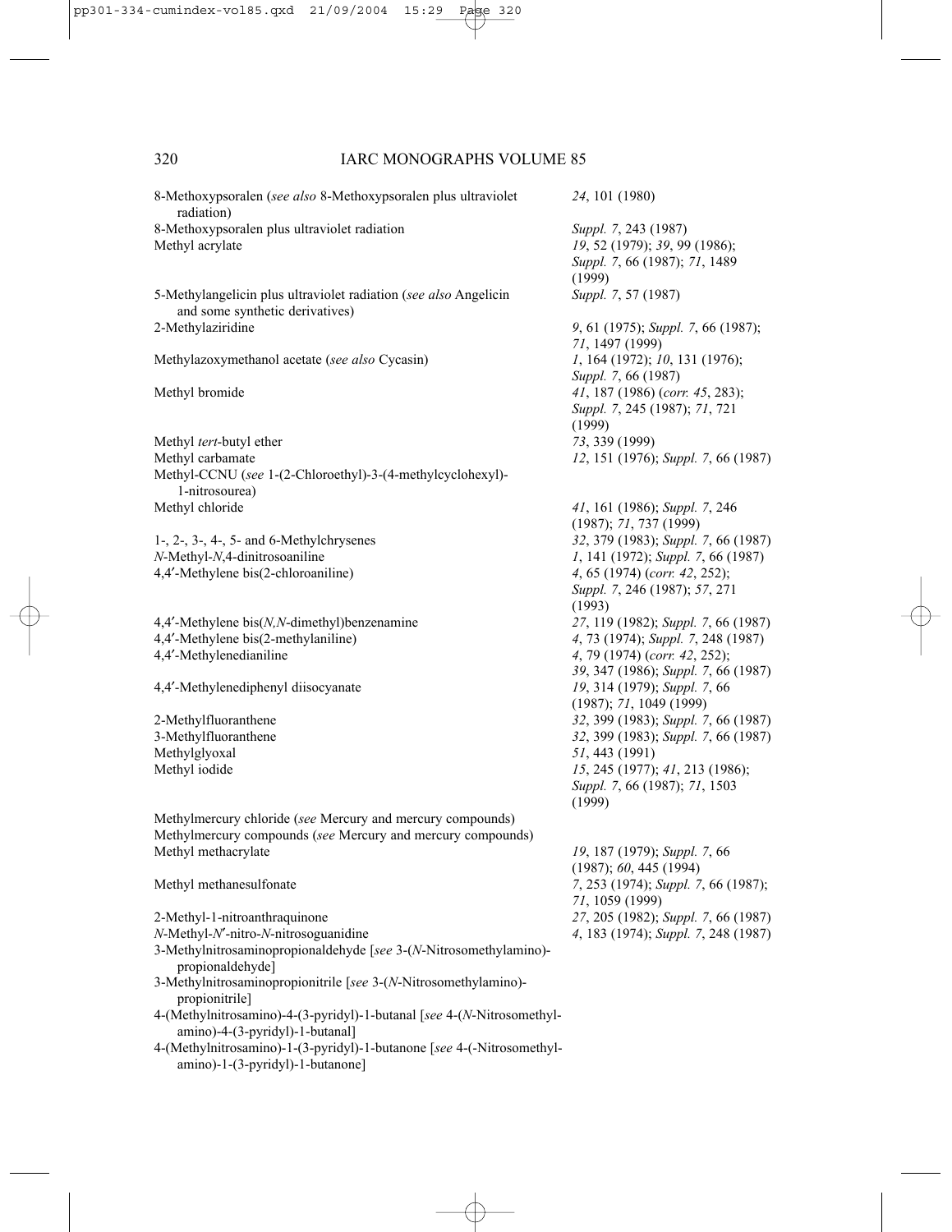#### *N*-Methyl-*N*-nitrosourea *1*, 125 (1972); *17*, 227 (1978);

*N*-Methylolacrylamide *60*, 435 (1994)

1-Methylphenanthrene *32*, 405 (1983); *Suppl. 7*, 66 (1987) 7-Methylpyrido[3,4-*c*]psoralen *40*, 349 (1986); *Suppl. 7*, 71 (1987) Methyl red *8*, 161 (1975); *Suppl. 7*, 66 (1987) Methyl selenac (*see also* Selenium and selenium compounds) *12*, 161 (1976); *Suppl. 7*, 66 (1987) Methylthiouracil *7*, 53 (1974); *Suppl. 7*, 66 (1987);

Mists and vapours from sulfuric acid and other strong inorganic acids *54*, 41 (1992) Mitomycin C *10*, 171 (1976); *Suppl. 7*, 67 (1987) Mitoxantrone *76*, 289 (2000) MNNG (*see N*-Methyl-*N*′*-*nitro-*N*-nitrosoguanidine) MOCA (*see* 4,4′-Methylene bis(2-chloroaniline)) Modacrylic fibres *19*, 86 (1979); *Suppl. 7*, 67 (1987) Monochloramine (*see* Chloramine) Monocrotaline *10*, 291 (1976); *Suppl. 7*, 67 (1987) Monuron *12*, 167 (1976); *Suppl. 7*, 67

MOPP and other combined chemotherapy including *Suppl. 7*, 254 (1987) alkylating agents Mordanite (*see* Zeolites) *Morinda officinalis (see also* Traditional herbal medicines) *82*, 129 (2002) Morpholine *47*, 199 (1989); *71*, 1511 (1999) 5-(Morpholinomethyl)-3-[(5-nitrofurfurylidene)amino]-2- *7*, 161 (1974); *Suppl. 7*, 67 (1987) oxazolidinone Musk ambrette *65*, 477 (1996) Musk xylene *65*, 477 (1996) Mustard gas *9*, 181 (1975) (*corr. 42*, 254);

Myleran (*see* 1,4-Butanediol dimethanesulfonate)

### **N**

Nafenopin *24*, 125 (1980); *Suppl. 7*, 67 (1987) Naphthalene *82*, 367 (2002) 1,5-Naphthalenediamine *27*, 127 (1982); *Suppl. 7*, 67 (1987) 1,5-Naphthalene diisocyanate *19*, 311 (1979); *Suppl. 7*, 67 (1987); *71*, 1515 (1999) 1-Naphthylamine *4*, 87 (1974) (*corr. 42*, 253); *Suppl. 7*, 260 (1987) 2-Naphthylamine *4*, 97 (1974); *Suppl. 7*, 261 (1987)

*Suppl. 7*, 66 (1987) *N*-Methyl-*N*-nitrosourethane *4*, 211 (1974); *Suppl. 7*, 66 (1987) Methyl parathion *30*, 131 (1983); *Suppl. 7*, 66, 392 (1987) *79*, 75 (2001) Metronidazole *13*, 113 (1977); *Suppl. 7*, 250 (1987) Mineral oils *3*, 30 (1973); *33*, 87 (1984) (*corr. 42*, 262); *Suppl. 7*, 252 (1987) Mirex *5*, 203 (1974); *20*, 283 (1979) (*corr. 42*, 258); *Suppl. 7*, 66 (1987)

(1987); *53*, 467 (1991)

*Suppl. 7*, 259 (1987)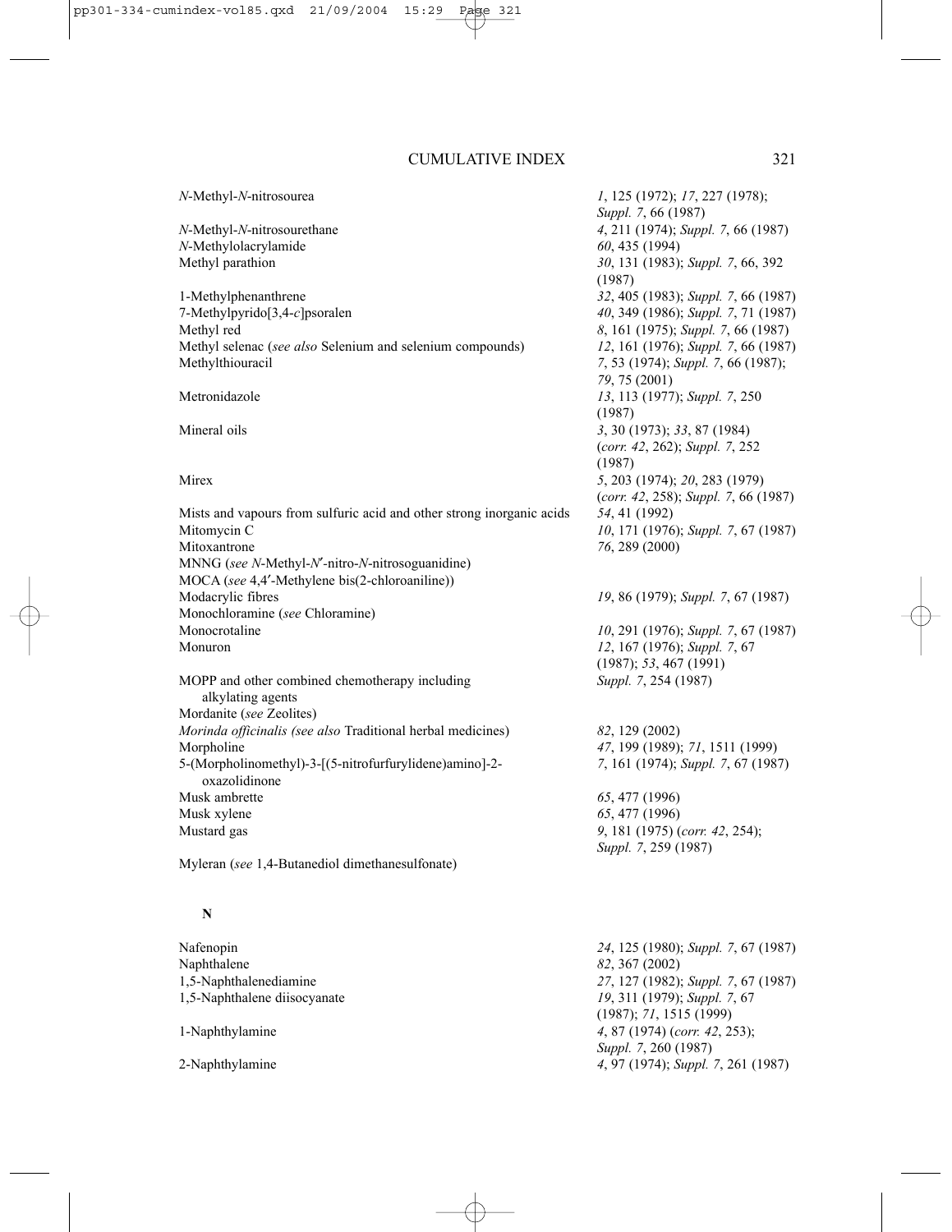| 1-Naphthylthiourea                                                                | 30, 347 (1983); Suppl. 7, 263<br>(1987) |
|-----------------------------------------------------------------------------------|-----------------------------------------|
| <b>Neutrons</b>                                                                   | 75, 361 (2000)                          |
| Nickel acetate (see Nickel and nickel compounds)                                  |                                         |
| Nickel ammonium sulfate (see Nickel and nickel compounds)                         |                                         |
| Nickel and nickel compounds (see also Implants, surgical)                         | 2, 126 (1973) (corr. 42, 252); 11,      |
|                                                                                   | 75 (1976); Suppl. 7, 264 (1987)         |
|                                                                                   | (corr. 45, 283); 49, 257 (1990)         |
|                                                                                   | (corr. 67, 395)                         |
|                                                                                   |                                         |
| Nickel carbonate (see Nickel and nickel compounds)                                |                                         |
| Nickel carbonyl (see Nickel and nickel compounds)                                 |                                         |
| Nickel chloride (see Nickel and nickel compounds)                                 |                                         |
| Nickel-gallium alloy (see Nickel and nickel compounds)                            |                                         |
| Nickel hydroxide (see Nickel and nickel compounds)                                |                                         |
| Nickelocene (see Nickel and nickel compounds)                                     |                                         |
| Nickel oxide (see Nickel and nickel compounds)                                    |                                         |
| Nickel subsulfide (see Nickel and nickel compounds)                               |                                         |
| Nickel sulfate (see Nickel and nickel compounds)                                  |                                         |
| Niridazole                                                                        | 13, 123 (1977); Suppl. 7, 67 (1987)     |
| Nithiazide                                                                        | 31, 179 (1983); Suppl. 7, 67 (1987)     |
| Nitrilotriacetic acid and its salts                                               | 48, 181 (1990); 73, 385 (1999)          |
| 5-Nitroacenaphthene                                                               | 16, 319 (1978); Suppl. 7, 67 (1987)     |
| 5-Nitro-ortho-anisidine                                                           | 27, 133 (1982); Suppl. 7, 67 (1987)     |
| 2-Nitroanisole                                                                    | 65, 369 (1996)                          |
| 9-Nitroanthracene                                                                 | 33, 179 (1984); Suppl. 7, 67 (1987)     |
| 7-Nitrobenz $[a]$ anthracene                                                      | 46, 247 (1989)                          |
| Nitrobenzene                                                                      | 65, 381 (1996)                          |
| 6-Nitrobenzo $[a]$ pyrene                                                         | 33, 187 (1984); Suppl. 7, 67            |
|                                                                                   | (1987); 46, 255 (1989)                  |
| 4-Nitrobiphenyl                                                                   | 4, 113 (1974); Suppl. 7, 67 (1987)      |
| 6-Nitrochrysene                                                                   | 33, 195 (1984); Suppl. 7, 67            |
|                                                                                   | (1987); 46, 267 (1989)                  |
| Nitrofen (technical-grade)                                                        | 30, 271 (1983); Suppl. 7, 67 (1987)     |
| 3-Nitrofluoranthene                                                               | 33, 201 (1984); Suppl. 7, 67 (1987)     |
| 2-Nitrofluorene                                                                   | 46, 277 (1989)                          |
| Nitrofural                                                                        | 7, 171 (1974); Suppl. 7, 67 (1987);     |
|                                                                                   | 50, 195 (1990)                          |
| 5-Nitro-2-furaldehyde semicarbazone (see Nitrofural)                              |                                         |
| Nitrofurantoin                                                                    | 50, 211 (1990)                          |
| Nitrofurazone (see Nitrofural)                                                    |                                         |
| 1-[(5-Nitrofurfurylidene)amino]-2-imidazolidinone                                 | 7, 181 (1974); Suppl. 7, 67 (1987)      |
| N-[4-(5-Nitro-2-furyl)-2-thiazolyl]acetamide                                      | 1, 181 (1972); 7, 185 (1974);           |
|                                                                                   | Suppl. 7, 67 (1987)                     |
| Nitrogen mustard                                                                  | 9, 193 (1975); Suppl. 7, 269 (1987)     |
| Nitrogen mustard N-oxide                                                          | 9, 209 (1975); Suppl. 7, 67 (1987)      |
| Nitromethane                                                                      | 77, 487 (2000)                          |
| 1-Nitronaphthalene                                                                | 46, 291 (1989)                          |
| 2-Nitronaphthalene                                                                | 46, 303 (1989)                          |
|                                                                                   | 46, 313 (1989)                          |
| 3-Nitroperylene<br>2-Nitro-para-phenylenediamine (see 1,4-Diamino-2-nitrobenzene) |                                         |
|                                                                                   |                                         |
| 2-Nitropropane                                                                    | 29, 331 (1982); Suppl. 7, 67            |
|                                                                                   | (1987); 71, 1079 (1999)                 |
| 1-Nitropyrene                                                                     | 33, 209 (1984); Suppl. 7, 67            |
|                                                                                   | (1987); 46, 321 (1989)                  |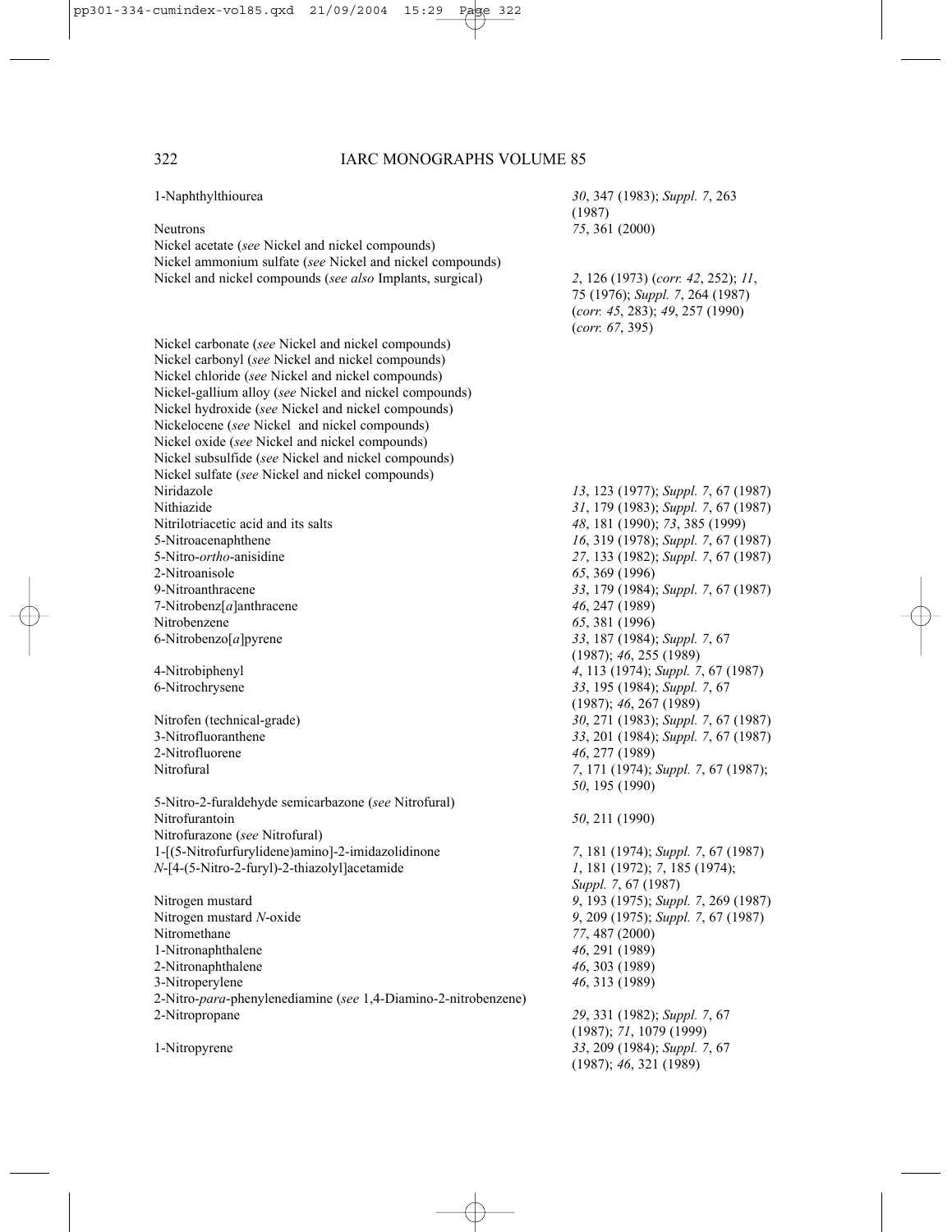2-Nitropyrene *46*, 359 (1989) 4-Nitropyrene *46*, 367 (1989) *N*-Nitrosatable drugs *24*, 297 (1980) (*corr. 42*, 260) *N*-Nitrosatable pesticides *30*, 359 (1983) *N*′-Nitrosoanabasine *37*, 225 (1985); *Suppl. 7*, 67 (1987) *N*'-Nitrosoanatabine *37*, 233 (1985); *Suppl. 7*, 67 (1987)<br>*N*-Nitrosodi-*n*-butvlamine 4. 197 (1974): 17, 51 (1978): *A*, 197 (1974); *17*, 51 (1978); *Suppl. 7*, 67 (1987) *N*-Nitrosodiethanolamine *17*, 77 (1978); *Suppl. 7*, 67 (1987); *77*, 403 (2000) *N*-Nitrosodiethylamine *1*, 107 (1972) (*corr. 42*, 251); *17*, 83 (1978) (*corr. 42*, 257); *Suppl. 7*, 67 (1987) *N*-Nitrosodimethylamine *1*, 95 (1972); *17*, 125 (1978) (*corr. 42*, 257); *Suppl. 7*, 67 (1987) *N*-Nitrosodiphenylamine *27*, 213 (1982); *Suppl. 7*, 67 (1987) *para*-Nitrosodiphenylamine *27*, 227 (1982) (*corr. 42*, 261); *Suppl. 7*, 68 (1987) *N*-Nitrosodi-*n*-propylamine *17*, 177 (1978); *Suppl. 7*, 68 (1987) *N*-Nitroso-*N*-ethylurea (*see N*-Ethyl-*N*-nitrosourea) *N*-Nitrosofolic acid *17*, 217 (1978); *Suppl. 7*, 68 (1987) *N*-Nitrosoguvacine *37*, 263 (1985); *Suppl. 7*, 68 (1987); *85*, 281 (2004) *N*-Nitrosoguvacoline *37*, 263 (1985); *Suppl. 7*, 68 (1987); *85*, 281 (2004) *N*-Nitrosohydroxyproline *17*, 304 (1978); *Suppl. 7*, 68 (1987) 3-(*N*-Nitrosomethylamino)propionaldehyde *37*, 263 (1985); *Suppl. 7*, 68 (1987); *85*, 281 (2004) 3-(*N*-Nitrosomethylamino)propionitrile *37*, 263 (1985); *Suppl. 7*, 68 (1987); *85*, 281 (2004) 4-(*N*-Nitrosomethylamino)-4-(3-pyridyl)-1-butanal *37*, 205 (1985); *Suppl. 7*, 68 (1987) 4-(*N*-Nitrosomethylamino)-1-(3-pyridyl)-1-butanone *37*, 209 (1985); *Suppl. 7*, 68 (1987) *N*-Nitrosomethylethylamine *17*, 221 (1978); *Suppl. 7*, 68 (1987) *N*-Nitroso-*N*-methylurea (*see N*-Methyl-*N*-nitrosourea) *N*-Nitroso-*N*-methylurethane (*see N*-Methyl-*N*-nitrosourethane) *N*-Nitrosomethylvinylamine *17*, 257 (1978); *Suppl. 7*, 68 (1987) *N*-Nitrosomorpholine *17*, 263 (1978); *Suppl. 7*, 68 (1987) *N*′-Nitrosonornicotine *17*, 281 (1978); *37*, 241 (1985); *Suppl. 7*, 68 (1987) *N*-Nitrosopiperidine *17*, 287 (1978); *Suppl. 7*, 68 (1987) *N*-Nitrosoproline *17*, 303 (1978); *Suppl. 7*, 68 (1987) *N*-Nitrosopyrrolidine *17*, 313 (1978); *Suppl. 7*, 68 (1987) *N*-Nitrososarcosine *17*, 327 (1978); *Suppl. 7*, 68 (1987) Nitrosoureas, chloroethyl (*see* Chloroethyl nitrosoureas) 5-Nitro-*ortho*-toluidine *48*, 169 (1990) 2-Nitrotoluene *65*, 409 (1996) 3-Nitrotoluene *65*, 409 (1996) 4-Nitrotoluene *65*, 409 (1996) Nitrous oxide (*see* Anaesthetics, volatile) Nitrovin *31*, 185 (1983); *Suppl. 7*, 68 (1987) Nivalenol (*see* Toxins derived from *Fusarium graminearum*, *F. culmorum* and *F. crookwellense*) NNA (*see* 4-(*N*-Nitrosomethylamino)-4-(3-pyridyl)-1-butanal)

NNK (*see* 4-(*N*-Nitrosomethylamino)-1-(3-pyridyl)-1-butanone)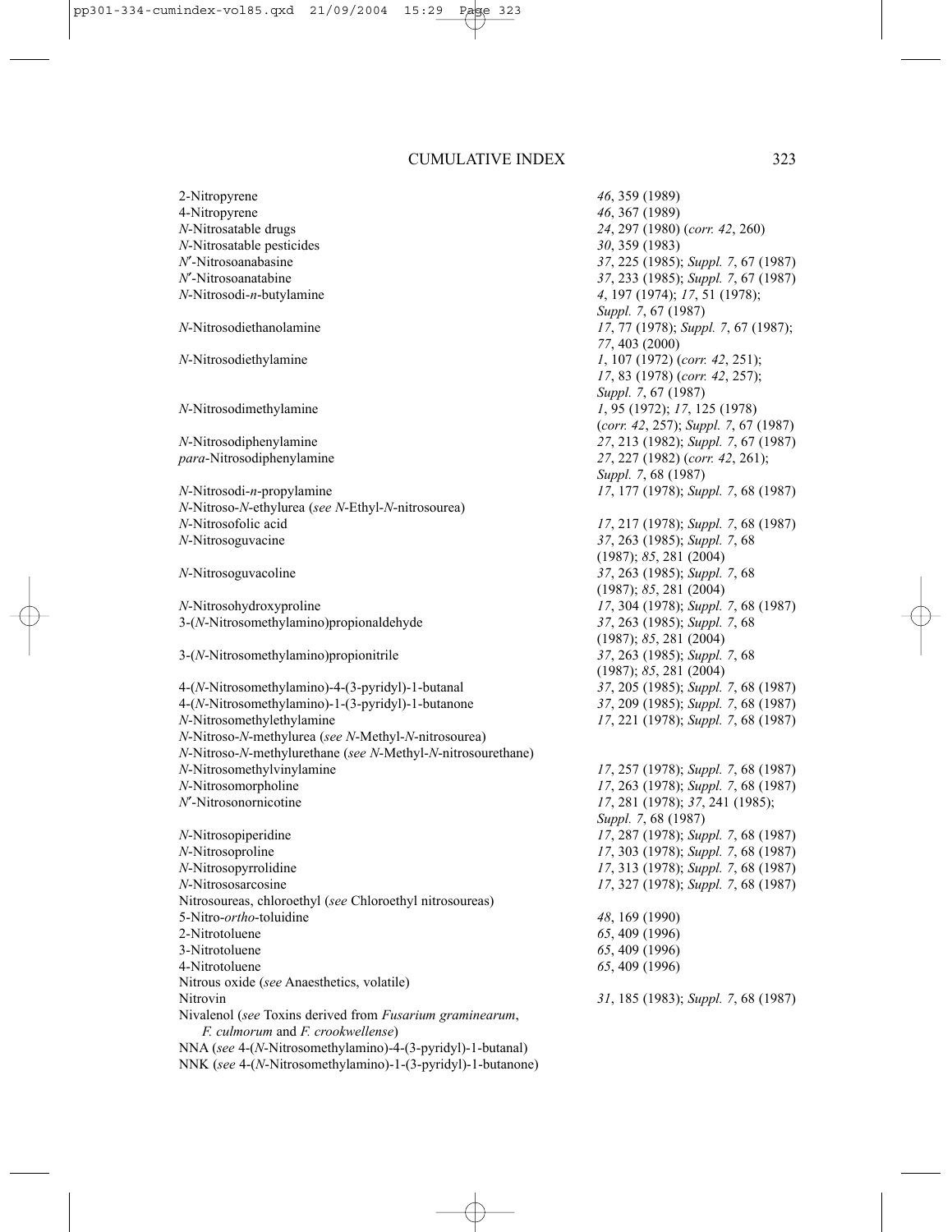| Nonsteroidal oestrogens                                                          | Suppl. 7, 273 (1987)                                                  |
|----------------------------------------------------------------------------------|-----------------------------------------------------------------------|
| Norethisterone                                                                   | 6, 179 (1974); 21, 461 (1979);                                        |
|                                                                                  | Suppl. 7, 294 (1987); 72, 49                                          |
|                                                                                  | (1999)                                                                |
| Norethisterone acetate                                                           | 72, 49 (1999)                                                         |
| Norethynodrel                                                                    | 6, 191 (1974); 21, 461 (1979)                                         |
|                                                                                  | (corr. 42, 259); Suppl. 7, 295                                        |
|                                                                                  | (1987); 72, 49 (1999)                                                 |
| Norgestrel                                                                       | 6, 201 (1974); 21, 479 (1979);<br>Suppl. 7, 295 (1987); 72, 49 (1999) |
| Nylon 6                                                                          | 19, 120 (1979); Suppl. 7, 68 (1987)                                   |
|                                                                                  |                                                                       |
|                                                                                  |                                                                       |
| O                                                                                |                                                                       |
| Ochratoxin A                                                                     | 10, 191 (1976); 31, 191 (1983)                                        |
|                                                                                  | (corr. 42, 262); Suppl. 7, 271                                        |
|                                                                                  | (1987); 56, 489(1993)                                                 |
| Oestradiol                                                                       | 6, 99 (1974); 21, 279 (1979);                                         |
|                                                                                  | Suppl. 7, 284 (1987); 72, 399                                         |
|                                                                                  | (1999)                                                                |
| Oestradiol-17 $\beta$ (see Oestradiol)                                           |                                                                       |
| Oestradiol 3-benzoate (see Oestradiol)                                           |                                                                       |
| Oestradiol dipropionate (see Oestradiol)<br>Oestradiol mustard                   |                                                                       |
| Oestradiol valerate (see Oestradiol)                                             | 9, 217 (1975); Suppl. 7, 68 (1987)                                    |
| Oestriol                                                                         | 6, 117 (1974); 21, 327 (1979);                                        |
|                                                                                  | Suppl. 7, 285 (1987); 72, 399<br>(1999)                               |
| Oestrogen-progestin combinations (see Oestrogens,                                |                                                                       |
| progestins (progestogens) and combinations)                                      |                                                                       |
| Oestrogen-progestin replacement therapy (see Post-menopausal                     |                                                                       |
| oestrogen-progestogen therapy)                                                   |                                                                       |
| Oestrogen replacement therapy (see Post-menopausal oestrogen                     |                                                                       |
| therapy)                                                                         |                                                                       |
| Oestrogens (see Oestrogens, progestins and combinations)                         |                                                                       |
| Oestrogens, conjugated (see Conjugated oestrogens)                               |                                                                       |
| Oestrogens, nonsteroidal (see Nonsteroidal oestrogens)                           |                                                                       |
| Oestrogens, progestins (progestogens) and combinations                           | 6 (1974); 21 (1979); Suppl. 7, 272<br>(1987); 72, 49, 339, 399, 531   |
|                                                                                  | (1999)                                                                |
| Oestrogens, steroidal (see Steroidal oestrogens)                                 |                                                                       |
| Oestrone                                                                         | 6, 123 (1974); 21, 343 (1979)                                         |
|                                                                                  | (corr. 42, 259); Suppl. 7, 286                                        |
|                                                                                  | $(1987)$ ; 72, 399 (1999)                                             |
| Oestrone benzoate (see Oestrone)                                                 |                                                                       |
| Oil Orange SS                                                                    | 8, 165 (1975); Suppl. 7, 69 (1987)                                    |
| Opisthorchis felineus (infection with)                                           | 61, 121 (1994)                                                        |
| Opisthorchis viverrini (infection with)                                          | 61, 121 (1994)                                                        |
| Oral contraceptives, combined                                                    | Suppl. 7, 297 (1987); 72, 49 (1999)                                   |
| Oral contraceptives, sequential (see Sequential oral contraceptives)<br>Orange I | 8, 173 (1975); Suppl. 7, 69 (1987)                                    |
| Orange G                                                                         | 8, 181 (1975); Suppl. 7, 69 (1987)                                    |
| Organolead compounds (see also Lead and lead compounds)                          | Suppl. 7, 230 (1987)                                                  |
|                                                                                  |                                                                       |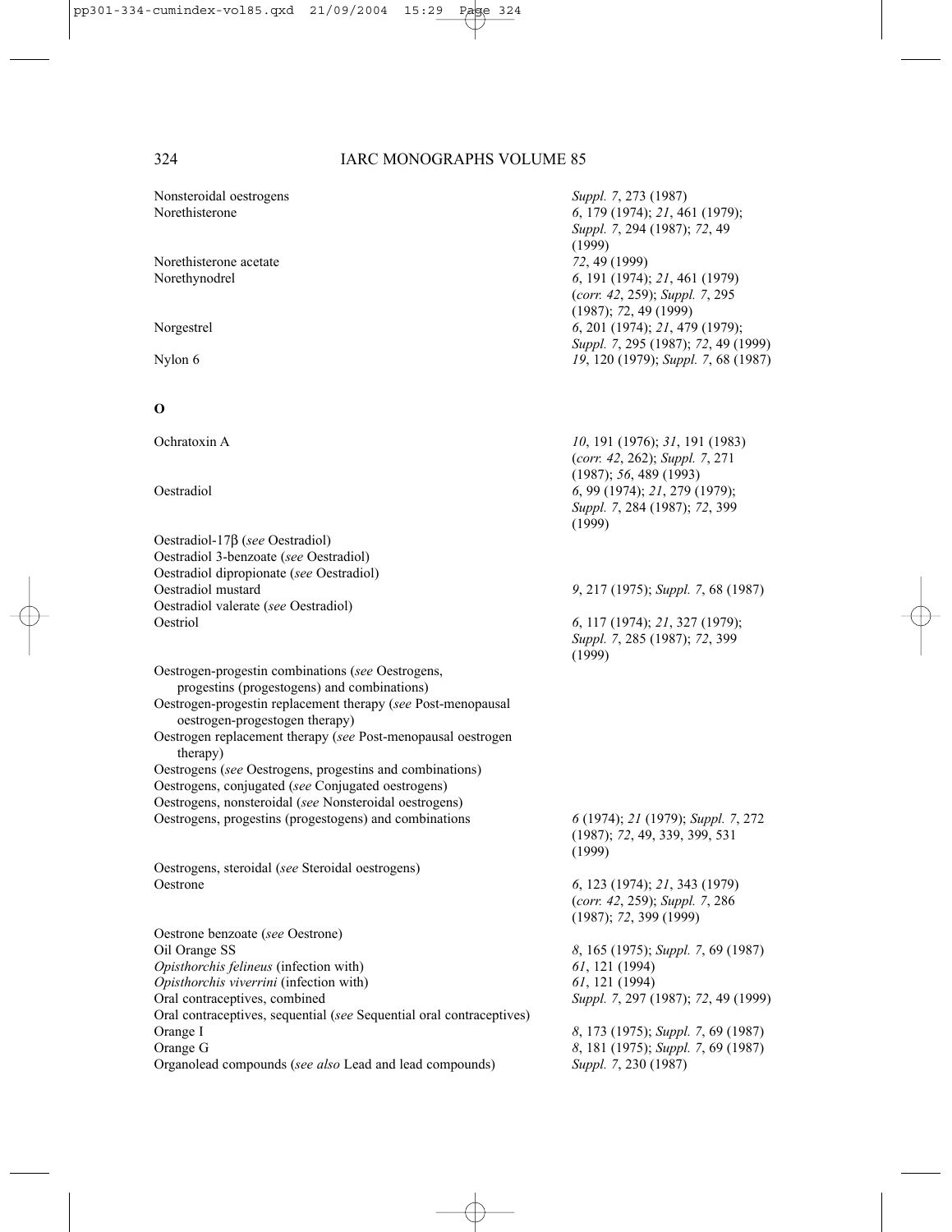Oxymetholone (*see also* Androgenic (anabolic) steroids) *13*, 131 (1977) Oxyphenbutazone *13*, 185 (1977); *Suppl. 7*, 69 (1987)

### **P**

Paint manufacture and painting (occupational exposures in) *47*, 329 (1989) Palygorskite *42*, 159 (1987); *Suppl. 7*, 117 (1987); *68*, 245 (1997) Panfuran S (*see also* Dihydroxymethylfuratrizine) *24*, 77 (1980); *Suppl. 7*, 69 (1987) Paper manufacture (*see* Pulp and paper manufacture) Paracetamol *50*, 307 (1990); *73*, 401 (1999) Parasorbic acid *10*, 199 (1976) (*corr. 42*, 255); *Suppl. 7*, 69 (1987) Parathion *30*, 153 (1983); *Suppl. 7*, 69 (1987) Patulin *10*, 205 (1976); *40*, 83 (1986); *Suppl. 7*, 69 (1987) Penicillic acid *10*, 211 (1976); *Suppl. 7*, 69 (1987) Pentachloroethane *41*, 99 (1986); *Suppl. 7*, 69 (1987); *71*, 1519 (1999) Pentachloronitrobenzene (see Quintozene) Pentachlorophenol (*see also* Chlorophenols; Chlorophenols, *20*, 303 (1979); *53*, 371 (1991) occupational exposures to; Polychlorophenols and their sodium salts) Permethrin *53*, 329 (1991) Perylene *32*, 411 (1983); *Suppl. 7*, 69 (1987) Petasitenine *31*, 207 (1983); *Suppl. 7*, 69 (1987) Petasites japonicus (*see also* Pyrrolizidine alkaloids) *10*, 333 (1976) Petroleum refining (occupational exposures in) *45*, 39 (1989) Petroleum solvents *47*, 43 (1989) Phenacetin *13*, 141 (1977); *24*, 135 (1980); *Suppl. 7*, 310 (1987) Phenanthrene *32*, 419 (1983); *Suppl. 7*, 69 (1987) Phenazopyridine hydrochloride *8*, 117 (1975); *24*, 163 (1980) (*corr. 42*, 260); *Suppl. 7*, 312 (1987) Phenelzine sulfate *24*, 175 (1980); *Suppl. 7*, 312 (1987) Phenicarbazide *12*, 177 (1976); *Suppl. 7*, 70 (1987) Phenobarbital and its sodium salt *13*, 157 (1977); *Suppl. 7*, 313 (1987); *79*, 161 (2001) Phenol *47*, 263 (1989) (*corr. 50*, 385); *71*, 749 (1999) Phenolphthalein *76*, 387 (2000) Phenoxyacetic acid herbicides (*see* Chlorophenoxy herbicides) Phenoxybenzamine hydrochloride *9*, 223 (1975); *24*, 185 (1980); *Suppl. 7*, 70 (1987) Phenylbutazone *13*, 183 (1977); *Suppl. 7*, 316 (1987) *meta*-Phenylenediamine *16*, 111 (1978); *Suppl. 7*, 70 (1987) *para*-Phenylene *16*, 125 (1978); *Suppl.* 7, 70 (1987) Phenyl glycidyl ether (*see also* Glycidyl ethers) *71*, 1525 (1999)

*66*, 115 (1996)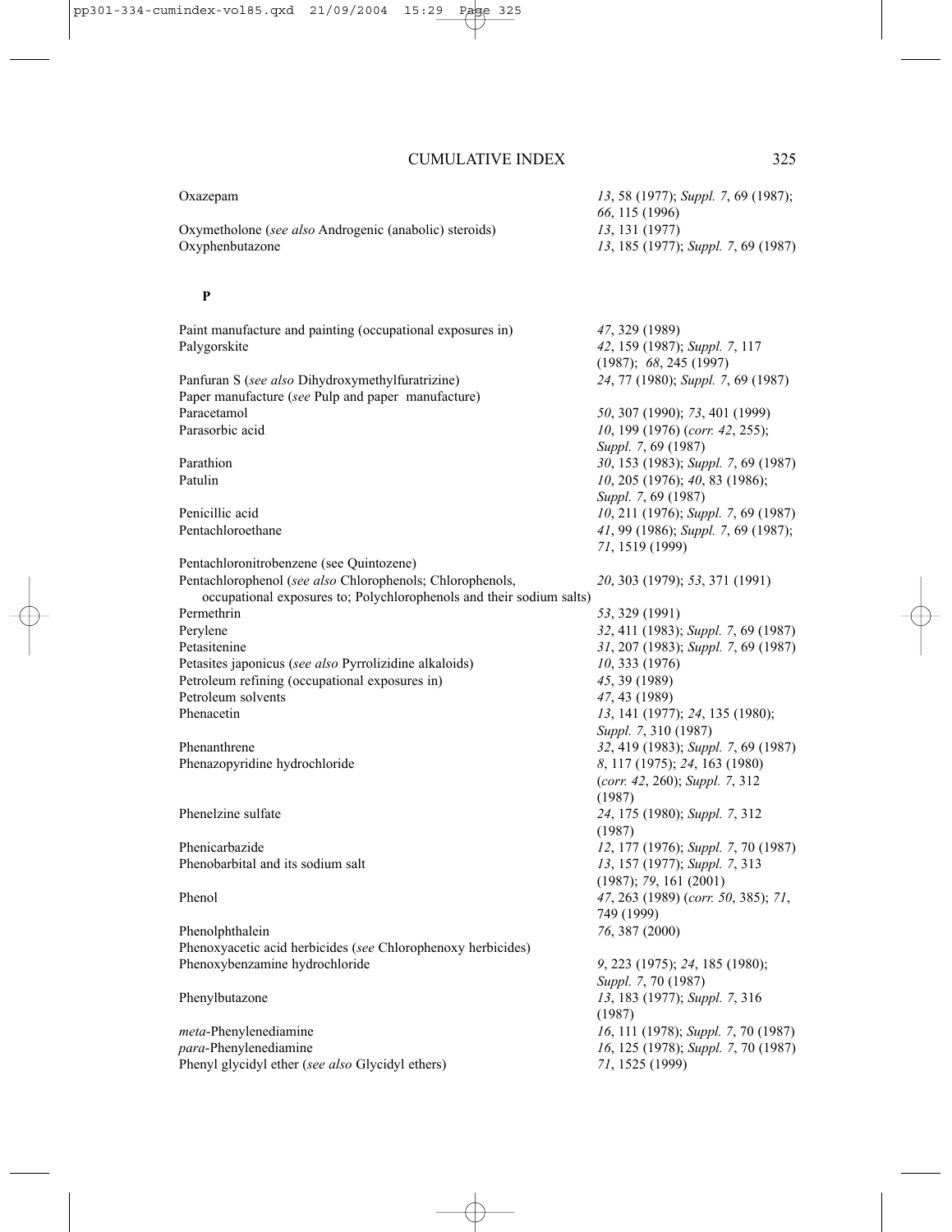| $N$ -Phenyl-2-naphthylamine                                                                                          | 16, 325 (1978) (corr. 42, 257);<br>Suppl. 7, 318 (1987)                    |
|----------------------------------------------------------------------------------------------------------------------|----------------------------------------------------------------------------|
| ortho-Phenylphenol                                                                                                   | 30, 329 (1983); Suppl. 7, 70<br>(1987); 73, 451 (1999)                     |
| Phenytoin                                                                                                            | 13, 201 (1977); Suppl. 7, 319<br>(1987); 66, 175 (1996)                    |
| Phillipsite (see Zeolites)                                                                                           |                                                                            |
| PhIP                                                                                                                 | 56, 229 (1993)                                                             |
| Pickled vegetables                                                                                                   | 56, 83 (1993)                                                              |
| Picloram                                                                                                             | 53, 481 (1991)                                                             |
| Piperazine oestrone sulfate (see Conjugated oestrogens)                                                              |                                                                            |
| Piperonyl butoxide                                                                                                   | 30, 183 (1983); Suppl. 7, 70 (1987)                                        |
| Pitches, coal-tar (see Coal-tar pitches)                                                                             |                                                                            |
| Polyacrylic acid                                                                                                     | 19, 62 (1979); Suppl. 7, 70 (1987)                                         |
| Polybrominated biphenyls                                                                                             | 18, 107 (1978); 41, 261 (1986);                                            |
|                                                                                                                      | Suppl. 7, 321 (1987)                                                       |
| Polychlorinated biphenyls                                                                                            | 7, 261 (1974); 18, 43 (1978)                                               |
|                                                                                                                      | (corr. 42, 258); Suppl. 7, 322                                             |
|                                                                                                                      | (1987)                                                                     |
| Polychlorinated camphenes (see Toxaphene)                                                                            |                                                                            |
| Polychlorinated dibenzo-para-dioxins (other than                                                                     | 69, 33 (1997)                                                              |
| 2,3,7,8-tetrachlorodibenzodioxin)                                                                                    |                                                                            |
| Polychlorinated dibenzofurans                                                                                        | 69, 345 (1997)                                                             |
| Polychlorophenols and their sodium salts                                                                             | 71, 769 (1999)                                                             |
| Polychloroprene                                                                                                      | 19, 141 (1979); Suppl. 7, 70 (1987)                                        |
| Polyethylene (see also Implants, surgical)                                                                           | 19, 164 (1979); Suppl. 7, 70 (1987)                                        |
| Poly(glycolic acid) (see Implants, surgical)<br>Polymethylene polyphenyl isocyanate (see also 4,4'-Methylenediphenyl | 19, 314 (1979); Suppl. 7, 70 (1987)                                        |
| diisocyanate)                                                                                                        |                                                                            |
| Polymethyl methacrylate (see also Implants, surgical)                                                                | 19, 195 (1979); Suppl. 7, 70 (1987)                                        |
| Polyoestradiol phosphate (see Oestradiol-17 $\beta$ )                                                                |                                                                            |
| Polypropylene (see also Implants, surgical)                                                                          | 19, 218 (1979); Suppl. 7, 70 (1987)                                        |
| Polystyrene (see also Implants, surgical)                                                                            | 19, 245 (1979); Suppl. 7, 70 (1987)                                        |
| Polytetrafluoroethylene (see also Implants, surgical)                                                                | 19, 288 (1979); Suppl. 7, 70 (1987)                                        |
| Polyurethane foams (see also Implants, surgical)<br>Polyvinyl acetate (see also Implants, surgical)                  | 19, 320 (1979); Suppl. 7, 70 (1987)<br>19, 346 (1979); Suppl. 7, 70 (1987) |
| Polyvinyl alcohol (see also Implants, surgical)                                                                      | 19, 351 (1979); Suppl. 7, 70 (1987)                                        |
| Polyvinyl chloride (see also Implants, surgical)                                                                     | 7, 306 (1974); 19, 402 (1979);                                             |
|                                                                                                                      | Suppl. 7, 70 (1987)                                                        |
| Polyvinyl pyrrolidone                                                                                                | 19, 463 (1979); Suppl. 7, 70                                               |
|                                                                                                                      | (1987); 71, 1181 (1999)                                                    |
| Ponceau MX                                                                                                           | 8, 189 (1975); Suppl. 7, 70 (1987)                                         |
| Ponceau 3R                                                                                                           | 8, 199 (1975); Suppl. 7, 70 (1987)                                         |
| Ponceau SX                                                                                                           | 8, 207 (1975); Suppl. 7, 70 (1987)                                         |
| Post-menopausal oestrogen therapy                                                                                    | Suppl. 7, 280 (1987); 72, 399                                              |
|                                                                                                                      | (1999)                                                                     |
| Post-menopausal oestrogen-progestogen therapy                                                                        | Suppl. 7, 308 (1987); 72, 531<br>(1999)                                    |
| Potassium arsenate (see Arsenic and arsenic compounds)                                                               |                                                                            |
| Potassium arsenite (see Arsenic and arsenic compounds)                                                               |                                                                            |
| Potassium bis(2-hydroxyethyl)dithiocarbamate                                                                         | 12, 183 (1976); Suppl. 7, 70 (1987)                                        |
| Potassium bromate                                                                                                    | 40, 207 (1986); Suppl. 7, 70 (1987);<br>73, 481 (1999)                     |
| Potassium chromate (see Chromium and chromium compounds)                                                             |                                                                            |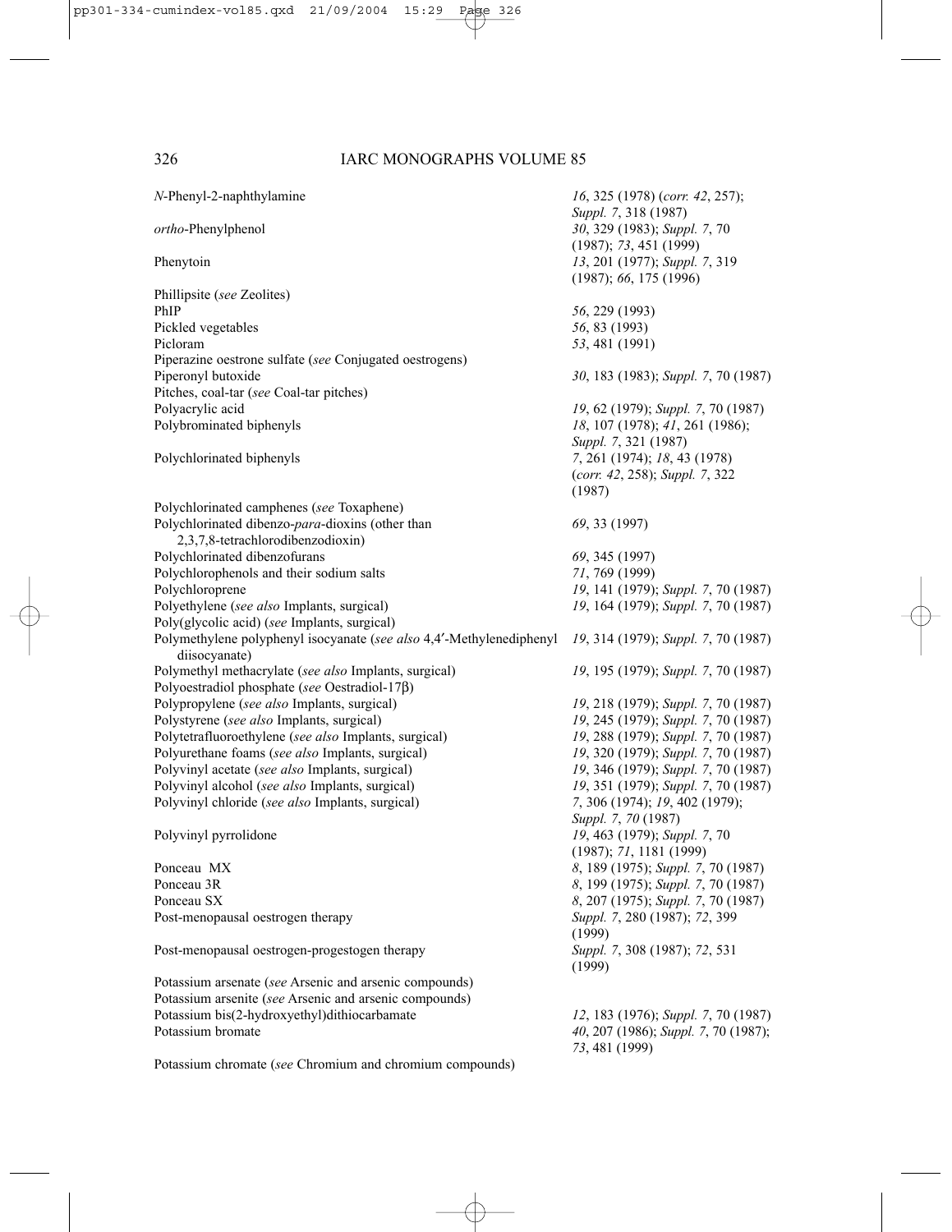| Potassium dichromate (see Chromium and chromium compounds)            |                                     |
|-----------------------------------------------------------------------|-------------------------------------|
| Prazepam                                                              | 66, 143 (1996)                      |
| Prednimustine                                                         | 50, 115 (1990)                      |
| Prednisone                                                            | 26, 293 (1981); Suppl. 7, 326       |
|                                                                       | (1987)                              |
| Printing processes and printing inks                                  | 65, 33 (1996)                       |
| Procarbazine hydrochloride                                            | 26, 311 (1981); Suppl. 7, 327       |
|                                                                       | (1987)                              |
| Proflavine salts                                                      | 24, 195 (1980); Suppl. 7, 70 (1987) |
| Progesterone (see also Progestins; Combined oral contraceptives)      | 6, 135 (1974); 21, 491 (1979)       |
|                                                                       | (corr. 42, 259)                     |
| Progestins (see Progestogens)                                         |                                     |
| Progestogens                                                          | Suppl. 7, 289 (1987); 72, 49, 339,  |
|                                                                       | 531 (1999)                          |
| Pronetalol hydrochloride                                              | 13, 227 (1977) (corr. 42, 256);     |
|                                                                       | Suppl. 7, 70 (1987)                 |
| 1,3-Propane sultone                                                   | 4, 253 (1974) (corr. 42, 253);      |
|                                                                       | Suppl. 7, 70 (1987); 71, 1095       |
|                                                                       | (1999)                              |
| Propham                                                               | 12, 189 (1976); Suppl. 7, 70 (1987) |
| β-Propiolactone                                                       | 4, 259 (1974) (corr. 42, 253);      |
|                                                                       | Suppl. 7, 70 (1987); 71, 1103       |
|                                                                       | (1999)                              |
| $n$ -Propyl carbamate                                                 | 12, 201 (1976); Suppl. 7, 70 (1987) |
| Propylene                                                             | 19, 213 (1979); Suppl. 7, 71        |
|                                                                       | (1987); 60, 161 (1994)              |
| Propyleneimine (see 2-Methylaziridine)                                |                                     |
| Propylene oxide                                                       | 11, 191 (1976); 36, 227 (1985)      |
|                                                                       | (corr. 42, 263); Suppl. 7, 328      |
|                                                                       | (1987); 60, 181 (1994)              |
| Propylthiouracil                                                      | 7, 67 (1974); Suppl. 7, 329 (1987); |
|                                                                       | 79, 91 (2001)                       |
| Ptaquiloside (see also Bracken fern)                                  | 40, 55 (1986); Suppl. 7, 71 (1987)  |
| Pulp and paper manufacture                                            | 25, 157 (1981); Suppl. 7, 385       |
|                                                                       | (1987)                              |
| Pyrene                                                                | 32, 431 (1983); Suppl. 7, 71 (1987) |
| Pyridine                                                              | 77, 503 (2000)                      |
| Pyrido $[3,4-c]$ psoralen                                             | 40, 349 (1986); Suppl. 7, 71 (1987) |
| Pyrimethamine                                                         | 13, 233 (1977); Suppl. 7, 71 (1987) |
| Pyrrolizidine alkaloids (see Hydroxysenkirkine; Isatidine; Jacobine;  |                                     |
| Lasiocarpine; Monocrotaline; Retrorsine; Riddelliine; Seneciphylline; |                                     |
| Senkirkine)                                                           |                                     |
|                                                                       |                                     |

# **Q**

Quartz (*see* Crystalline silica) Quercetin (*see also* Bracken fern) *31*, 213 (1983); *Suppl. 7*, 71 (1987); *73*, 497 (1999) *para*-Quinone *15*, 255 (1977); *Suppl. 7*, 71 (1987); *71*, 1245 (1999) Quintozene *5*, 211 (1974); *Suppl. 7*, 71 (1987)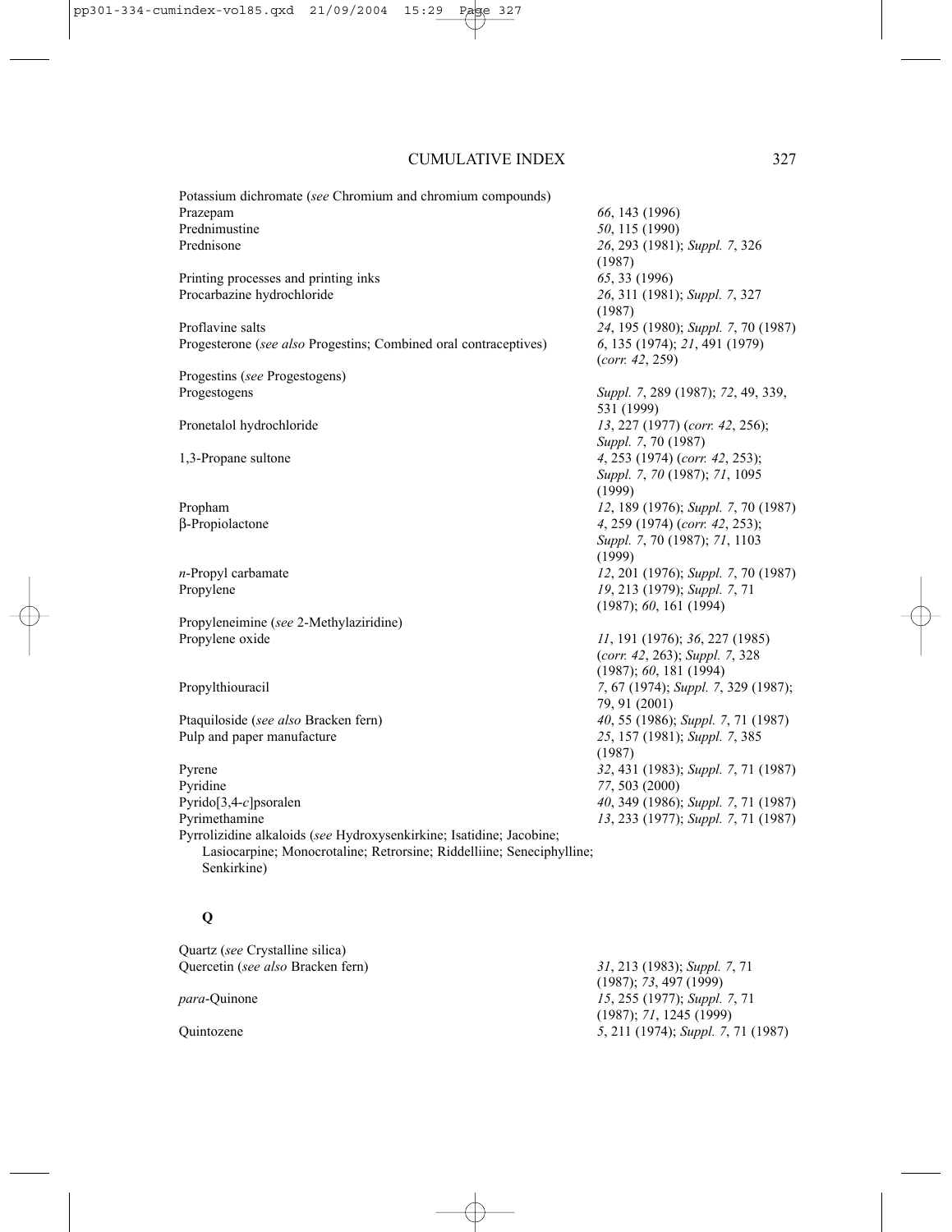#### **R**

Radiation (*see* gamma-radiation, neutrons, ultraviolet radiation, X-radiation) Radionuclides, internally deposited *78* (2001) Radon *43*, 173 (1988) (*corr. 45*, 283) Refractory ceramic fibres (*see* Man-made vitreous fibres) Reserpine *10*, 217 (1976); *24*, 211 (1980)

Ripazepam *66*, 157 (1996) Rock (stone) wool (*see* Man-made vitreous fibres) Rubber industry *28* (1982) (*corr. 42*, 261); *Suppl. 7*,

*Rubia tinctorum (see also Madder root, Traditional herbal medicines)* Rugulosin *40*, 99 (1986); *Suppl. 7*, 71 (1987)

### **S**

Saccharated iron oxide<br>
Saccharin and its salts<br> **2**, 161 (1973); *Suppl.* 7, 71 (1987)<br> **22**, 111 (1980) (*corr.* 42, 259): 22, 111 (1980) (*corr. 42*, 259); *Suppl. 7*, 334 (1987); *73*, 517 (1999) Safrole *1*, 169 (1972); *10*, 231 (1976); *Suppl. 7*, 71 (1987) Salted fish *56*, 41 (1993) Sawmill industry (including logging) (*see* Lumber and sawmill industry (including logging)) Scarlet Red *8*, 217 (1975); *Suppl. 7*, 71 (1987) *Schistosoma haematobium* (infection with) *61*, 45 (1994) *Schistosoma japonicum* (infection with) *61*, 45 (1994) *Schistosoma mansoni* (infection with) *61*, 45 (1994) Selenium and selenium compounds *9*, 245 (1975) (*corr. 42*, 255); *Suppl. 7*, 71 (1987) Selenium dioxide (*see* Selenium and selenium compounds) Selenium oxide (*see* Selenium and selenium compounds) Semicarbazide hydrochloride *12*, 209 (1976) (*corr. 42*, 256); *Suppl. 7*, 71 (1987) *Senecio jacobaea L*. (*see also* Pyrrolizidine alkaloids) *10*, 333 (1976) *Senecio longilobus* (*see also* Pyrrolizidine alkaloids, Traditional) *10*, 334 (1976); *82*, 153 (2002) herbal medicines) *Senecio riddellii* (*see also* Traditional herbal medicines) *82*, 153 (1982) Seneciphylline *10*, 319, 335 (1976); *Suppl. 7*, 71 (1987) Senkirkine *10*, 327 (1976); *31*, 231 (1983); *Suppl. 7*, 71 (1987)

(*corr. 42*, 260); *Suppl. 7*, 330 (1987) Resorcinol *15*, 155 (1977); *Suppl. 7*, 71 (1987); *71*, 1119 (1990) Retrorsine *10*, 303 (1976); *Suppl. 7*, 71 (1987) Rhodamine B *16*, 221 (1978); *Suppl. 7*, 71 (1987) Rhodamine 6G *16*, 233 (1978); *Suppl. 7*, 71 (1987) Riddelliine *10*, 313 (1976); *Suppl. 7*, 71 (1987); *82*, 153 (2002) Rifampicin *24*, 243 (1980); *Suppl. 7*, 71 (1987)

| 28 (1982) (corr. 42, 261); Suppl. 7 |  |  |
|-------------------------------------|--|--|
| 332 (1987)                          |  |  |
| 82, 129 (2002)                      |  |  |
| 40, 99 (1986); Suppl. 7, 71 (1987)  |  |  |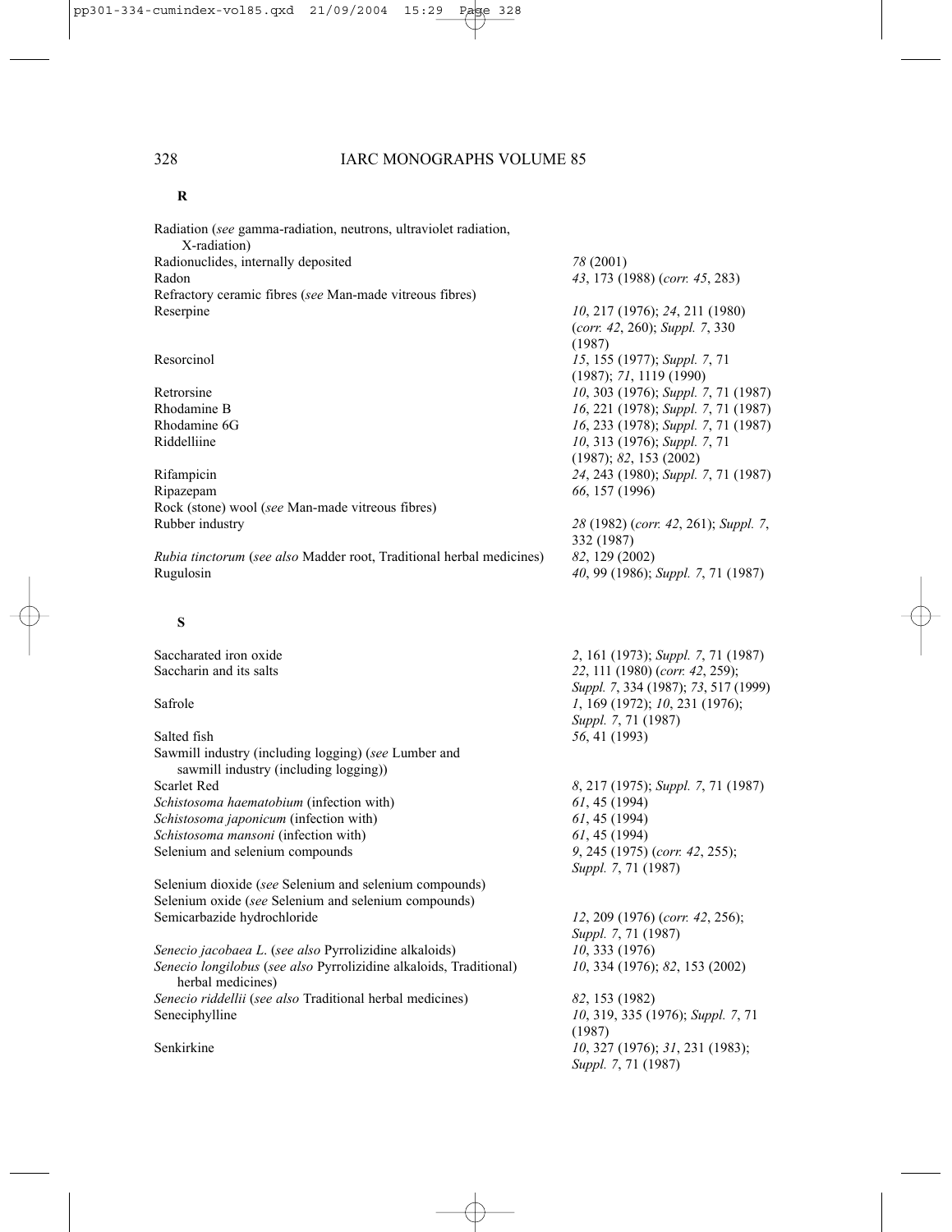| Sepiolite                                                                                             | 42, 175 (1987); Suppl. 7, 71<br>(1987); 68, 267 (1997) |
|-------------------------------------------------------------------------------------------------------|--------------------------------------------------------|
| Sequential oral contraceptives (see also Oestrogens, progestins<br>and combinations)                  | Suppl. 7, 296 (1987)                                   |
| Shale-oils                                                                                            | 35, 161 (1985); Suppl. 7, 339<br>(1987)                |
| Shikimic acid (see also Bracken fern)                                                                 | 40, 55 (1986); Suppl. 7, 71 (1987)                     |
| Shoe manufacture and repair (see Boot and shoe manufacture<br>and repair)                             |                                                        |
| Silica (see also Amorphous silica; Crystalline silica)                                                | 42, 39 (1987)                                          |
| Silicone (see Implants, surgical)                                                                     |                                                        |
| Simazine                                                                                              | 53, 495 (1991); 73, 625 (1999)                         |
| Slag wool (see Man-made vitreous fibres)                                                              |                                                        |
| Sodium arsenate (see Arsenic and arsenic compounds)                                                   |                                                        |
| Sodium arsenite (see Arsenic and arsenic compounds)                                                   |                                                        |
| Sodium cacodylate (see Arsenic and arsenic compounds)                                                 |                                                        |
| Sodium chlorite                                                                                       | 52, 145 (1991)                                         |
| Sodium chromate (see Chromium and chromium compounds)                                                 |                                                        |
| Sodium cyclamate (see Cyclamates)                                                                     |                                                        |
| Sodium dichromate (see Chromium and chromium compounds)                                               |                                                        |
| Sodium diethyldithiocarbamate                                                                         | 12, 217 (1976); Suppl. 7, 71 (1987)                    |
| Sodium equilin sulfate (see Conjugated oestrogens)<br>Sodium fluoride (see Fluorides)                 |                                                        |
| Sodium monofluorophosphate (see Fluorides)                                                            |                                                        |
| Sodium oestrone sulfate (see Conjugated oestrogens)                                                   |                                                        |
| Sodium ortho-phenylphenate (see also ortho-Phenylphenol)                                              | 30, 329 (1983); Suppl. 7, 71, 392                      |
|                                                                                                       | (1987); 73, 451 (1999)                                 |
| Sodium saccharin (see Saccharin)                                                                      |                                                        |
| Sodium selenate (see Selenium and selenium compounds)                                                 |                                                        |
| Sodium selenite (see Selenium and selenium compounds)                                                 |                                                        |
| Sodium silicofluoride (see Fluorides)                                                                 |                                                        |
| Solar radiation                                                                                       | 55 (1992)                                              |
| <b>Soots</b>                                                                                          | 3, 22 (1973); 35, 219 (1985);                          |
|                                                                                                       | Suppl. 7, 343 (1987)                                   |
| Special-purpose glass fibres such as E-glass and '475' glass fibres<br>(see Man-made vitreous fibres) |                                                        |
| Spironolactone                                                                                        | 24, 259 (1980); Suppl. 7, 344                          |
|                                                                                                       | (1987); 79, 317(2001)                                  |
| Stannous fluoride (see Fluorides)                                                                     |                                                        |
| Static electric fields                                                                                | 80 (2002)                                              |
| Static magnetic fields                                                                                | 80 (2002)                                              |
| Steel founding (see Iron and steel founding)                                                          |                                                        |
| Steel, stainless (see Implants, surgical)                                                             |                                                        |
| Sterigmatocystin                                                                                      | 1, 175 (1972); 10, 245 (1976);                         |
|                                                                                                       | Suppl. 7, 72 (1987)                                    |
| Steroidal oestrogens                                                                                  | Suppl. 7, 280 (1987)                                   |
| Streptozotocin                                                                                        | 4, 221 (1974); 17, 337 (1978);                         |
|                                                                                                       | Suppl. 7, 72 (1987)                                    |
| Strobane® (see Terpene polychlorinates)                                                               |                                                        |
| Strong-inorganic-acid mists containing sulfuric acid (see Mists and                                   |                                                        |

vapours from sulfuric acid and other strong inorganic acids) Strontium chromate (*see* Chromium and chromium compounds)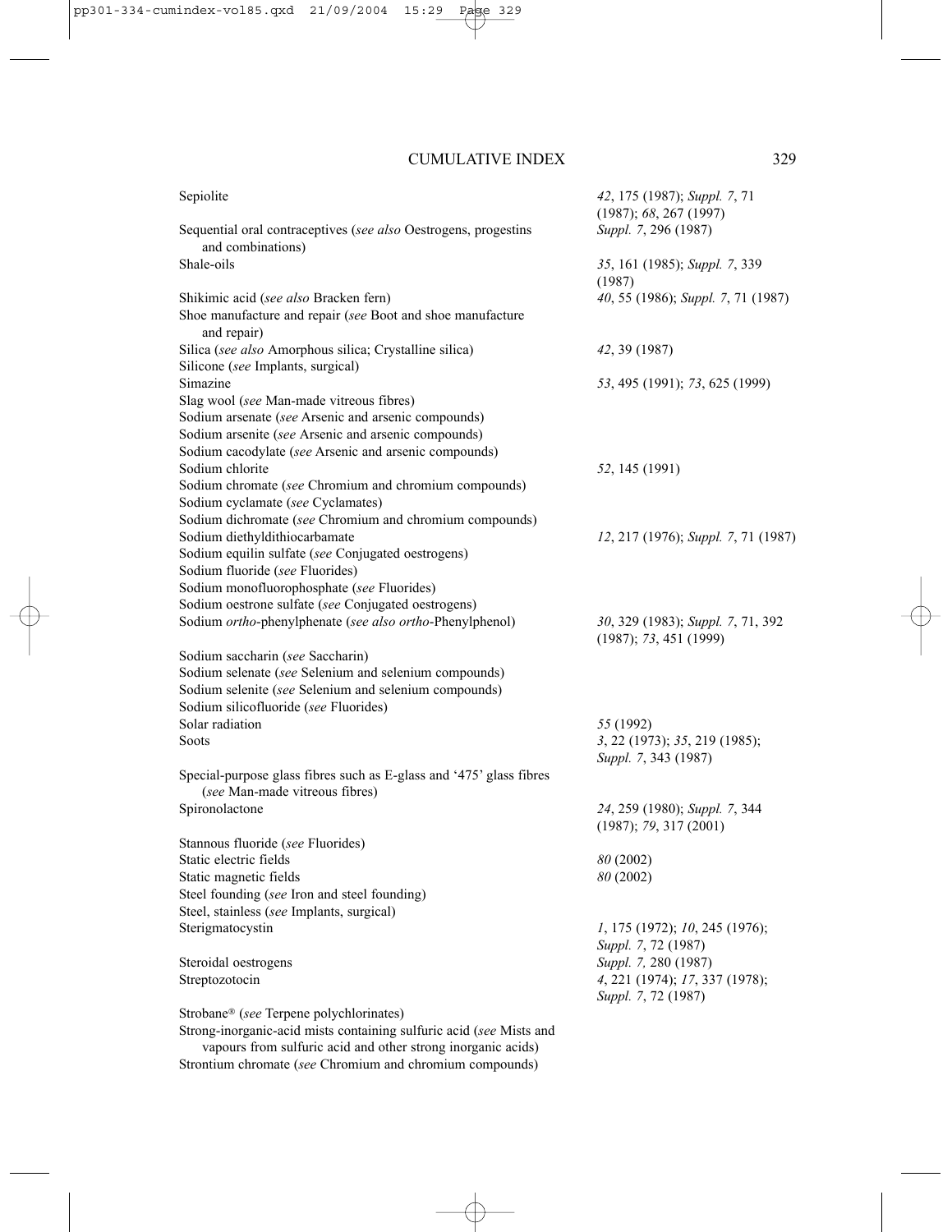|  | wenc |  |
|--|------|--|

| Styrene                                                                                             | 19, 231 (1979) (corr. 42, 258);<br>Suppl. 7, 345 (1987); 60, 233<br>$(1994)$ (corr. 65, 549); 82, 437<br>(2002) |
|-----------------------------------------------------------------------------------------------------|-----------------------------------------------------------------------------------------------------------------|
| Styrene-acrylonitrile copolymers                                                                    | 19, 97 (1979); Suppl. 7, 72 (1987)                                                                              |
| Styrene-butadiene copolymers                                                                        | 19, 252 (1979); Suppl. 7, 72 (1987)                                                                             |
| Styrene-7,8-oxide                                                                                   | 11, 201 (1976); 19, 275 (1979);<br>36, 245 (1985); Suppl. 7, 72<br>(1987); 60, 321 (1994)                       |
| Succinic anhydride                                                                                  | 15, 265 (1977); Suppl. 7, 72 (1987)                                                                             |
| Sudan I                                                                                             | 8, 225 (1975); Suppl. 7, 72 (1987)                                                                              |
| Sudan II                                                                                            | 8, 233 (1975); Suppl. 7, 72 (1987)                                                                              |
| Sudan III                                                                                           | 8, 241 (1975); Suppl. 7, 72 (1987)                                                                              |
| Sudan Brown RR                                                                                      | 8, 249 (1975); Suppl. 7, 72 (1987)                                                                              |
| Sudan Red 7B                                                                                        | 8, 253 (1975); Suppl. 7, 72 (1987)                                                                              |
| Sulfadimidine (see Sulfamethazine)                                                                  |                                                                                                                 |
| Sulfafurazole                                                                                       | 24, 275 (1980); Suppl. 7, 347<br>(1987)                                                                         |
| Sulfallate                                                                                          | 30, 283 (1983); Suppl. 7, 72 (1987)                                                                             |
| Sulfamethazine and its sodium salt                                                                  | 79, 341 (2001)                                                                                                  |
| Sulfamethoxazole                                                                                    | 24, 285 (1980); Suppl. 7, 348                                                                                   |
|                                                                                                     | (1987); 79, 361 (2001)                                                                                          |
| Sulfites (see Sulfur dioxide and some sulfites, bisulfites and metabisulfites)                      |                                                                                                                 |
| Sulfur dioxide and some sulfites, bisulfites and metabisulfites                                     | 54, 131 (1992)                                                                                                  |
| Sulfur mustard (see Mustard gas)                                                                    |                                                                                                                 |
| Sulfuric acid and other strong inorganic acids, occupational exposures<br>to mists and vapours from | 54, 41 (1992)                                                                                                   |
| Sulfur trioxide                                                                                     | 54, 121 (1992)                                                                                                  |
| Sulphisoxazole (see Sulfafurazole)                                                                  |                                                                                                                 |
| <b>Sunset Yellow FCF</b>                                                                            | 8, 257 (1975); Suppl. 7, 72 (1987)                                                                              |
| Symphytine                                                                                          | 31, 239 (1983); Suppl. 7, 72 (1987)                                                                             |
| T                                                                                                   |                                                                                                                 |
| 2,4,5-T (see also Chlorophenoxy herbicides; Chlorophenoxy                                           | 15, 273 (1977)                                                                                                  |

| $2,4,3$ -1 (see also Chrorophenoxy herbicides, Chrorophenoxy | 13.213119111                        |
|--------------------------------------------------------------|-------------------------------------|
| herbicides, occupational exposures to)                       |                                     |
| Talc                                                         | 42, 185 (1987); Suppl. 7, 349       |
|                                                              | (1987)                              |
| Tamoxifen                                                    | 66, 253 (1996)                      |
| Tannic acid                                                  | $10, 253$ (1976) (corr. 42, 255);   |
|                                                              | Suppl. 7, 72 (1987)                 |
| Tannins (see also Tannic acid)                               | 10, 254 (1976); Suppl. 7, 72 (1987) |
| TCDD (see 2,3,7,8-Tetrachlorodibenzo-para-dioxin)            |                                     |
| TDE (see DDT)                                                |                                     |
| Tea                                                          | 51, 207 (1991)                      |
| Temazepam                                                    | 66, 161 (1996)                      |
| Teniposide                                                   | 76, 259 (2000)                      |
| Terpene polychlorinates                                      | 5, 219 (1974); Suppl. 7, 72 (1987)  |
| Testosterone (see also Androgenic (anabolic) steroids)       | 6, 209 (1974); 21, 519 (1979)       |
| Testosterone oenanthate (see Testosterone)                   |                                     |
| Testosterone propionate (see Testosterone)                   |                                     |
| 2,2',5,5'-Tetrachlorobenzidine                               | 27, 141 (1982); Suppl. 7, 72 (1987) |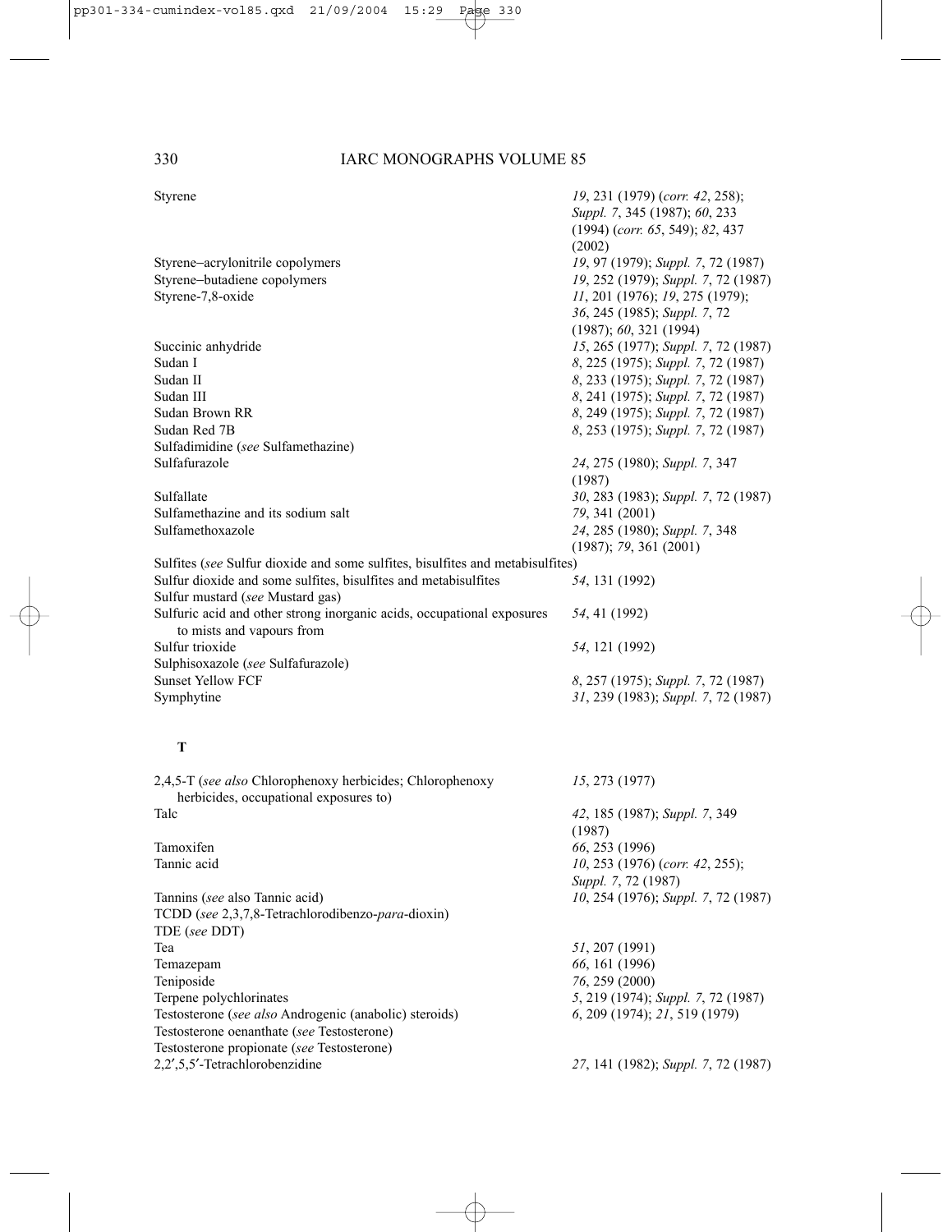| 2,3,7,8-Tetrachlorodibenzo-para-dioxin                                                                                               | 15, 41 (1977); Suppl. 7, 350<br>(1987); 69, 33 (1997)                      |
|--------------------------------------------------------------------------------------------------------------------------------------|----------------------------------------------------------------------------|
| 1,1,1,2-Tetrachloroethane                                                                                                            | 41, 87 (1986); Suppl. 7, 72 (1987);<br>71, 1133 (1999)                     |
| 1,1,2,2-Tetrachloroethane                                                                                                            | 20, 477 (1979); Suppl. 7, 354<br>(1987); 71, 817 (1999)                    |
| Tetrachloroethylene                                                                                                                  | 20, 491 (1979); Suppl. 7, 355<br>(1987); 63, 159 (1995) (corr. 65,<br>549) |
| 2,3,4,6-Tetrachlorophenol (see Chlorophenols; Chlorophenols,<br>occupational exposures to; Polychlorophenols and their sodium salts) |                                                                            |
| Tetrachlorvinphos                                                                                                                    | 30, 197 (1983); Suppl. 7, 72 (1987)                                        |
| Tetraethyllead (see Lead and lead compounds)                                                                                         |                                                                            |
| Tetrafluoroethylene                                                                                                                  | 19, 285 (1979); Suppl. 7, 72                                               |
|                                                                                                                                      | (1987); 71, 1143 (1999)                                                    |
| Tetrakis(hydroxymethyl)phosphonium salts                                                                                             | 48, 95 (1990); 71, 1529 (1999)                                             |
| Tetramethyllead (see Lead and lead compounds)                                                                                        |                                                                            |
| Tetranitromethane                                                                                                                    | 65, 437 (1996)                                                             |
| Textile manufacturing industry, exposures in                                                                                         | 48, 215 (1990) (corr. 51, 483)                                             |
| Theobromine                                                                                                                          | 51, 421 (1991)                                                             |
| Theophylline                                                                                                                         | 51, 391 (1991)                                                             |
| Thioacetamide<br>4,4'-Thiodianiline                                                                                                  | 7, 77 (1974); Suppl. 7, 72 (1987)<br>16, 343 (1978); 27, 147 (1982);       |
|                                                                                                                                      | Suppl. 7, 72 (1987)                                                        |
| Thiotepa                                                                                                                             | 9, 85 (1975); Suppl. 7, 368 (1987);                                        |
|                                                                                                                                      | 50, 123 (1990)                                                             |
| Thiouracil                                                                                                                           | 7, 85 (1974); Suppl. 7, 72 (1987);                                         |
|                                                                                                                                      | 79, 127 (2001)                                                             |
| Thiourea                                                                                                                             | 7, 95 (1974); Suppl. 7, 72 (1987);                                         |
|                                                                                                                                      | 79, 703 (2001)                                                             |
| Thiram                                                                                                                               | 12, 225 (1976); Suppl. 7, 72                                               |
|                                                                                                                                      | (1987); 53, 403 (1991)                                                     |
| Titanium (see Implants, surgical)                                                                                                    |                                                                            |
| Titanium dioxide                                                                                                                     | 47, 307 (1989)                                                             |
| Tobacco habits other than smoking (see Tobacco products, smokeless)<br>Tobacco products, smokeless                                   | 37 (1985) (corr. 42, 263; 52, 513);                                        |
|                                                                                                                                      | Suppl. 7, 357 (1987)                                                       |
| Tobacco smoke                                                                                                                        | 38 (1986) (corr. 42, 263); Suppl. 7,                                       |
|                                                                                                                                      | 359 (1987); 83, 51 (2004)                                                  |
| Tobacco smoking (see Tobacco smoke)                                                                                                  |                                                                            |
| ortho-Tolidine (see 3,3'-Dimethylbenzidine)                                                                                          |                                                                            |
| 2,4-Toluene diisocyanate (see also Toluene diisocyanates)                                                                            | 19, 303 (1979); 39, 287 (1986)                                             |
| 2,6-Toluene diisocyanate (see also Toluene diisocyanates)                                                                            | 19, 303 (1979); 39, 289 (1986)                                             |
| Toluene                                                                                                                              | 47, 79 (1989); 71, 829 (1999)                                              |
| Toluene diisocyanates                                                                                                                | 39, 287 (1986) (corr. 42, 264);                                            |
|                                                                                                                                      | Suppl. 7, 72 (1987); 71, 865 (1999)                                        |
| Toluenes, $\alpha$ -chlorinated (see $\alpha$ -Chlorinated toluenes and benzoyl chloride)                                            |                                                                            |
| ortho-Toluenesulfonamide (see Saccharin)<br>ortho-Toluidine                                                                          | 16, 349 (1978); 27, 155 (1982)                                             |
|                                                                                                                                      | (corr. 68, 477); Suppl. 7, 362                                             |
|                                                                                                                                      | (1987); 77, 267 (2000)                                                     |
| Toremifene                                                                                                                           | 66, 367 (1996)                                                             |
| Toxaphene                                                                                                                            | 20, 327 (1979); Suppl. 7, 72                                               |
|                                                                                                                                      | (1987); 79, 569 (2001)                                                     |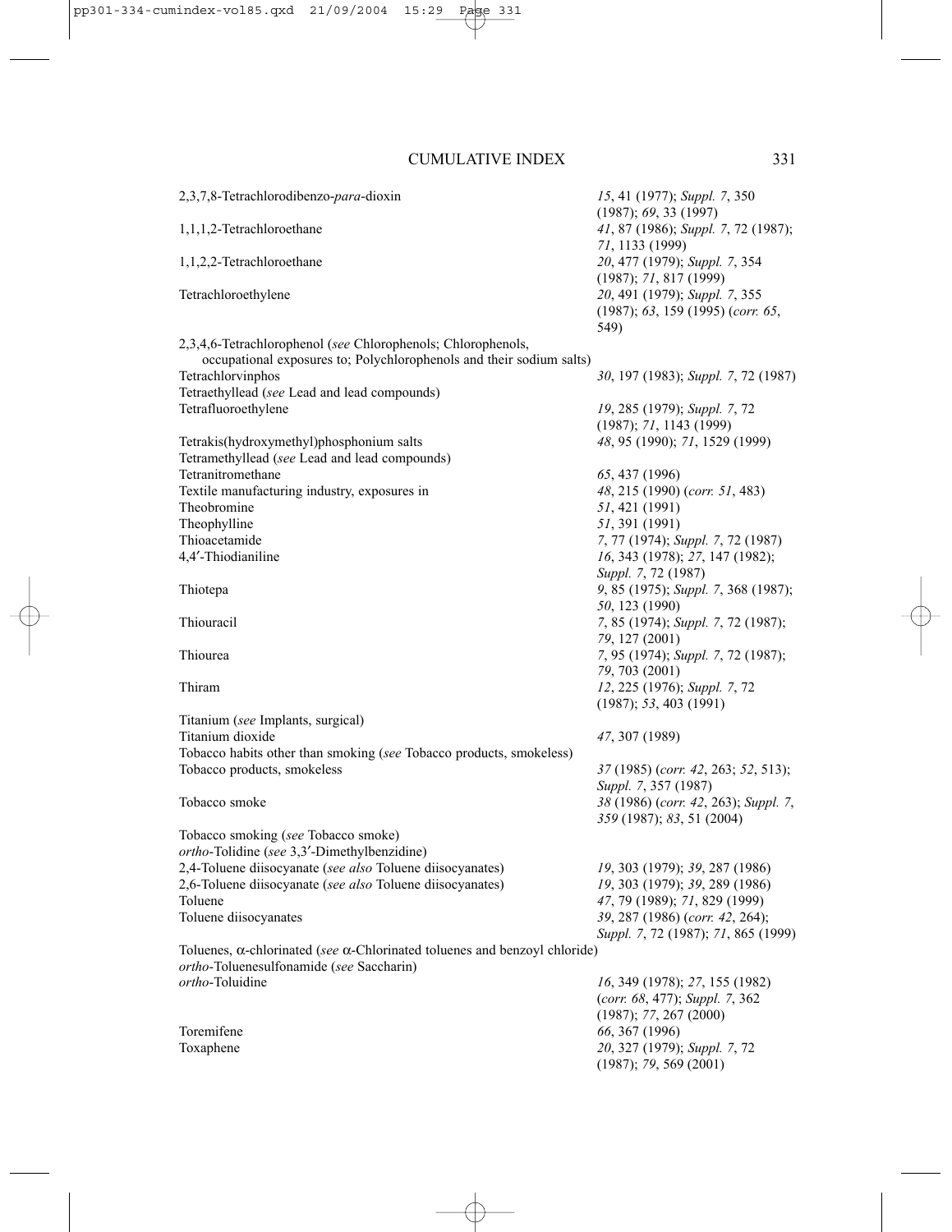T-2 Toxin (*see* Toxins derived from *Fusarium sporotrichioides*) Toxins derived from *Fusarium graminearum*, *F. culmorum* and *11*, 169 (1976); *31*, 153, 279 *F. crookwellense* (1983); *Suppl. 7*, 64, 74 (1987); *56*, 397 (1993) Toxins derived from *Fusarium moniliforme* 56, 445 (1993)<br>
Toxins derived from *Fusarium sporotrichioides* 31, 265 (1983); *Suppl.* 7, 73 Toxins derived from *Fusarium sporotrichioides* (1987); *56*, 467 (1993) Traditional herbal medicines *82,* 41 (2002) Tremolite (*see* Asbestos) Treosulfan *26*, 341 (1981); *Suppl. 7*, 363 (1987) Triaziquone (*see* Tris(aziridinyl)-*para*-benzoquinone) Trichlorfon *30*, 207 (1983); *Suppl. 7*, 73 (1987) Trichlormethine *9*, 229 (1975); *Suppl. 7*, 73 (1987); *50*, 143 (1990) Trichloroacetic acid *63*, 291 (1995) (*corr. 65*, 549); *84* (2004) Trichloroacetonitrile (*see also* Halogenated acetonitriles) *71*, 1533 (1999) 1,1,1-Trichloroethane *20*, 515 (1979); *Suppl. 7*, 73 (1987); *71*, 881 (1999) 1,1,2-Trichloroethane *20*, 533 (1979); *Suppl. 7*, 73 (1987); *52*, 337 (1991); *71*, 1153 (1999) Trichloroethylene *11*, 263 (1976); *20*, 545 (1979); *Suppl. 7*, 364 (1987); *63*, 75 (1995) (*corr. 65*, 549) 2,4,5-Trichlorophenol (*see also* Chlorophenols; Chlorophenols, *20*, 349 (1979) occupational exposures to; Polychlorophenols and their sodium salts) 2,4,6-Trichlorophenol (*see also* Chlorophenols; Chlorophenols, *20*, 349 (1979) occupational exposures to; Polychlorophenols and their sodium salts) (2,4,5-Trichlorophenoxy)acetic acid (*see* 2,4,5-T) 1,2,3-Trichloropropane *63*, 223 (1995) Trichlorotriethylamine-hydrochloride (*see* Trichlormethine) T2-Trichothecene (*see* Toxins derived from *Fusarium sporotrichioides*) Tridymite (*see* Crystalline silica) Triethanolamine *77*, 381 (2000) Triethylene glycol diglycidyl ether *11*, 209 (1976); *Suppl. 7*, 73 (1987); *71*, 1539 (1999) Trifluralin *53*, 515 (1991) 4,4′,6-Trimethylangelicin plus ultraviolet radiation (*see also Suppl. 7*, 57 (1987) Angelicin and some synthetic derivatives) 2,4,5-Trimethylaniline *27*, 177 (1982); *Suppl. 7*, 73 (1987) 2,4,6-Trimethylaniline *27*, 178 (1982); *Suppl. 7*, 73 (1987) 4,5′,8-Trimethylpsoralen *40*, 357 (1986); *Suppl. 7*, 366 (1987) Trimustine hydrochloride (*see* Trichlormethine) 2,4,6-Trinitrotoluene *65*, 449 (1996) Triphenylene *32*, 447 (1983); *Suppl. 7*, 73 (1987) Tris(aziridinyl)-*para*-benzoquinone *9*, 67 (1975); *Suppl. 7*, 367 (1987) Tris(1-aziridinyl)phosphine-oxide *9*, 75 (1975); *Suppl. 7*, 73 (1987) Tris(1-aziridinyl)phosphine-sulphide (*see* Thiotepa) 2,4,6-Tris(1-aziridinyl)-*s*-triazine *9*, 95 (1975); *Suppl. 7*, 73 (1987) Tris(2-chloroethyl) phosphate *48*, 109 (1990); *71*, 1543 (1999)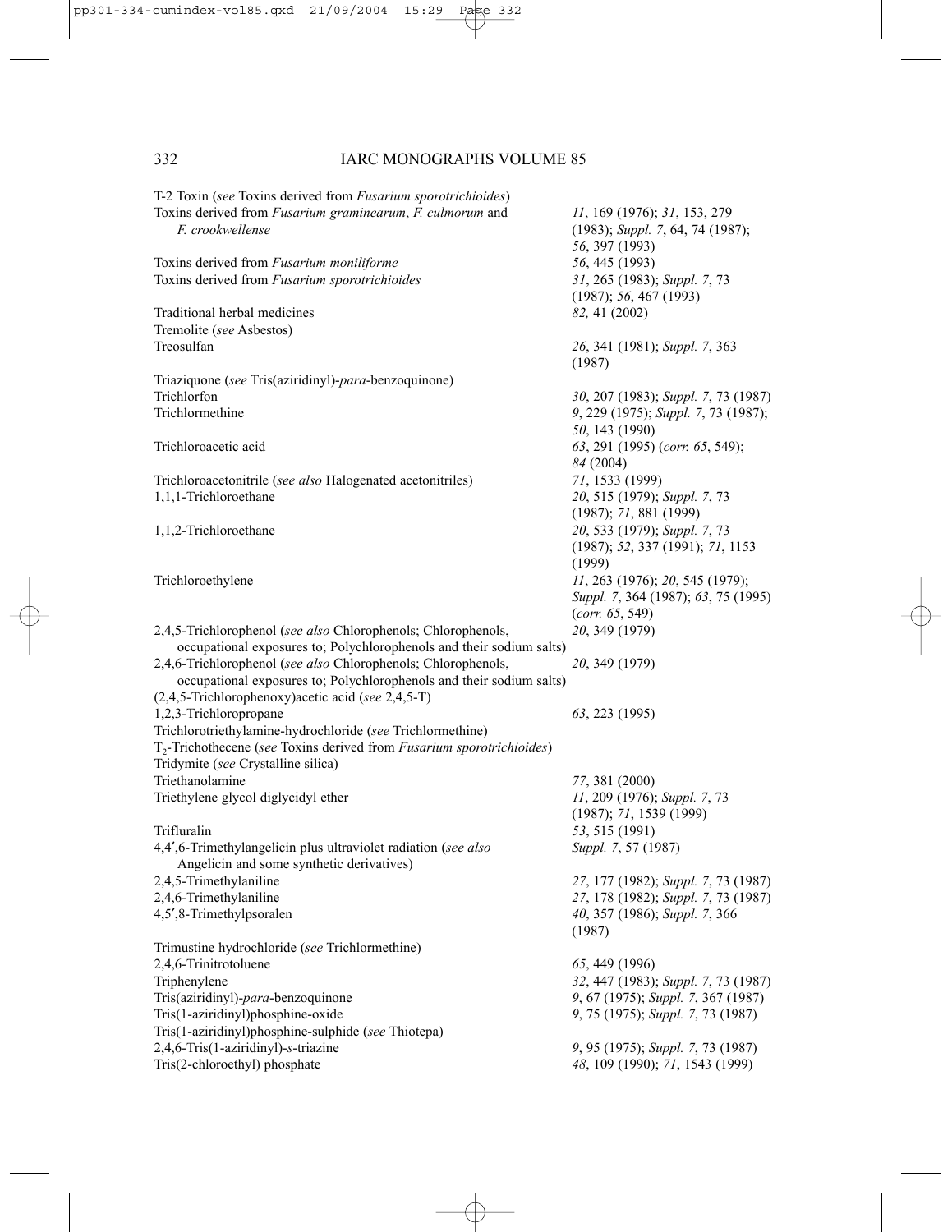1,2,3-Tris(chloromethoxy)propane *15*, 301 (1977); *Suppl. 7*, 73 (1987); *71*, 1549 (1999) Tris(2,3-dibromopropyl) phosphate *20*, 575 (1979); *Suppl. 7*, 369 (1987); *71*, 905 (1999) Tris(2-methyl-1-aziridinyl)phosphine-oxide *9*, 107 (1975); *Suppl. 7*, 73 (1987) Trp-P-1 *31*, 247 (1983); *Suppl. 7*, 73 (1987) 31, 255 (1983); *Suppl.* 7, 73 (1987) Trypan blue *8*, 267 (1975); *Suppl. 7*, 73 (1987) *Tussilago farfara* L. (*see also* Pyrrolizidine alkaloids) *10*, 334 (1976) **U** Ultraviolet radiation *40*, 379 (1986); *55* (1992) Underground haematite mining with exposure to radon *1*, 29 (1972); *Suppl. 7*, 216 (1987) Uracil mustard *9*, 235 (1975); *Suppl. 7*, 370 (1987) Uranium, depleted (*see* Implants, surgical) Urethane *7*, 111 (1974); *Suppl. 7*, 73 (1987) **V** Vat Yellow 4 **48**, 161 (1990)<br>
Vinhlastine sulfate 26 349 (1981) Vinblastine sulfate *26*, 349 (1981) (*corr. 42*, 261); *Suppl. 7*, 371 (1987) Vincristine sulfate *26*, 365 (1981); *Suppl. 7*, 372 (1987) Vinyl acetate *19*, 341 (1979); *39*, 113 (1986); *Suppl. 7*, 73 (1987); *63*, 443 (1995) Vinyl bromide *19*, 367 (1979); *39*, 133 (1986); *Suppl. 7*, 73 (1987); *71*, 923 (1999) Vinyl chloride *7*, 291 (1974); *19*, 377 (1979) (*corr. 42*, 258*); Suppl. 7*, 373 (1987) Vinyl chloride-vinyl acetate copolymers *7*, 311 (1976); *19*, 412 (1979) (*corr. 42*, 258); *Suppl. 7*, 73 (1987) 4-Vinylcyclohexene *11*, 277 (1976); *39*, 181 (1986) *Suppl. 7*, 73 (1987); *60*, 347 (1994) 4-Vinylcyclohexene diepoxide *11*, 141 (1976); *Suppl. 7*, 63 (1987); *60*, 361 (1994) Vinyl fluoride *39*, 147 (1986); *Suppl. 7*, 73 (1987); *63*, 467 (1995) Vinylidene chloride *19*, 439 (1979); *39*, 195 (1986); *Suppl. 7*, 376 (1987); *71*, 1163 (1999) Vinylidene chloride-vinyl chloride copolymers *19*, 448 (1979) (*corr. 42*, 258); *Suppl. 7*, 73 (1987) Vinylidene fluoride *39*, 227 (1986); *Suppl. 7*, 73 (1987); *71*, 1551 (1999) *N*-Vinyl-2-pyrrolidone *19*, 461 (1979); *Suppl. 7*, 73 (1987); *71*, 1181 (1999)

Vinyl toluene *60*, 373 (1994) Vitamin K substances *76*, 417 (2000)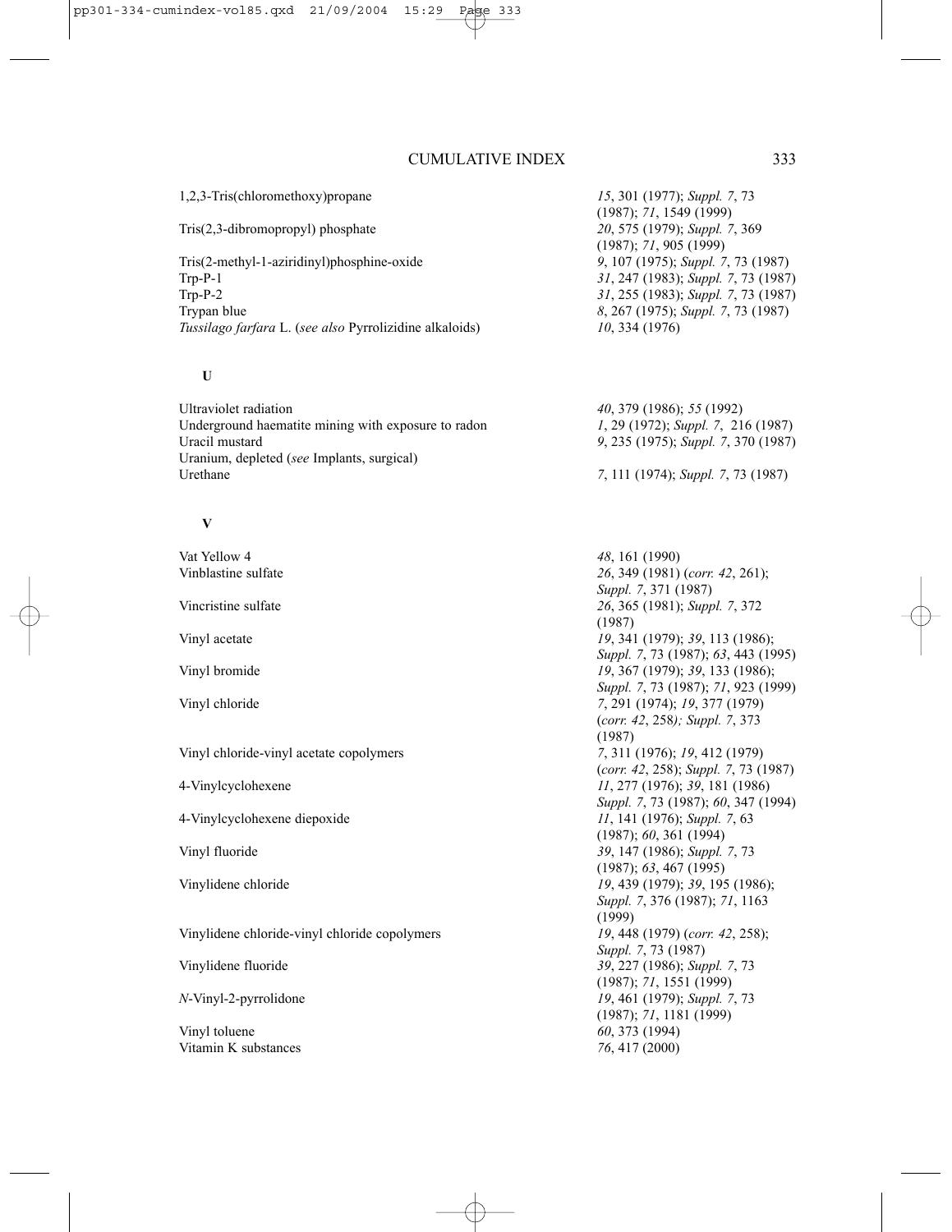**W**

| Welding<br>Wollastonite<br>Wood dust<br>Wood industries                                                                                                                                                                                                                                                                                                                | 49, 447 (1990) (corr. 52, 513)<br>42, 145 (1987); Suppl. 7, 377<br>(1987); 68, 283 (1997)<br>62, 35 (1995)<br>25 (1981); Suppl. 7, 378 (1987) |
|------------------------------------------------------------------------------------------------------------------------------------------------------------------------------------------------------------------------------------------------------------------------------------------------------------------------------------------------------------------------|-----------------------------------------------------------------------------------------------------------------------------------------------|
| X                                                                                                                                                                                                                                                                                                                                                                      |                                                                                                                                               |
| X-radiation<br>Xylenes<br>2,4-Xylidine<br>2,5-Xylidine<br>2,6-Xylidine (see 2,6-Dimethylaniline)                                                                                                                                                                                                                                                                       | 75, 121 (2000)<br>47, 125 (1989); 71, 1189 (1999)<br>16, 367 (1978); Suppl. 7, 74 (1987)<br>16, 377 (1978); Suppl. 7, 74 (1987)               |
| Y                                                                                                                                                                                                                                                                                                                                                                      |                                                                                                                                               |
| <b>Yellow AB</b><br>Yellow OB                                                                                                                                                                                                                                                                                                                                          | 8, 279 (1975); Suppl. 7, 74 (1987)<br>8, 287 (1975); Suppl. 7, 74 (1987)                                                                      |
| Z                                                                                                                                                                                                                                                                                                                                                                      |                                                                                                                                               |
| Zalcitabine<br>Zearalenone (see Toxins derived from Fusarium graminearum,<br>F. culmorum and F. crookwellense)                                                                                                                                                                                                                                                         | 76, 129 (2000)                                                                                                                                |
| Zectran<br>Zeolites other than erionite<br>Zidovudine<br>Zinc beryllium silicate (see Beryllium and beryllium compounds)<br>Zinc chromate (see Chromium and chromium compounds)<br>Zinc chromate hydroxide (see Chromium and chromium compounds)<br>Zinc potassium chromate (see Chromium and chromium compounds)<br>Zinc yellow (see Chromium and chromium compounds) | 12, 237 (1976); Suppl. 7, 74 (1987)<br>68, 307 (1997)<br>76, 73 (2000)                                                                        |
| Zineb<br>Ziram                                                                                                                                                                                                                                                                                                                                                         | 12, 245 (1976); Suppl. 7, 74 (1987)<br>12, 259 (1976); Suppl. 7, 74<br>(1987); 53, 423 (1991)                                                 |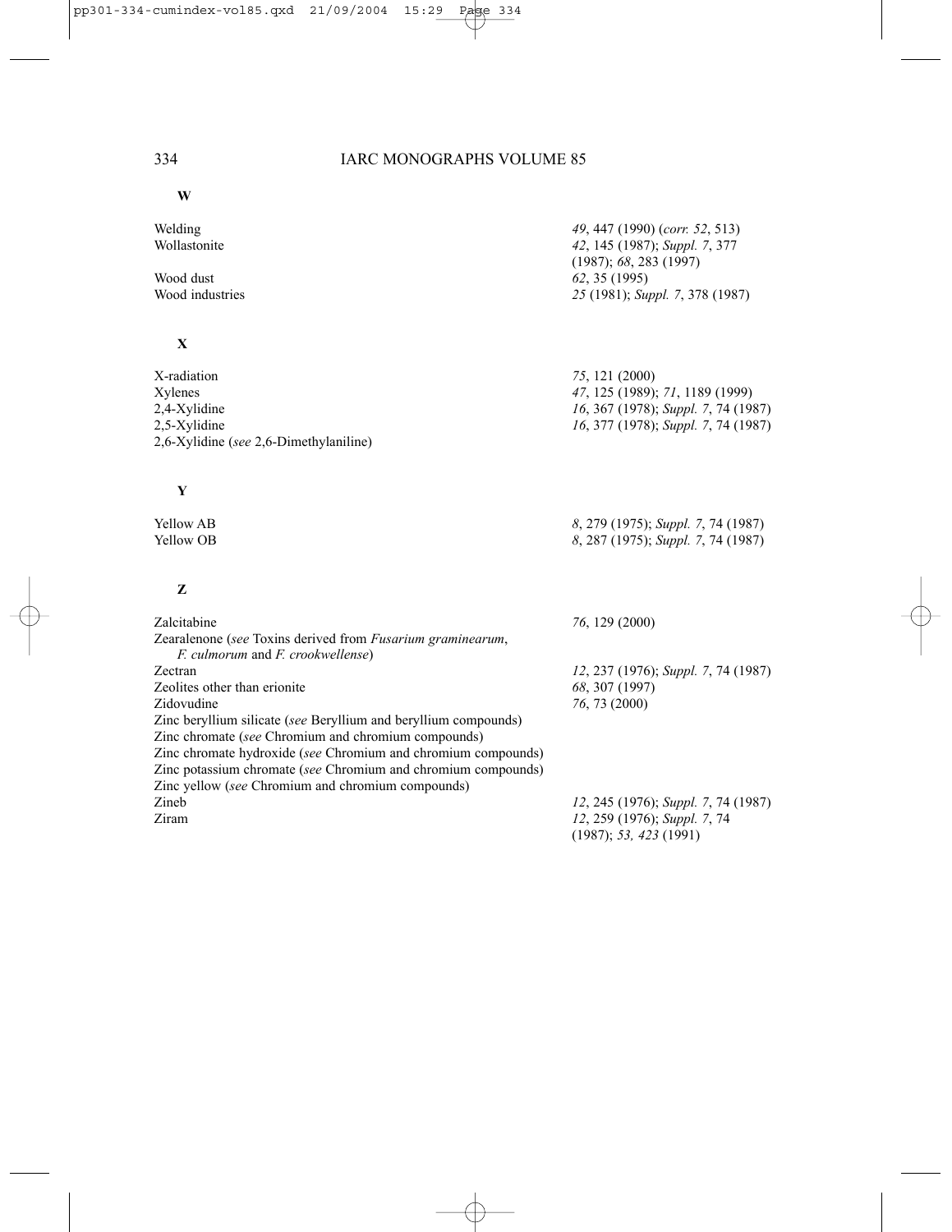# **List of IARC Monographs on the Evaluation of Carcinogenic Risks to Humans\***

#### Volume 1

**Some Inorganic Substances, Chlorinated Hydrocarbons, Aromatic Amines,** *N***-Nitroso Compounds, and Natural Products** *1972; 184 pages (out-of-print)*

Volume 2 **Some Inorganic and Organometallic Compounds** *1973; 181 pages (out-of-print)*

Volume 3 **Certain Polycyclic Aromatic Hydrocarbons and Heterocyclic Compounds** *1973; 271 pages (out-of-print)*

Volume 4 **Some Aromatic Amines, Hydrazine and Related Substances,** *N***-Nitroso Compounds and Miscellaneous Alkylating Agents** *1974; 286 pages (out-of-print)*

Volume 5 **Some Organochlorine Pesticides** *1974; 241 pages (out-of-print)*

Volume 6 **Sex Hormones** *1974; 243 pages (out-of-print)*

Volume 7 **Some Anti-Thyroid and Related Substances, Nitrofurans and Industrial Chemicals** *1974; 326 pages (out-of-print)*

Volume 8 **Some Aromatic Azo Compounds** *1975; 357 pages (out-of-print)*

Volume 9 **Some Aziridines,** *N***-,** *S***- and** *O***-Mustards and Selenium** *1975; 268 pages (out-of-print)*

Volume 10 **Some Naturally Occurring Substances** *1976; 353 pages (out-of-print)* Volume 11 **Cadmium, Nickel, Some Epoxides, Miscellaneous Industrial Chemicals and General Considerations on Volatile Anaesthetics** *1976; 306 pages (out-of-print)*

Volume 12 **Some Carbamates, Thiocarbamates and Carbazides** *1976; 282 pages (out-of-print)*

Volume 13 **Some Miscellaneous Pharmaceutical Substances** *1977; 255 pages*

Volume 14 **Asbestos** *1977; 106 pages (out-of-print)*

Volume 15 **Some Fumigants, the Herbicides 2,4-D and 2,4,5-T, Chlorinated Dibenzodioxins and Miscellaneous Industrial Chemicals** *1977; 354 pages (out-of-print*)

Volume 16 **Some Aromatic Amines and Related Nitro Compounds—Hair Dyes, Colouring Agents and Miscellaneous Industrial Chemicals** *1978; 400 pages*

Volume 17 **Some** *N***-Nitroso Compounds** *1978; 365 pages*

Volume 18 **Polychlorinated Biphenyls and Polybrominated Biphenyls** *1978; 140 pages (out-of-print)*

Volume 19 **Some Monomers, Plastics and Synthetic Elastomers, and Acrolein** *1979; 513 pages (out-of-print)*

Volume 20 **Some Halogenated Hydrocarbons** *1979; 609 pages (out-of-print)*

Volume 21 **Sex Hormones (II)** *1979; 583 pages*

Volume 22 **Some Non-Nutritive Sweetening Agents** *1980; 208 pages*

Volume 23 **Some Metals and Metallic Compounds** *1980; 438 pages (out-of-print)*

Volume 24 **Some Pharmaceutical Drugs** *1980; 337 pages*

Volume 25 **Wood, Leather and Some Associated Industries** *1981; 412 pages*

Volume 26 **Some Antineoplastic and Immunosuppressive Agents** *1981; 411 pages (out-of-print)*

#### Volume 27

**Some Aromatic Amines, Anthraquinones and Nitroso Compounds, and Inorganic Fluorides Used in Drinking-water and Dental Preparations** *1982; 341 pages (out-of-print)*

Volume 28 **The Rubber Industry** *1982; 486 pages (out-of-print)*

Volume 29 **Some Industrial Chemicals and Dyestuffs** *1982; 416 pages (out-of-print)*

Volume 30 **Miscellaneous Pesticides** *1983; 424 pages (out-of-print)*

\*Certain older volumes, marked out-of-print, are still available directly from IARCPress. Further, high-quality photocopies of all out-of-print volumes may be purchased from University Microfilms International, 300 North Zeeb Road, Ann Arbor, MI 48106-1346, USA (Tel.: +1 313-761-4700, +1 800-521-0600).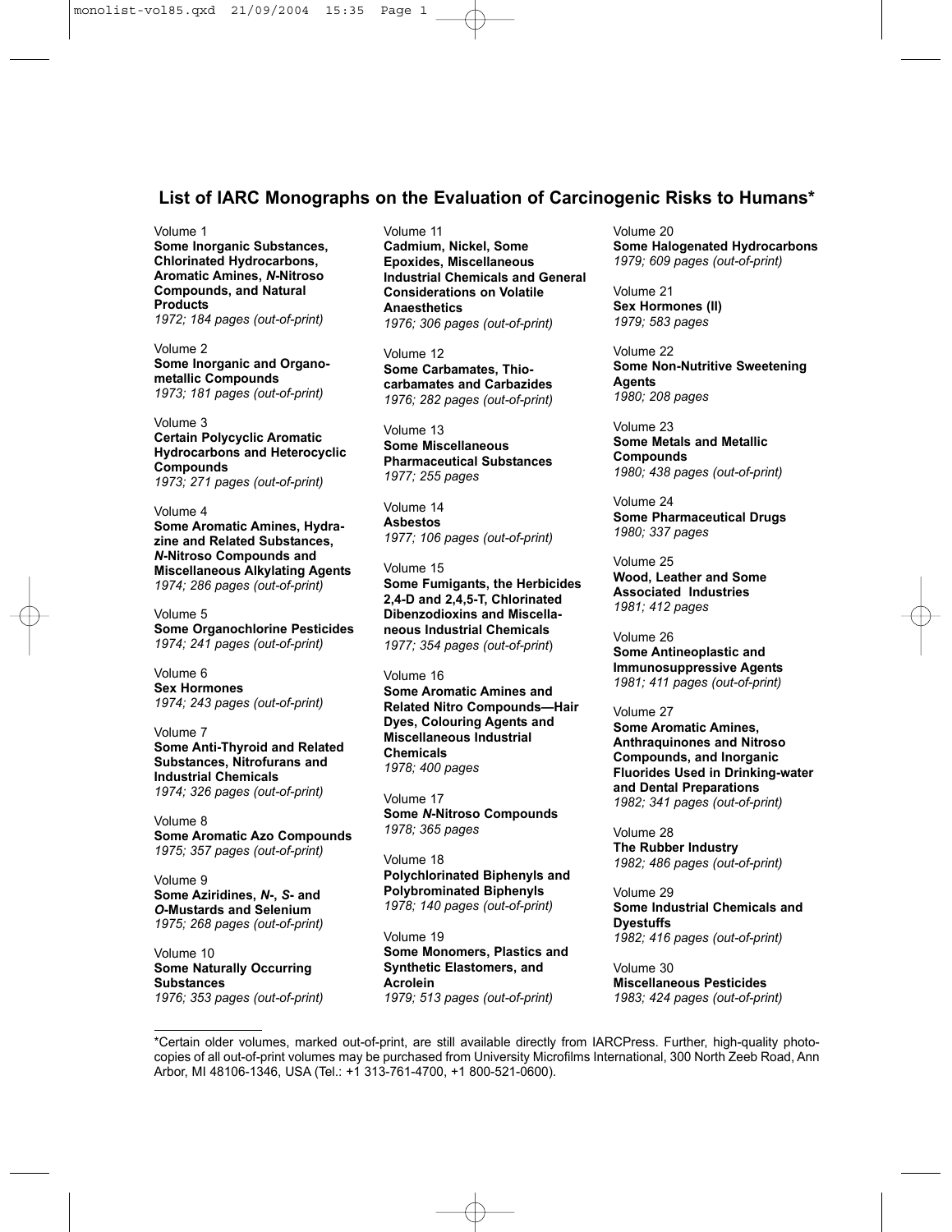Volume 31 **Some Food Additives, Feed Additives and Naturally Occurring Substances** *1983; 314 pages (out-of-print)*

Volume 32 **Polynuclear Aromatic Compounds, Part 1: Chemical, Environmental and Experimental Data** *1983; 477 pages (out-of-print)*

Volume 33 **Polynuclear Aromatic Compounds, Part 2: Carbon Blacks, Mineral Oils and Some Nitroarenes** *1984; 245 pages (out-of-print)*

Volume 34 **Polynuclear Aromatic Compounds, Part 3: Industrial Exposures in Aluminium Production, Coal Gasification, Coke Production, and Iron and Steel Founding** *1984; 219 pages (out-of-print)*

Volume 35 **Polynuclear Aromatic Compounds, Part 4: Bitumens, Coal-tars and Derived Products, Shale-oils and Soots** *1985; 271 pages*

Volume 36 **Allyl Compounds, Aldehydes, Epoxides and Peroxides**  *1985; 369 pages*

Volume 37 **Tobacco Habits Other than Smoking; Betel-Quid and Areca-Nut Chewing; and Some Related Nitrosamines** *1985; 291 pages (out-of-print)*

Volume 38 **Tobacco Smoking** *1986; 421 pages*

Volume 39 **Some Chemicals Used in Plastics and Elastomers** *1986; 403 pages (out-of-print)*

Volume 40 **Some Naturally Occurring and Synthetic Food Components, Furocoumarins and Ultraviolet Radiation** *1986; 444 pages (out-of-print)*

Volume 41 **Some Halogenated Hydrocarbons and Pesticide Exposures** *1986; 434 pages (out-of-print)*

Volume 42 **Silica and Some Silicates** *1987; 289 pages*

Volume 43 **Man-Made Mineral Fibres and Radon** *1988; 300 pages (out-of-print)*

Volume 44 **Alcohol Drinking** *1988; 416 pages*

Volume 45 **Occupational Exposures in Petroleum Refining; Crude Oil and Major Petroleum Fuels** *1989; 322 pages*

Volume 46 **Diesel and Gasoline Engine Exhausts and Some Nitroarenes** *1989; 458 pages*

Volume 47 **Some Organic Solvents, Resin Monomers and Related Compounds, Pigments and Occupational Exposures in Paint Manufacture and Painting** *1989; 535 pages (out-of-print)*

Volume 48 **Some Flame Retardants and Textile Chemicals, and Exposures in the Textile Manufacturing Industry** *1990; 345 pages*

Volume 49 **Chromium, Nickel and Welding** *1990; 677 pages*

Volume 50 **Pharmaceutical Drugs** *1990; 415 pages*

Volume 51 **Coffee, Tea, Mate, Methylxanthines and Methylglyoxal** *1991; 513 pages*

Volume 52 **Chlorinated Drinking-water; Chlorination By-products; Some Other Halogenated Compounds; Cobalt and Cobalt Compounds** *1991; 544 pages*

Volume 53 **Occupational Exposures in Insecticide Application, and Some Pesticides** *1991; 612 pages*

Volume 54 **Occupational Exposures to Mists and Vapours from Strong Inorganic Acids; and Other Industrial Chemicals** *1992; 336 pages*

Volume 55 **Solar and Ultraviolet Radiation** *1992; 316 pages*

Volume 56 **Some Naturally Occurring Substances: Food Items and Constituents, Heterocyclic Aromatic Amines and Mycotoxins** *1993; 599 pages*

#### Volume 57

**Occupational Exposures of Hairdressers and Barbers and Personal Use of Hair Colourants; Some Hair Dyes, Cosmetic Colourants, Industrial Dyestuffs and Aromatic Amines** *1993; 428 pages*

#### Volume 58

**Beryllium, Cadmium, Mercury, and Exposures in the Glass Manufacturing Industry** *1993; 444 pages*

Volume 59 **Hepatitis Viruses** *1994; 286 pages*

Volume 60 **Some Industrial Chemicals** *1994; 560 pages*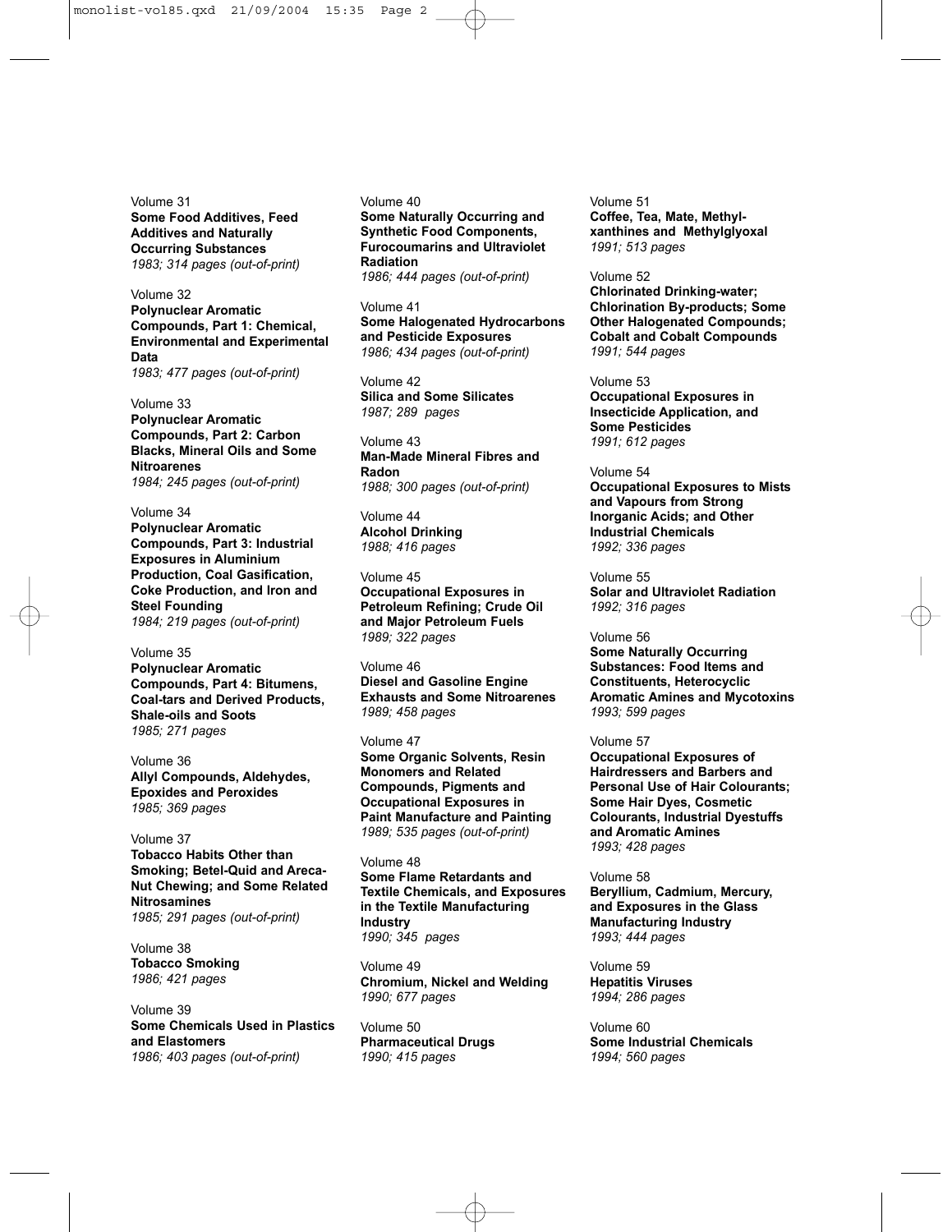Volume 61 **Schistosomes, Liver Flukes and** *Helicobacter pylori 1994; 270 pages*

Volume 62 **Wood Dust and Formaldehyde** *1995; 405 pages*

Volume 63 **Dry Cleaning, Some Chlorinated Solvents and Other Industrial Chemicals** *1995; 551 pages*

Volume 64 **Human Papillomaviruses** *1995; 409 pages*

Volume 65 **Printing Processes and Printing Inks, Carbon Black and Some Nitro Compounds** *1996; 578 pages*

Volume 66 **Some Pharmaceutical Drugs** *1996; 514 pages*

Volume 67 **Human Immunodeficiency Viruses and Human T-Cell Lymphotropic Viruses** *1996; 424 pages*

Volume 68 **Silica, Some Silicates, Coal Dust and** *para***-Aramid Fibrils** *1997; 506 pages*

Volume 69 **Polychlorinated Dibenzo-***para***-Dioxins and Polychlorinated Dibenzofurans** *1997; 666 pages*

Volume 70 **Epstein-Barr Virus and Kaposi's Sarcoma Herpesvirus/Human Herpesvirus 8** *1997; 524 pages*

Volume 71 **Re-evaluation of Some Organic Chemicals, Hydrazine and Hydrogen Peroxide** *1999; 1586 pages*

Volume 72 **Hormonal Contraception and Post-menopausal Hormonal Therapy** *1999; 660 pages*

Volume 73 **Some Chemicals that Cause Tumours of the Kidney or Urinary Bladder in Rodents and Some Other Substances** *1999; 674 pages*

Volume 74 **Surgical Implants and Other Foreign Bodies** *1999; 409 pages*

Volume 75 **Ionizing Radiation, Part 1, X-Radiation and** γ**-Radiation, and Neutrons** *2000; 492 pages*

Volume 76 **Some Antiviral and Antineoplastic Drugs, and Other Pharmaceutical Agents** *2000; 522 pages*

Volume 77 **Some Industrial Chemicals** *2000; 563 pages*

Volume 78 **Ionizing Radiation, Part 2, Some Internally Deposited Radionuclides** *2001; 595 pages*

Volume 79 **Some Thyrotropic Agents** *2001; 763 pages*

Volume 80 **Non-Ionizing Radiation, Part 1: Static and Extremely Low-Frequency (ELF) Electric and Magnetic Fields** *2002; 429 pages*

Volume 81 **Man-made Vitreous Fibres** *2002; 418 pages*

Volume 82 **Some Traditional Herbal Medicines, Some Mycotoxins, Naphthalene and Styrene** *2002; 590 pages*

Volume 83 **Tobacco Smoke and Involuntary Smoking** *2004; 1452 pages*

Volume 84 **Some Drinking-Water Disinfectants and Contaminants, including Arsenic** *2004*

Volume 85 **Betel-quid and Areca-nut Chewing and Some Areca-nutderived Nitrosamines** *2004; 334 pages*

Supplement No. 1 **Chemicals and Industrial Processes Associated with Cancer in Humans (***IARC Monographs***, Volumes 1 to 20)** *1979; 71 pages (out-of-print)*

Supplement No. 2 **Long-term and Short-term Screening Assays for Carcinogens: A Critical Appraisal** *1980; 426 pages (out-of-print)* (updated as IARC Scientific Publications No. 83, 1986)

Supplement No. 3 **Cross Index of Synonyms and Trade Names in Volumes 1 to 26 of the** *IARC Monographs 1982; 199 pages (out-of-print)*

Supplement No. 4 **Chemicals, Industrial Processes and Industries Associated with Cancer in Humans (***IARC Monographs***, Volumes 1 to 29)** *1982; 292 pages (out-of-print)*

Supplement No. 5 **Cross Index of Synonyms and Trade Names in Volumes 1 to 36 of the** *IARC Monographs 1985; 259 pages (out-of-print)*

Supplement No. 6 **Genetic and Related Effects: An Updating of Selected** *IARC Monographs* **from Volumes 1 to 42** *1987; 729 pages (out-of-print)*